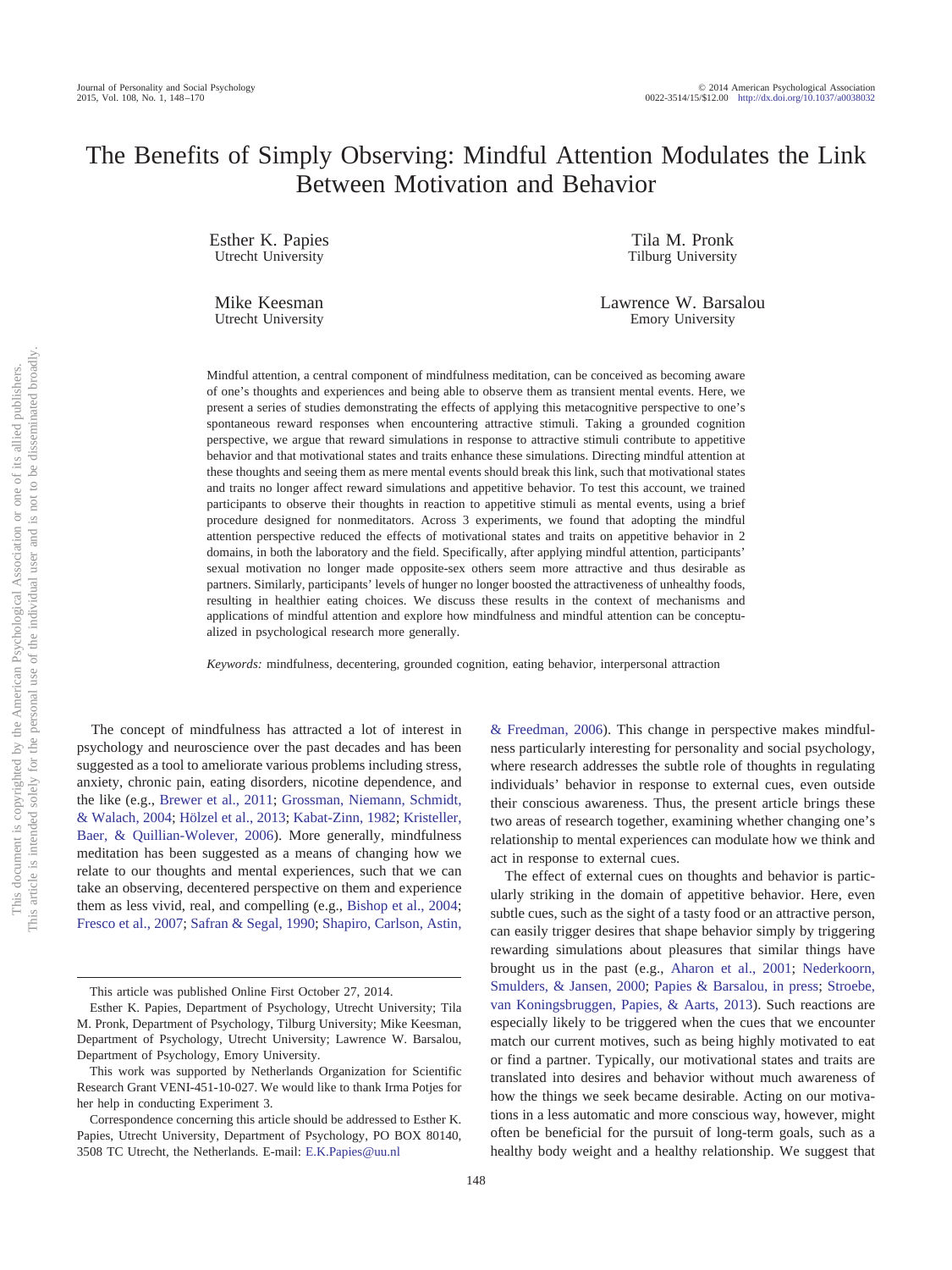such effects can be achieved by applying insights from mindfulness and, specifically, utilizing the uniquely human faculty of being able to observe one's mental processes. More specifically, consistent with Buddhist philosophy, we suggest that a crucial aspect of mindfulness is simply observing one's thoughts and experiences and recognizing their transient nature as mere mental events. We propose that applying this perspective to reward simulations that produce appetitive behavior— especially those enhanced by motivational states and traits—reduces subsequent appetitive behaviors, thereby ultimately increasing self-control and well-being.

In this article, then, we introduce mindfulness as a novel tool for modulating how motivational states and traits are translated into appetitive behavior. Our mindfulness approach builds on the insights and practices that Buddhist practitioners have developed over thousands of years and that have become integrated into Western mindfulness practices. Although mindfulness is typically studied in lengthy, multicomponent interventions, we focus on *mindful attention* as the crucial metacognitive component of mindfulness that allows one to see one's own thoughts as mere mental events. This novel approach of examining separate components of mindfulness in experimental research may be essential for gaining a better understanding of mindfulness effects and their underlying mechanisms. In addition, we aim to show that the effects of mindfulness rely on basic processes (e.g., attention, metacognition) that are also widely studied in psychological research more generally, and thus, we hope to contribute a firm grounding for mindfulness in existing research, particularly in research on grounded cognition, motivation, and self-regulation.

## **Overview**

Before presenting our empirical studies, we first outline in more detail the reward simulations that often lead to appetitive behavior and address how they interact with individual differences in motivation. We then introduce the concept of mindfulness and its components, focusing on the specific component of mindful attention that we used to target reward simulations. We then present three experiments, each showing that applying mindful attention to reward simulations reduces the effect of motivational states and traits on the perceived attractiveness of appetitive stimuli, thereby changing appetitive behavior. Specifically, Experiments 1 and 2 show that mindful attention reduces the degree to which differences in trait and state motivation boost the attractiveness of faces and food, respectively, and, consequently, appetitive behavior toward them. Experiment 3 then extends this to a field setting, showing that mindful attention prevents the effect of hunger on excess calorie intake in a cafeteria and initiates healthier lunch choices overall. Together, these three experiments demonstrate the potential of mindful attention for changing how people think and act in response to stimuli that match their current motives, in potentially powerful and healthy ways.

## **The Nature and Roles of Reward Simulations in Appetitive Behavior**

Attractive cues in our living environment have a strong potential to trigger appetitive behavior. Merely seeing, smelling, or thinking about a fresh cappuccino or a warm scone, for example, can trigger pleasant thoughts of consuming these items and can increase our motivation to obtain them (for reviews, see [Kavanagh, Andrade, &](#page-20-4) [May, 2005;](#page-20-4) [Papies & Barsalou, in press\)](#page-21-2). From a grounded cognition perspective, we suggest that such spontaneous reward simulations in response to external cues play an important role in the development of appetitive behavior.

Research on grounded cognition has shown that when encountering a potentially relevant stimulus, one spontaneously simulates interacting with it based on earlier experiences with similar stimuli [\(Barsalou, 2008,](#page-19-3) [2009;](#page-19-4) [Barsalou, Niedenthal, Barbey, & Ruppert,](#page-19-5) [2003;](#page-19-5) [Decety & Grèzes, 2006;](#page-19-6) [Niedenthal, Barsalou, Winkielman,](#page-21-3) [Krauth-Gruber, & Ric, 2005\)](#page-21-3). Such spontaneous simulations have been argued to lie at the basis of knowledge representation more generally, originating in one's earlier sensory and affective experiences in the relevant modalities, so that simply thinking about a stimulus activates brain areas similar to those active when processing the stimulus perceptually or interacting with it motorically (e.g., [Martin, Wiggs, Ungerleider, & Haxby, 1996;](#page-21-4) [Pulvermüller &](#page-21-5) [Fadiga, 2010\)](#page-21-5). We suggest that these same mechanisms underlie how we process attractive stimuli: We spontaneously simulate potential pleasurable interactions, relying heavily on vivid information from earlier experiences, thereby making these stimuli seem highly attractive and guiding our subsequent behavior toward them [\(Papies & Barsalou, in press\)](#page-21-2).

Consistent with this simulation account of appetitive behavior, increasing research shows that merely reading about or viewing attractive food cues triggers activations in the gustatory and reward areas in the brain, as well as increased salivation, suggesting that perceivers process the food cue as if they were actually eating the food (e.g., [Barrós-Loscertales et al., 2012;](#page-19-7) [Nederkoorn et al., 2000;](#page-21-1) [Simmons, Martin, & Barsalou, 2005\)](#page-22-2). Similarly, when listing features of a food (e.g., *chips*), participants typically think about its taste and texture (e.g., *salty, crunchy*), situations for eating it (e.g., *movie, on the sofa*), and hedonic experiences (e.g., *tasty, delicious*; [Papies, 2013\)](#page-21-6). Such reward simulations are also observed in interpersonal relations, showing, for example, that eye contact with photographs of attractive people activates reward areas in the brain [\(Kampe, Frith, Dolan, & Frith, 2001\)](#page-20-5). Similarly, viewing erotic photographs of opposite-sex others induces sexual arousal and reward activity in both men and women, as if they were about to have sex (e.g., [Hamann, Herman, Nolan, & Wallen, 2004\)](#page-20-6). As a result of the overlap in neural processes between perception and thought (e.g., [Barrós-Loscertales et al., 2012;](#page-19-7) [Decety & Grèzes,](#page-19-6) [2006;](#page-19-6) [Simmons et al., 2005\)](#page-22-2), simulations of objects or experiences in their absence can seem vivid and real, even triggering the associated bodily responses (see [Papies & Barsalou, in press\)](#page-21-2). The *subjective realism* of these experiences [\(Papies, Barsalou, &](#page-21-7) [Custers, 2012\)](#page-21-7) can feed into desire and thus contribute to motivated behavior for satisfying it. Importantly, even though such reward simulations can enter conscious awareness and be elaborated with vivid mental imagery (see also [Kavanagh et al., 2005\)](#page-20-4), they can also influence appetitive behavior outside awareness [\(Papies & Barsalou, in press\)](#page-21-2).

## **Individual Differences in Reward Simulations**

How do vivid realistic reward simulations interact with individual differences in motivational states and traits? On encountering a particular appetitive stimulus, we assume that the reward simu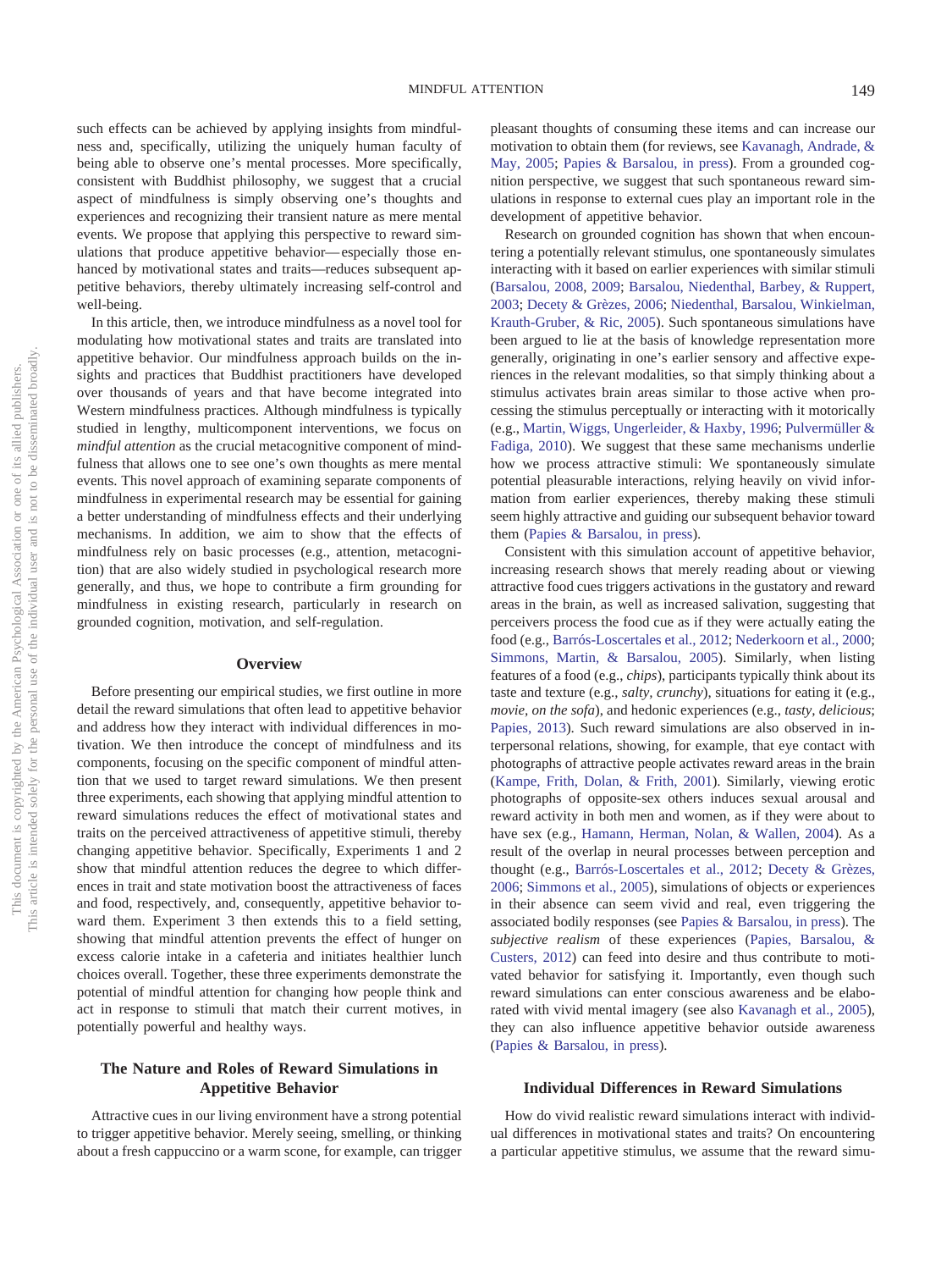lation constructed takes an individual's current motivational state into account [\(Papies & Barsalou, in press\)](#page-21-2). On encountering a pizza, for example, different eating simulations result depending on whether an individual is hungry or not. When an individual is hungry, situated memories of previously eating when hungry are retrieved, simulating highly rewarding experiences of satisfying hunger. When an individual is not hungry, situated memories of previously eating when not hungry are retrieved, simulating less rewarding experiences of eating. Thus, an individual's current motivational state acts as a cue for retrieving relevant consumptive memories, which then simulate the likely consumptive and reward experience in the current situation (cf. Barsalou, 2003, [2009;](#page-19-4) [Barsalou et al., 2003\)](#page-19-5).

Our account of reward simulations explains trait differences in reward simulations similarly [\(Papies & Barsalou, in press\)](#page-21-2). When one individual has more rewarding experiences stored in memory than another individual, the first individual is more likely to retrieve a rewarding simulation of consuming pizza on encountering it (holding their current states of hunger constant). Analogously, if the first individual has generally experienced more intense reward when consuming pizza than the second, the first individual is more likely to generate intense reward simulations on encountering it. In summary, we argue that state differences result from matches between an individual's current motivational state and the reward simulation retrieved (highly vs. weakly motivating simulations), and trait differences in reward simulations result from the frequency of reward simulations stored in memory, along with their overall intensity.

Previous findings are consistent with our account of state differences in motivation. Specifically, much work shows that individual differences in temporary motivational states affect people's preferences for food, drink, and social interactions. Being hungry increases one's desire for food, especially high-calorie foods (e.g., [Seibt, Häfner, & Deutsch, 2007;](#page-22-3) [Siep et al., 2009\)](#page-22-4); being thirsty increases the attractiveness of water and other thirst-quenching substances [\(Cabanac, 1971;](#page-19-8) [Ferguson & Bargh, 2004;](#page-19-9) [Veltkamp,](#page-22-5) [Aarts, & Custers, 2008\)](#page-22-5); sexual arousal increases attention for attractive opposite-sex others [\(Nordgren & Chou, 2011\)](#page-21-8). From our theoretical perspective, the temporary increases in motivated behavior demonstrated in the literature often result from a match occurring between a currently highly motivational state and past memories of consumption when also highly motivated. Once one of these past memories becomes active, it produces a vivid, highly rewarding consumption simulation, thereby endowing a relevant stimulus with special attractiveness.

More enduring traits shape reward simulations and their downstream behavioral effects in similar ways. Consider an individual with a chronically strong interest in casual sex who has many intense memories of past sexual pleasure. On encountering an attractive potential partner, frequent and intensely rewarding memories of sexual interactions may become active, motivating sexual behavior. Conversely, an individual with much less interest in sex may be less likely to have stored rewarding memories of sexual interaction and thus to simulate intensely rewarding sex on encountering potential partners. Indeed, research in the interpersonal domain shows that individuals with an unrestricted sociosexual orientation (i.e., a heightened interest in casual sex) have more attention for potentially available opposite-sex others and find them more attractive [\(Maner, Gailliot, Rouby, & Miller, 2007;](#page-21-9)

[Provost, Kormos, Kosakoski, & Quinsey, 2006\)](#page-21-10). Similarly, individuals high in reward sensitivity respond more strongly to food cues, develop food cravings more easily, and are more likely to be overweight [\(Beaver et al., 2006;](#page-19-10) [Franken & Muris, 2005\)](#page-19-11).

## **Reducing the Effects of Reward Simulations**

While the appetitive behavior triggered by one's reward simulations can be highly pleasant in the short term, it can also have undesired consequences, as when engaging too freely in interpersonal interactions harms one's physical health or long-term relationship or when giving in to the allure of high-calorie foods interferes with the goal of a slim figure. These potentially undesirable consequences raise the question of whether the effects of reward simulations can be reduced.

Previous work in the domain of self-control has shown that some people are better able to resist interpersonal or food temptations, for example, when they possess more executive control [\(Hofmann, Friese, & Roefs, 2009;](#page-20-7) [Pronk, Karremans, & Wigbol](#page-21-11)[dus, 2011\)](#page-21-11). Additionally, on finding attractive stimuli tempting, people spontaneously use cognitive strategies to reinforce pursuit of their long-term goals, such as activating competing goals or inhibiting one's desires [\(Fishbach, Friedman, & Kruglanski, 2003;](#page-19-12) [Papies, Stroebe, & Aarts, 2008b;](#page-21-12) [Shah, Friedman, & Kruglanski,](#page-22-6) [2002\)](#page-22-6). All these strategies, however, seek to affect behavior *after* the motivational effects of reward simulations have already developed fully, namely, once one is already strongly attracted to the relevant stimulus. Under these conditions, the simulations of pleasure and reward that typically trigger appetitive behavior remain undisturbed. Here, we suggest that the effect of external stimuli on appetitive behavior can be prevented at an early point in the process. Specifically, we propose that using mindfulness to construe one's reward simulations as mere mental events can deconstruct the vivid appeal of reward simulations and reduce their effects on appetitive behavior.

#### **Mindfulness**

The term *mindfulness* is widely used to denote a variety of psychological states and processes in the psychological, contemplative, and popular science literatures (see [Bergomi, Tschacher, &](#page-19-13) [Kupper, 2013;](#page-19-13) [Hayes & Shenk, 2004;](#page-20-8) [Hölzel et al., 2011;](#page-20-9) [Lutz,](#page-20-10) [Dunne, & Davidson, 2007;](#page-20-10) [Roemer & Orsillo, 2003\)](#page-21-13). [Bishop et al.](#page-19-1) [\(2004\),](#page-19-1) however, offered a useful operational definition that covers many of these uses. Specifically, Bishop et al. suggested that the main components of mindfulness are (a) the regulation of attention and (b) a specific nonjudgmental orientation toward one's presentmoment experiences that includes learning to see one's thoughts and feelings as "passing events in the mind" (p. 234). This component of mindfulness is also referred to as *decentering, reperceiving,* and *cognitive insight* [\(Bishop et al., 2004;](#page-19-1) [Chambers,](#page-19-14) [Gullone, & Allen, 2009;](#page-19-14) [Shapiro et al., 2006\)](#page-22-0) and, as we show below, is of special relevance to dealing with attractive cues and the reward simulations they can trigger.

A considerable amount of research has tested the effects of mindfulness practice, in which both the regulation of attention and the metacognitive awareness of one's experiences are practiced (most notably the 8-week program for mindfulness-based stress reduction; [Kabat-Zinn, 1982\)](#page-20-2). A major part of such programs is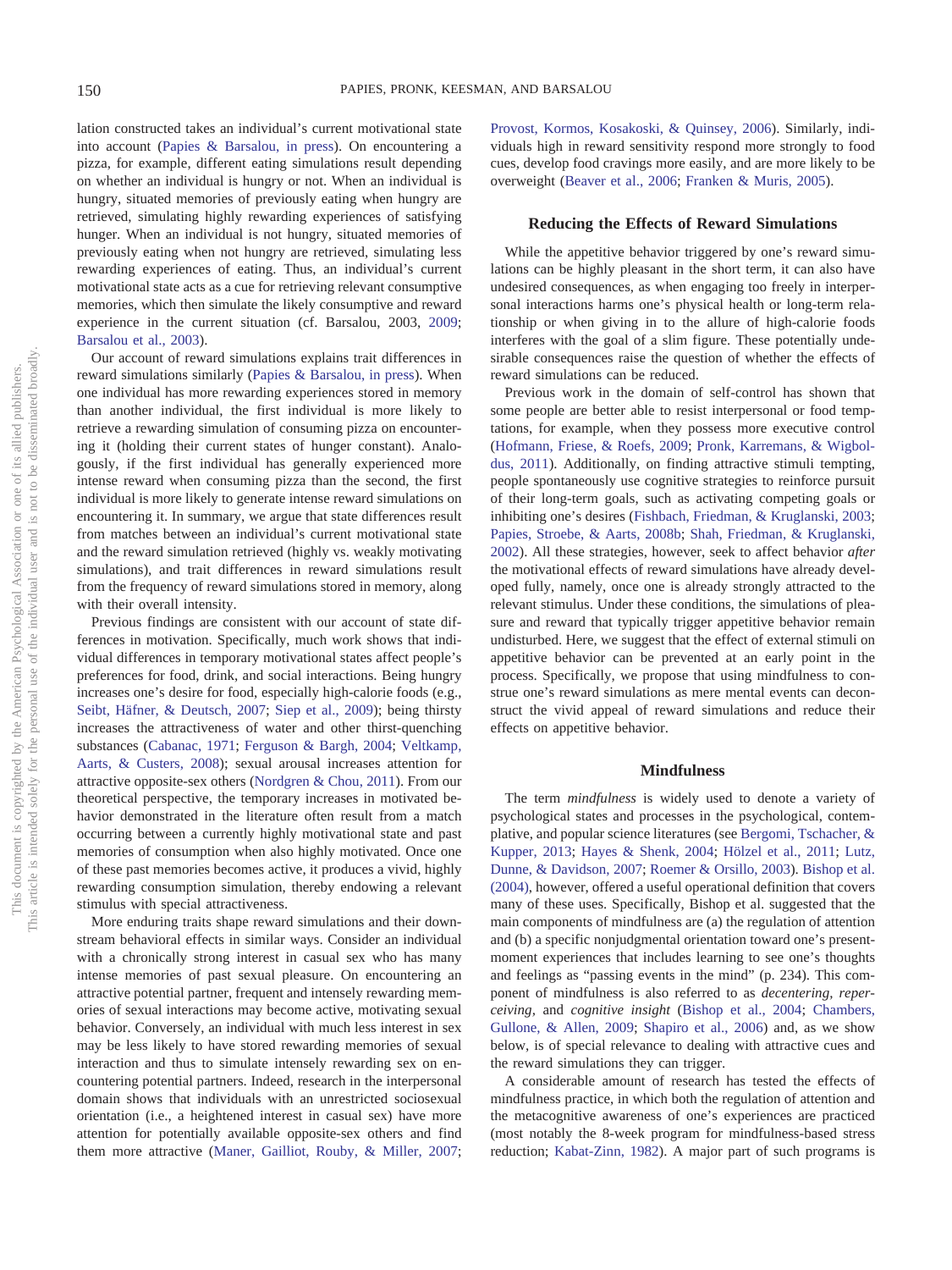sitting meditation, in which the practitioner focuses attention on a chosen object, typically the breath, for an extended period of time. Whenever a thought, emotion, or sensation distracts attention from the focal object, attention is simply brought back to the object again, with this process iterating for the duration of the practice. During group sessions, teachings, and meditation practice, practitioners also learn to view their distracting thoughts as mental events. Thus, rather than getting immersed in these thoughts as usual, they are simply to be noted and observed as transitory mental events, instead of being judged, evaluated, and responded to. As a result, disengaging and returning attention to the breath become increasingly easy [\(Baer, 2003;](#page-18-1) [Kabat-Zinn, 1982\)](#page-20-2).

Both comprehensive mindfulness training and meditation practice to regulate attention (the first component) have been shown to improve attention regulation and executive control processes (for reviews, see [Chiesa, Calati, & Serretti, 2011;](#page-19-15) [Gard, Hölzel, &](#page-20-11) [Lazar, 2014\)](#page-20-11), as well as benefiting physical and mental health, reducing stress and pain, and facilitating emotion regulation, smoking cessation, and weight regulation (e.g., [Alberts, Thewis](#page-18-2)[sen, & Raes, 2012;](#page-18-2) [Brewer et al., 2011;](#page-19-0) [Chambers, Lo, & Allen,](#page-19-16) [2008;](#page-19-16) [Davidson et al., 2003;](#page-19-17) [Delgado et al., 2010;](#page-19-18) [Jha, Stanley,](#page-20-12) [Kiyonaga, Wong, & Gelfand, 2010;](#page-20-12) [Kabat-Zinn, 1982;](#page-20-2) [Kabat-Zinn](#page-20-13) [et al., 1998;](#page-20-13) [Shapiro, Schwartz, & Bonner, 1998;](#page-22-7) [Teasdale et al.,](#page-22-8) [2002;](#page-22-8) [Wadlinger & Isaacowitz, 2011\)](#page-22-9). Overall, compelling evidence is accumulating that mindfulness training including both the attentional and perspectival components has beneficial effects on a variety of processes central to health and well-being (for reviews, see [Baer, 2003;](#page-18-1) [Grossman et al., 2004\)](#page-20-0).

#### **The Perspective of Mindful Attention**

Interestingly, relatively little work has systematically assessed the second component of mindfulness: learning to adopt the orientation of viewing one's spontaneous simulations, thoughts, and emotions as transient events in one's mind. We refer to this second component as *mindful attention* and define it as the metacognitive awareness that one's experiences are in essence no more than mental events, with experiences including spontaneous reward simulations, full-blown emotions, engrossing mind wanderings, and so forth. In other words, mindful attention refers to the insight that even the most compelling simulations, emotions, and thoughts occur only in one's mind, inevitably arising and dissipating naturally. Because this insight reduces the vividness and subjective realism of compelling mental states, it plays a central role in contemplative practices.

Specifically, Buddhist theory and practice assume that thoughts have the illusory status of appearing so realistic that they have the potential to cause mental distress and problems (such as cravings for food and sex, along with the motivated behaviors that follow). As an antidote, Buddhism further assumes that various meditation practices, including mindfulness, can make thoughts empty such they simply appear as mental states that arise and dissipate, rather than seeming so real that they cause overwhelming desires, psychological distress, and unhealthy or dysfunctional behavior. In line with this perspective, the experiments reported here teach participants to view their reward simulations as mere mental events, thereby reducing their motivational power.

We recently developed a simple laboratory procedure for teaching the perspectival component of mindfulness to nonmeditators

for use in experimental research [\(Papies et al., 2012\)](#page-21-7). In this brief 12-min training, participants view a series of pictures and are instructed to simply observe their mental responses to them. Most importantly, participants are instructed to view these responses as passing mental events that arise and dissipate while viewing each picture. Participants are further instructed that such responses might include thoughts about being in the scene that a photograph depicts, wanting to be there, experiencing what a depicted object would taste or feel like, liking a photograph, disliking it, and so forth. Thus, participants are instructed to simply observe all of their responses, without avoiding or suppressing them, and to observe how they arise and possibly dissipate as passing mental states. After learning about the mindful attention perspective, participants then practice it by applying it to the critical experimental stimuli (e.g., pictures of attractive sexual partners, pictures of tasty but unhealthy foods).

It is useful at this point to describe a number of important features that distinguish mindful attention training from existing manipulations in self-regulation research. First of all, the training procedure makes no mention of participants' short-term or longterm goals, health implications of the critical stimuli, or any other implications, distinguishing it from goal priming and construallevel approaches that direct attention toward long-term consequences of appetitive behavior (e.g., [Fujita & Han, 2009;](#page-20-14) [Papies &](#page-21-14) [Hamstra, 2010\)](#page-21-14). Similarly, nothing is said to participants about changing their responses, or changing the subjective meaning of the stimuli (i.e., participants are not instructed to apply reappraisal or reconstruct the reward stimulus; [Gross, 1998;](#page-20-15) [Metcalfe & Mis](#page-21-15)[chel, 1999\)](#page-21-15). Importantly, participants are not distracted from their reward thoughts [\(Van Dillen, Papies, & Hofmann, 2013\)](#page-22-10) but, on the contrary, are made aware of them and are then instructed to observe them as mental events. Specifically, the instructions provide many examples of sensory and desire thoughts that could be triggered by a stimulus, and they ask participants to attend to these while keeping in mind that they are mere mental events. Finally, mindfulness and meditation are not mentioned, to preclude expectancies about the potential effects of the procedure.

Initial work on the effects of this training found that applying mindful attention to attractive food pictures reduced the implicit automatic approach reactions that these items typically trigger [\(Papies et al., 2012\)](#page-21-7). After participants learned to perform mindful attention while viewing pictures of attractive and neutral food items, their approach responses toward these items were assessed in a reaction-time-based approach–avoidance task. Although participants in various control conditions were faster to approach than to avoid tasty food items in this task, this approach tendency toward tasty foods disappeared completely after applying mindful attention to them earlier during training. However, overall response times were not slowed down, suggesting that the reduction of the approach bias was not due to effortful regulation. Related work examining the neural bases of a similar mindful attention training has shown that this perspective reduces craving-related activity in the brain as smokers view cigarette pictures [\(Westbrook](#page-22-11) [et al., 2013\)](#page-22-11).

Although this initial work on mindful attention strategies is encouraging, it remains to be established whether mindful attention can actually reduce the effect that motivational states and traits typically have on cognition and behavior. In addition, it remains to be established whether mindful attention can reduce the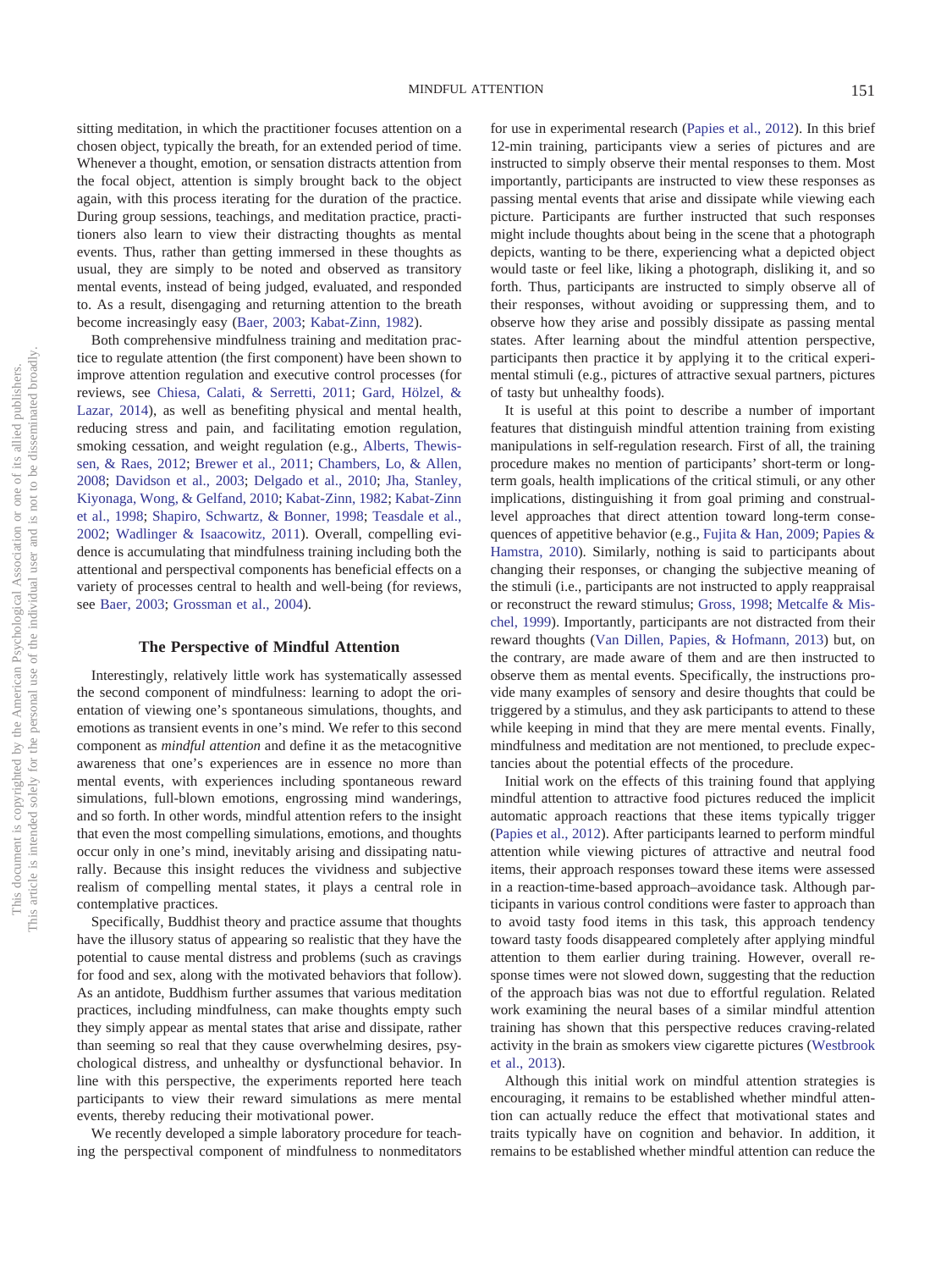subjective attractiveness of appetitive stimuli, whether it affects actual behavior, especially in real-life situations outside the laboratory, and whether using mindful attention is effective in other, especially interpersonal domains. In the current research, we therefore examined systematically whether directing mindful attention at reward simulations can reduce the effects that state and trait motivations have on individuals' cognition and behavior to appetitive stimuli in the domains of food and interpersonal attraction.

## **Overview of Experiments**

We report three experiments to test our account in the domains of interpersonal attraction and eating behavior. Across experiments, motivation was included as an individual difference taking the form of both traits (sexual motivation in Experiment 1) and states (hunger in Experiments 2 and 3). We predicted that typically, as trait or state motivation increased, both the attractiveness of appetitive stimuli and appetitive behavior toward them would increase as well. As dependent measures, we therefore assessed the rated attractiveness of the appetitive stimuli, as well as choices to consume them, in both the laboratory (Experiments 1 and 2) and the field (Experiment 3). All experiments then contrasted a group of participants who learned the mindful attention procedure with control groups who performed a comparable training or no training at all.

Our central hypothesis was that mindful attention would reduce the effects of motivation on perceived attractiveness as well as on appetitive behavior. Once mindful attention had been applied to attractive, unhealthy food stimuli, for example, hunger would no longer boost the perceived attractiveness of these foods or choices to consume them.

Experiment 1 tested our general hypothesis among heterosexual participants in the domain of interpersonal attraction. Earlier research has shown that the motivation to engage in casual sexual relationships boosts the perceived attractiveness of potentially available, opposite-sex others and increases the likelihood of engaging in sexual relationships. Here, we examined whether applying mindful attention to reward simulations of attractive oppositesex others reduces this motivational effect and, as a consequence, makes opposite-sex others less relevant as potential partners. In addition, we explored whether the effect of trait sexual motivation on choosing opposite-sex others as potential partners is mediated by their perceived attractiveness and, furthermore, whether mindful attention modulates this mediation pattern.

In Experiment 2, we tested the same general hypothesis in the domain of eating behavior, assessing participants' current hunger level as a state measure of motivation. Being hungry typically boosts the attractiveness of food, particularly of attractive but unhealthy food. Here, we examined whether applying mindful attention to reward simulations of attractive, unhealthy foods reduces this motivational effect, reducing choices of such foods. Again, we also assessed whether the effect of state hunger on choosing unhealthy foods is mediated by their perceived attractiveness and, furthermore, whether mindful attention modulates this mediation. We further tested whether mindful attention reduces participants' subjective experience of food cravings.

In Experiment 3, we extended the results of Experiment 2 to a real-world setting and assessed whether mindful attention prevented the unhealthy effects of feeling hungry on eating behavior in a cafeteria. Specifically, we hypothesized that mindful attention would prevent the effects of hunger on unhealthy calorie intake, reducing the unhealthy snacks chosen from a lunch buffet.

Together, these studies examined whether adopting the metacognitive perspective that one's reward simulations are mere mental events can reduce the degree to which motivation affects behavior. If so, then this metacognitive insight has the potential to modulate powerful processes that typically affect individuals in unconscious and sometimes undesirable ways.

## **Experiment 1: Mindful Attention and the Effects of Sexual Motivation**

Interacting with members of the same or the opposite sex, depending on one's sexual orientation, is often a highly rewarding activity for humans. Indeed, a number of neuroimaging studies have shown that among heterosexuals, merely viewing photographs of opposite-sex others activates reward areas in the brain, especially when one finds the presented person attractive [\(Aharon](#page-18-0) [et al., 2001;](#page-18-0) [O'Doherty et al., 2003\)](#page-21-16) and when their gaze is directed at the perceiver [\(Kampe et al., 2001\)](#page-20-5). When confronted with sexually relevant others, people spontaneously simulate and prepare for potential interactions with them. When we find others attractive, a desire for short-term mating can become active, along with wanting to impress the other, which can cost significant cognitive resources, especially among men (e.g., Karremans, Verwijmeren, Pronk, & Reitsma, 2009; Van Straaten, Engels, Finkenauer, & Holland, 2008). Individuals also spend more time looking at the faces of people they find appealing, especially when these others are potentially relevant as partners and when rewarding thoughts become more vivid and compelling [\(Maner et al., 2007;](#page-21-9) [O'Doherty et al., 2003\)](#page-21-16). These findings suggest that encountering potential sexual partners can trigger pleasant simulations of interacting with them.

Importantly, however, these effects seem to vary with individual attitudes toward romantic and sexual relationships. One dimension that has been found to increase the reward responses to oppositesex others in heterosexuals is people's willingness to engage in short-term, uncommitted sexual relations, as captured by [Simpson](#page-22-12) [and Gangestad's \(1991\)](#page-22-12) Sociosexual Orientation Inventory (SOI). This scale assesses the number of actual and preferred partners, frequency of polygamous sexual fantasies, and attitudes toward engaging in uncommitted sexual relations. Individuals with high scores on this scale are often referred to as individuals with an unrestricted sociosexual orientation, who endorse casual sex [\(Yost](#page-22-13) [& Zurbriggen, 2006\)](#page-22-13). Indeed, motivation to engage in casual sexual relationships has been found to correlate with finding the physical attractiveness of a potential partner more important than their reliability [\(Simpson & Gangestad, 1992\)](#page-22-14) and with behaviors such as having more than one sexual partner at the same time and being in less committed and loving relationships [\(Barta & Kiene,](#page-19-19) [2005;](#page-19-19) [Jones, 1998;](#page-20-16) [Simpson & Gangestad, 1991\)](#page-22-12). Individuals with a strong motivation for casual sex exhibit increased visual attention to potential partners when a mating goal is salient [\(Maner et](#page-21-9) [al., 2007\)](#page-21-9) and evaluate sexually relevant others as more attractive [\(Provost et al., 2006;](#page-21-10) [Swami, Miller, Furnham, Penke, & Tovée,](#page-22-15) [2008;](#page-22-15) [Wilbur & Campbell, 2010\)](#page-22-16). These individuals also report more often fantasizing about having sex with someone other than their current or most recent partner [\(Simpson & Gangestad, 1991\)](#page-22-12).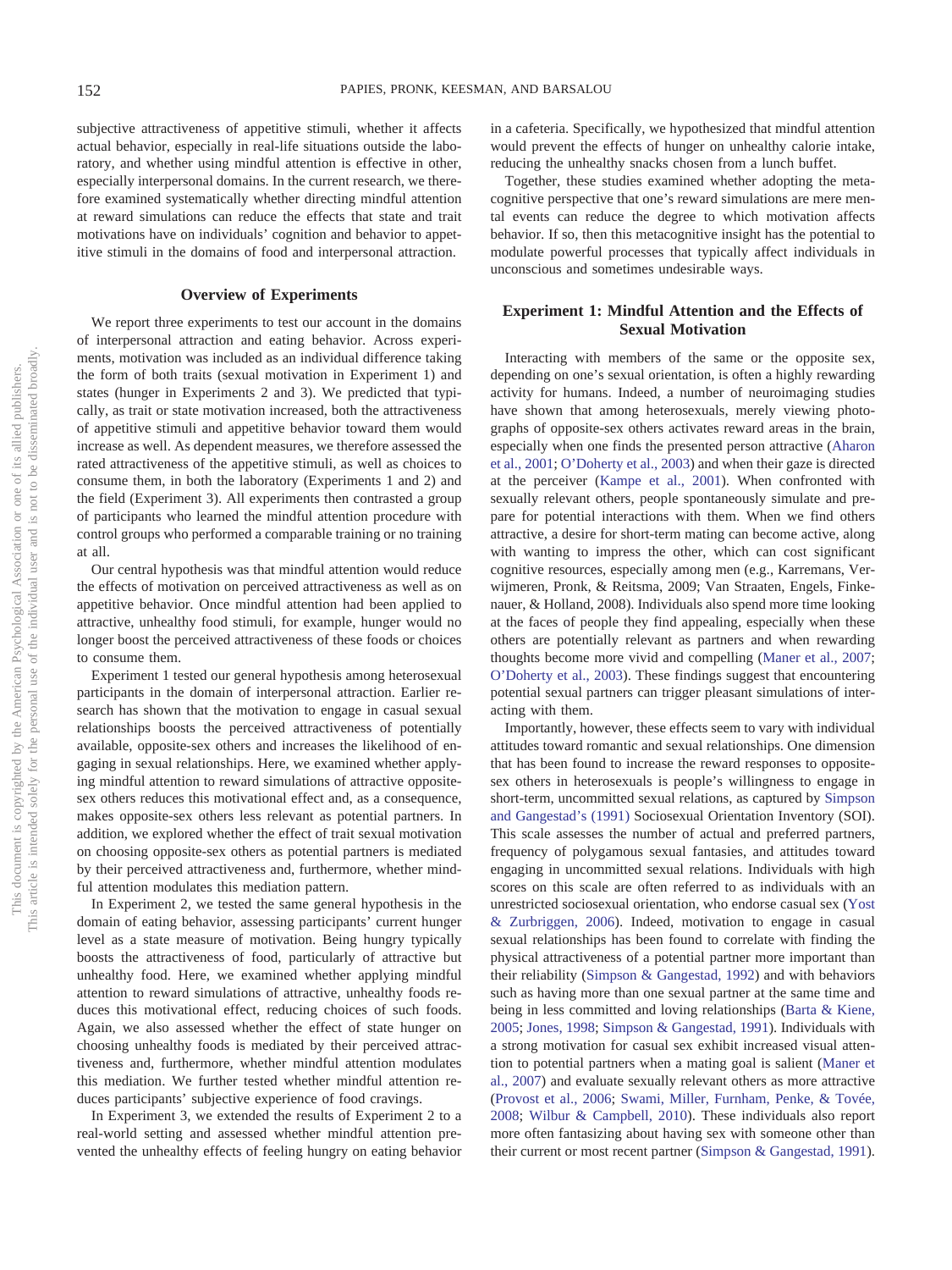One interpretation of these findings is that individuals highly interested in casual sex are likely to spontaneously activate highly vivid, rewarding simulations of having sex with attractive others and, as a result, feel attraction to them and see them as potential partners more so than individuals with lower sexual motivation.

In the current study, we suggest that adopting mindful attention to one's thoughts in response to sexually relevant others may prevent the motivation for casual sex from boosting the perceived attractiveness of these individuals. As one learns to see one's thoughts of pleasure and reward as mere fleeting mental events, one's simulations in response to sexually relevant others may be less likely to make these individuals seem particularly attractive.

Thus, we predicted that mindful attention would reduce the effect of sexual motivation on rated attractiveness. We further hypothesized that mindful attention would affect the degree to which participants see opposite-sex others as potential partners. Although other factors could come into play, the other person's attractiveness should be an important determinant of whether, at first sight, someone seems like a good potential partner or not. Because we predicted that mindful attention would decrease the effect of sexual motivation on rated attractiveness, we conducted moderated mediation analysis to explore whether mindful attention reduces the indirect effect of sexual motivation on potential partner judgments via attractiveness.

Importantly, across our dependent measures, we did not expect these effects of mindful attention to be the result of conscious deliberation. Thus, consistent with earlier findings [\(Papies et al.,](#page-21-7) [2012\)](#page-21-7), we did not expect that mindful attention would slow participants' responses relative to the control condition.

## **Method**

**Participants and design.** Seventy-eight heterosexual students (24 men, 54 women) of the Free University, Amsterdam, participated in exchange for  $\epsilon$ 3.50 or course credit.<sup>1</sup> Mean age was 20.9 years  $(SD = 4.18)$ . Participants were randomly assigned to the mindful attention  $(N = 40)$  or control training  $(N = 38)$ , and participants' motivation for casual sex was included as a continuous predictor. Dependent variables included attractiveness ratings and potential partner judgments.

**Procedure.** Participants were greeted by the experimenter and guided to individual cubicles, in which all tasks and materials were presented on a computer. First, various demographics were assessed, including age, gender, relationship status, and sexual orientation. Participants then performed the mindful attention or a control training, which took about 12 min to complete. Next, they completed a potential partner judgment task and rated the attractiveness of pictures of opposite-sex others. Participants then saw an overview of these pictures and were asked which potential partner they would like to meet most and how much they would like to meet this person. Finally, participants completed the SOI [\(Simpson & Gangestad, 1991\)](#page-22-12) as the individual-differences measure of sexual motivation. This assessment occurred at the end of the study to prevent participants from being suspicious about our research question. Romantically involved participants also answered a number of questions on the duration and quality of their current relationship. Finally, participants were debriefed, paid, and thanked.

**Mindful attention training.** Participants in the mindful attention training group completed a brief training for observing their reactions to others' faces as passing mental events. The mindful attention training started with an instruction phase that explained to participants the general notion of one's reactions to stimuli being passing mental events. Participants were told that they would be presented with photographs of other individuals and that they might experience various reactions to them, such as thinking about what the person was like, interacting with the person, liking or disliking the person, and so on. We asked participants to observe all these reactions and to consider them as momentary constructions of their minds, which arise and pass as transient mental events. We briefly checked whether participants understood what we meant by this notion of thoughts as transient mental events and to what degree they could imagine their own thoughts this way (both on 9-point scales). Participants' understanding was very high  $(M = 7.85, SD = 1.21, and M = 7.53, SD = 1.68).$ 

Participants then applied the mindful attention perspective while viewing a first block displaying pictures of 20 men, women, and children in random order. Pictures were presented one at a time for at least 5 s (before participants could press the space bar to go on), with a brief summary of the instructions above each picture (i.e., to observe one's reactions to the displayed picture as mental events). A blank screen then appeared for 1 s, followed by the next picture. After this first block of 20 pictures, participants received a short break in which the instructions were repeated briefly. The second training block then presented the critical pictures, and participants again applied mindful attention. These 20 pictures displayed opposite-sex others, ranging from average to high attractiveness, randomly intermixed [\(Langner et al., 2010;](#page-20-17) [Maner et](#page-21-9) [al., 2007\)](#page-21-9), all with their gaze directed at the perceiver [\(Kampe et](#page-20-5) [al., 2001\)](#page-20-5). Following this block, we briefly checked to what degree participants felt that they had succeeded in observing their thoughts and in seeing their thoughts as transient mental events (both on 9-point scales). Again, participants' ratings were high  $(M = 7.27, SD = 1.28, and M = 6.58, SD = 1.36).$ 

**Control training.** Participants in the control group completed a control training that included viewing the same pictures, but with different instructions. Again, participants were told that they would see pictures of other individuals but were asked to view the pictures closely and to immerse themselves in them completely. Presented in similar style and length as the mindful attention instructions, the immersion instructions asked participants to take the pictures in by completely experiencing them. After a brief check of whether participants understood what was meant by completely experiencing a picture and to what degree they thought they were able to do this ( $M = 7.05$ ,  $SD = 1.41$ , and  $M = 6.79$ ,  $SD = 1.23$ ), participants applied this procedure to the first block of pictures and to the second, critical block of pictures (opposite-sex others), with both picture sets being the same as for the mindful attention training. Finally, participants' sense of success was again measured by two brief questions ( $M = 6.21$ ,  $SD = 1.34$ , and  $M =$  $5.82, SD = 1.39$ .

<sup>&</sup>lt;sup>1</sup> Two additional participants indicated being homosexual and were therefore not included in the analyses. In addition, one participant did not complete the SOI scale and could therefore not be included.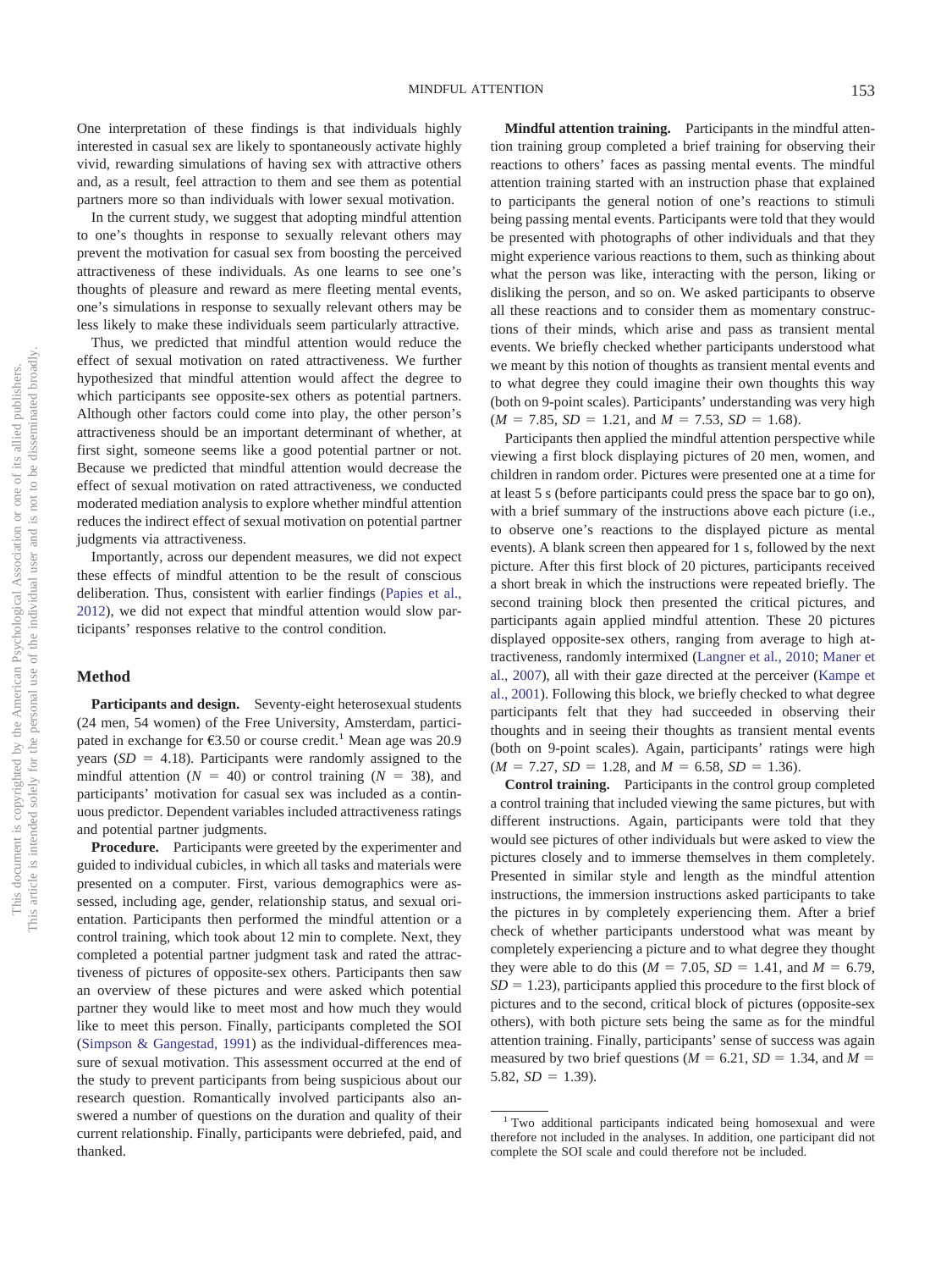**Potential partner judgments.** Participants were instructed to indicate as quickly as possible whether the person presented in each picture would be a potential partner for them, using two designated keys on the keyboard for their *yes* or *no* answers [\(Ritter,](#page-21-17) [Karremans, & van Schie, 2010\)](#page-21-17). Forty pictures of opposite-sex others were presented, all ranging from relatively neutral to very attractive, including the 20 pictures from the second training phase. Each picture was presented in the center of the screen for 1 s, with response latencies recorded from picture onset. Participants were instructed to provide their answer within the 1-s presentation window, and delayed responses were not included, thereby ensuring relatively fast intuitive responses. After each trial, a break of 1 s occurred before the next picture appeared. All pictures were presented in a different random order for each participant.

**Attractiveness ratings.** Participants were asked to rate the attractiveness of each person displayed by moving a visual slider from 0 (*very unattractive*) to 100 (*very attractive*). They were shown the same 40 pictures as in the potential partner judgments task. Each picture was presented in the center of the screen until participants responded. All pictures were presented in a different random order for each participant.

**Individual differences in sexual motivation.** To assess participants' motivation for casual sexual relationships, we asked them to complete the SOI [\(Simpson & Gangestad, 1991\)](#page-22-12). This questionnaire consists of three subscales measuring sexual behavior (three items; e.g., "How many sexual partners did you have last year?"), sexual desire (three items; e.g., "How often do you fantasize about having sex?"), and sexual attitude (three items; e.g., "Sex without love is OK"). Participants indicated their answers on 9-point Likert-type scales ( $\alpha = .69$ ).

## **Results**

Sexual motivation scores did not differ between control and mindful attention participants ( $p > .23$ ). [Table 1](#page-7-0) displays descriptive statistics for the sexual motivation scale, attractiveness ratings, and potential partner judgments, as well as their correlations. As expected, potential partner judgments as a measure of appetitive behavior were strongly correlated with attractiveness ratings, and both of these measures were positively associated with sexual motivation.

**Potential partner judgments.** We predicted that, in general, increasing sexual motivation would be translated into a greater likelihood of viewing opposite-sex others as potential partners but that this overall effect would be attenuated by mindful attention. To test this hypothesized interaction, we conducted a hierarchical regression analysis on mean potential partner judgments, with sexual motivation and training condition (mindful attention vs. control) entered in Step 1 and their interaction in Step 2.

As predicted, sexual motivation was associated with higher scores on the partner judgment task,  $\beta$  = .26,  $t(75)$  = 2.31,  $p$  = .02. As [Figure 1](#page-7-1) shows, however, and as simple slope analyses corroborate, this increase occurred only in the control condition,  $\beta = .44, t(36) = 2.94, p = .006, \text{ not in the mindful attention}$ condition,  $\beta = .15$ ,  $t(38) = 0.95$ ,  $p = .35$ . Although these simple slopes support our hypothesized interaction between motivation and training condition, the omnibus interaction term itself was not statistically significant,  $\beta = .17$ ,  $t(74) = 1.24$ ,  $p = .22$ ,  $\Delta R^2 = .02$ .

We supported these analyses with Bayesian statistics to test the null hypothesis that after applying mindful attention, sexual motivation did not affect the potential partner judgments. $2$  These analyses revealed a Bayes factor of  $Bf_{1,0} = 5.64$  in the control condition, but a Bayes factor of  $Bf_{1,0} = 0.19$  in the mindful attention condition, supporting the null hypothesis that sexual motivation does not affect partner judgments following mindful attention. Thus, Bayesian tests confirmed the predicted effect that sexual motivation was translated into judging opposite-sex others as potentially relevant in the control condition, but not after applying mindful attention.

Response latencies did not differ between mindful attention  $(M = 618 \text{ ms}, SD = 64)$  and control participants  $(M = 630 \text{ ms},$  $SD = 69$ ;  $p > .42$ ), consistent with our hypothesis that the effects of mindful attention would not result from slower, deliberate judgments of opposite-sex others.

**Attractiveness ratings.** To test whether sexual motivation also affected perceived attractiveness as a potential mediator and whether this effect was moderated by mindful attention, we repeated the same analyses on the mean attractiveness ratings of the opposite-sex others. This first analysis revealed that, as expected, individuals having a strong motivation toward casual sex rated opposite-sex others as more attractive, as evidenced by a main effect of sexual motivation,  $\beta = .27$ ,  $t(75) = 2.42$ ,  $p = .018$ . As [Figure 1](#page-7-1) shows, however, this effect occurred only among participants in the control condition,  $\beta = .51$ ,  $t(36) = 3.57$ ,  $p = .001$ , not among participants in the mindful attention condition,  $\beta = .08$ ,  $t(38) = 0.48$ ,  $p = .64$ . The significant interaction term,  $\beta = .34$ ,  $t(74) = 2.46, p = .016, \Delta R^2 = .07$ , indicates that the regression slopes of sexual motivation differed significantly between the two conditions.3

Bayesian statistics again supported that sexual motivation had a strong effect on attractiveness ratings in the control condition  $(Bf_{1,0} = 25.99)$ , and that this effect was absent in the mindful attention condition ( $Bf_{1,0} = 0.14$ ). These results suggest that directing mindful attention at one's spontaneous simulations in response to viewing opposite-sex others reduces the effect of sexual motivation on interpersonal cognition and behavior.

**Moderated mediation of sexual motivation on partner judgments.** Finally, we explored whether sexual motivation boosted potential partner judgments via increased attractiveness ratings and whether this indirect effect was reduced by mindful attention. This model is displayed graphically in [Figure 2](#page-7-2) and

<sup>2</sup> In typical null hypothesis significance testing, one can only test whether the null can be rejected, not whether there is support for it [\(Gallistel, 2009\)](#page-20-18). To test the null hypothesis that sexual motivation does not affect attractiveness after applying mindful attention, we used a webbased application to compute the Bayes factor, which indicates the amount of support for the null hypothesis or for an alternative hypothesis [\(Liang,](#page-20-19) [Paulo, Molina, Clyde, & Berger, 2008;](#page-20-19) [Rouder & Morey, 2012\)](#page-21-18). For these tests, a 1 indicates equal support for both hypotheses, a value greater than 1 indicates support for the alternative hypothesis, and a value less than 1 indicates support for the null hypothesis. Values farther from 1 indicate stronger support for a hypothesis (for an interpretation of the Bayes factor, see, e.g., [Kass & Raftery, 1995\)](#page-20-20). In all later analyses, testing null hypoth-

eses was performed using the same Bayesian approach. <sup>3</sup> These effects of mindful attention and sexual motivation on both perceived attractiveness and partner choices were not qualified by participants' relationship status, that is, by whether participants were single or currently in an intimate relationship ( $p \geq .50$ ).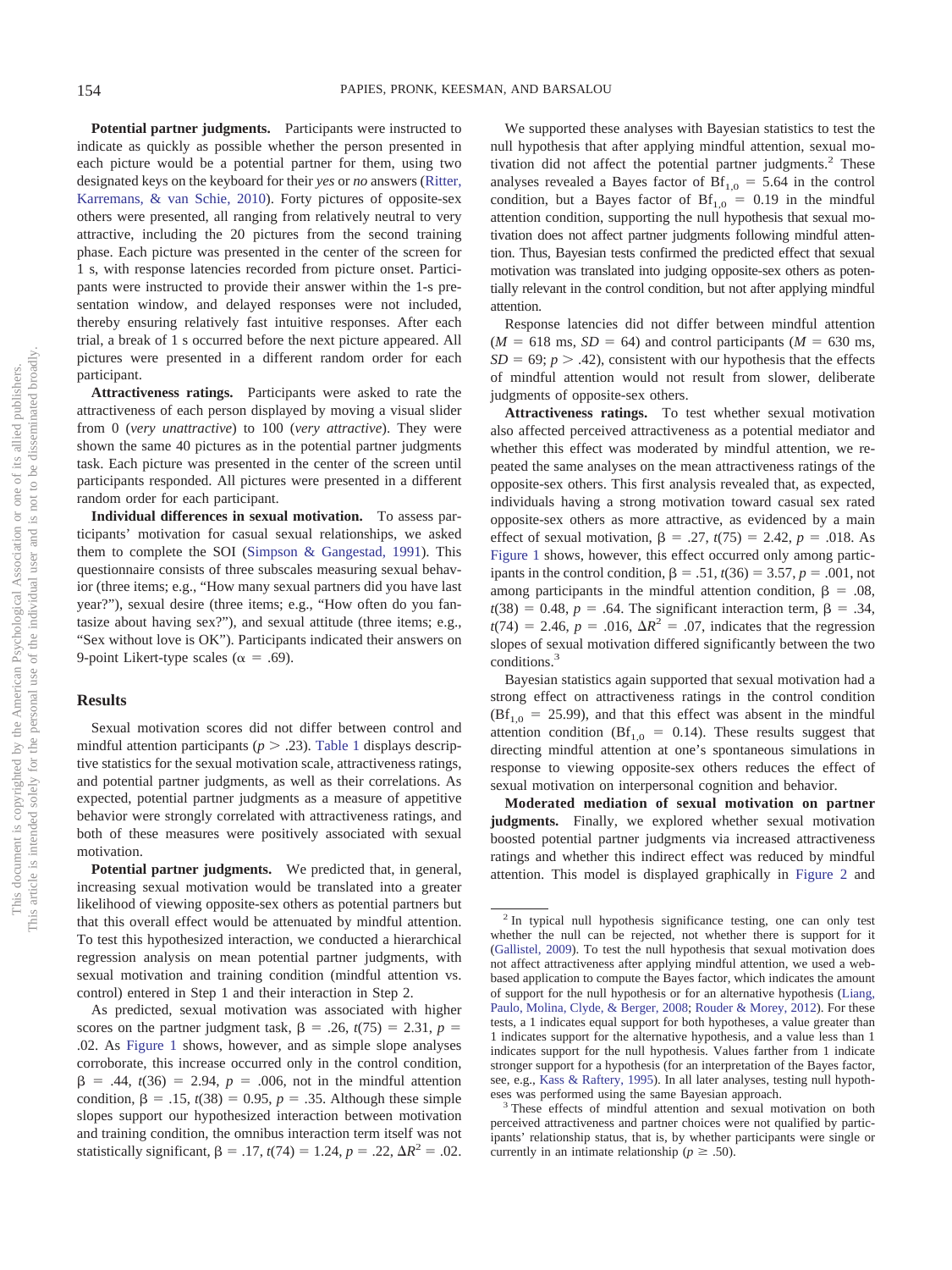25 30 35

> low sexual motivaton

40 45

Attractiveness Ratings

Attractiveness Ratings

50

<span id="page-7-0"></span>Table 1

| Measure                                                   | Sexual motivation<br>(SOI: $M = 3.55$ , $SD = 1.19$ ) | Potential partner<br>judgments |
|-----------------------------------------------------------|-------------------------------------------------------|--------------------------------|
| Attractiveness ratings ( $M = 39.29$ , $SD = 11.34$ )     | $.25*$                                                | $.70***$                       |
| Potential partner judgments ( $M = 12.68$ , $SD = 5.90$ ) | $.24*$                                                |                                |

*Descriptive Statistics in Experiment 1 for the Sexual Motivation Scale, Attractiveness Ratings, and Potential Partner Judgments, Along With the Correlations Between Them*

*Note.* SOI = Sociosexual Orientation Inventory.  $p < .05.$  \*\*  $p < .01.$ 

corresponds to a Model 2 moderated mediation [\(Preacher &](#page-21-19) [Hayes, 2008;](#page-21-19) [Preacher, Rucker, & Hayes, 2007\)](#page-21-20). Thus, sexual motivation was the independent variable, partner judgments the dependent variable, attractiveness ratings the mediator, and mindful attention the moderator of the relationship between sexual motivation and attractiveness ratings.

Bootstrapping analyses with 5,000 resamples showed that the direct effect of sexual motivation on partner judgments was mediated by attractiveness in the control condition, as the confidence interval for the conditional indirect effect (bias corrected and accelerated) did not contain 0 ( $b = 2.52$ , 95% CI [0.90, 4.24],  $Z =$ 3.12,  $p = .002$ ). [Figure 2](#page-7-2) displays the mediation effect in the control condition, showing that sexual motivation increased potential partner judgments ( $\beta$  = .44) by boosting attractiveness ratings ( $\beta = .51$ ), which had a strong effect on partner judgments  $(\beta = .68)$ . As we have seen above, however, mindful attention moderated the effect of sexual motivation on attractiveness ( $\beta$  = .34), such that in the mindful attention condition, sexual motivation did not increase rated attractiveness ( $\beta = .08$ ). As a result, no mediation occurred in the mindful attention condition, as the bias-corrected and accelerated confidence interval for the conditional indirect effect contained  $0 (b = 0.27, 95\% \text{ CI} [-0.87, 1.51],$  $Z = 0.49, p = .63$ .

As the moderated mediation analysis demonstrates, sexual motivation increasingly made opposite-sex others seem like potential partners by increasing their perceived attractiveness. Following mindful attention, however, the mediating effect of attractiveness

<span id="page-7-1"></span>*Figure 1.* Effect of sexual motivation in Experiment 1 on attractiveness ratings of opposite-sex others in the control group and after applying mindful attention (low and high values represent one standard deviation below vs. above the mean of the sexual motivation measure, respectively; see [Cohen, Cohen, West, & Aiken, 2003\)](#page-19-20).

high sexual motivation

--- control group

mindful attention training

no longer occurred, thereby blocking the effect of sexual motivation on partner judgments.

#### **Summary and Discussion**

Experiment 1 provides the first evidence that mindful attention can break the link between motivation and behavior in the domain of interpersonal attraction. In the control condition, participants with a strong motivation for casual sex rated faces of opposite-sex others as more attractive than did participants with a weaker sexual motivation, and they more often viewed them as potential partners. This pattern is consistent with our account that highly motivated individuals have more rewarding simulations of interacting with these members of the opposite sex. This pattern is also consistent with earlier studies showing that individuals having a so-called unrestricted sociosexual orientation are highly interested in uncommitted, short-term relationships [\(Seal, Agostinelli, & Hannett,](#page-22-17) [1994;](#page-22-17) [Simpson & Gangestad, 1991\)](#page-22-12), which affects how they perceive and process images of possible sexual partners [\(Maner et](#page-21-9) [al., 2007;](#page-21-9) [Provost et al., 2006\)](#page-21-10).

Importantly, however, when participants applied mindful attention to the simulations that occurred while viewing opposite-sex others, their motivation for casual sex no longer predicted perceived attractiveness. As a consequence, sexual motivation no longer predicted the likelihood of choosing opposite-sex others as potential partners. Essentially, mindful attention decoupled participants' sexual motivation from their behavior toward potential



<span id="page-7-2"></span>*Figure 2.* Coefficients in Experiment 1 for the effect of sexual motivation on potential partner judgments. Attractiveness ratings mediated the relation between sexual motivation and partner judgments, with mindful attention moderating this mediation effect. Coefficients displayed are standardized regression coefficients obtained in ordinary least squares regression analyses, with the top coefficient denoting the effect in the control condition and the bottom coefficient the effect in the mindful attention condition. The coefficients in parentheses denote the coefficient for the direct effect of sexual motivation on partner judgments when attractiveness ratings are controlled for.  $^* p < .05.$   $^{**} p < .01.$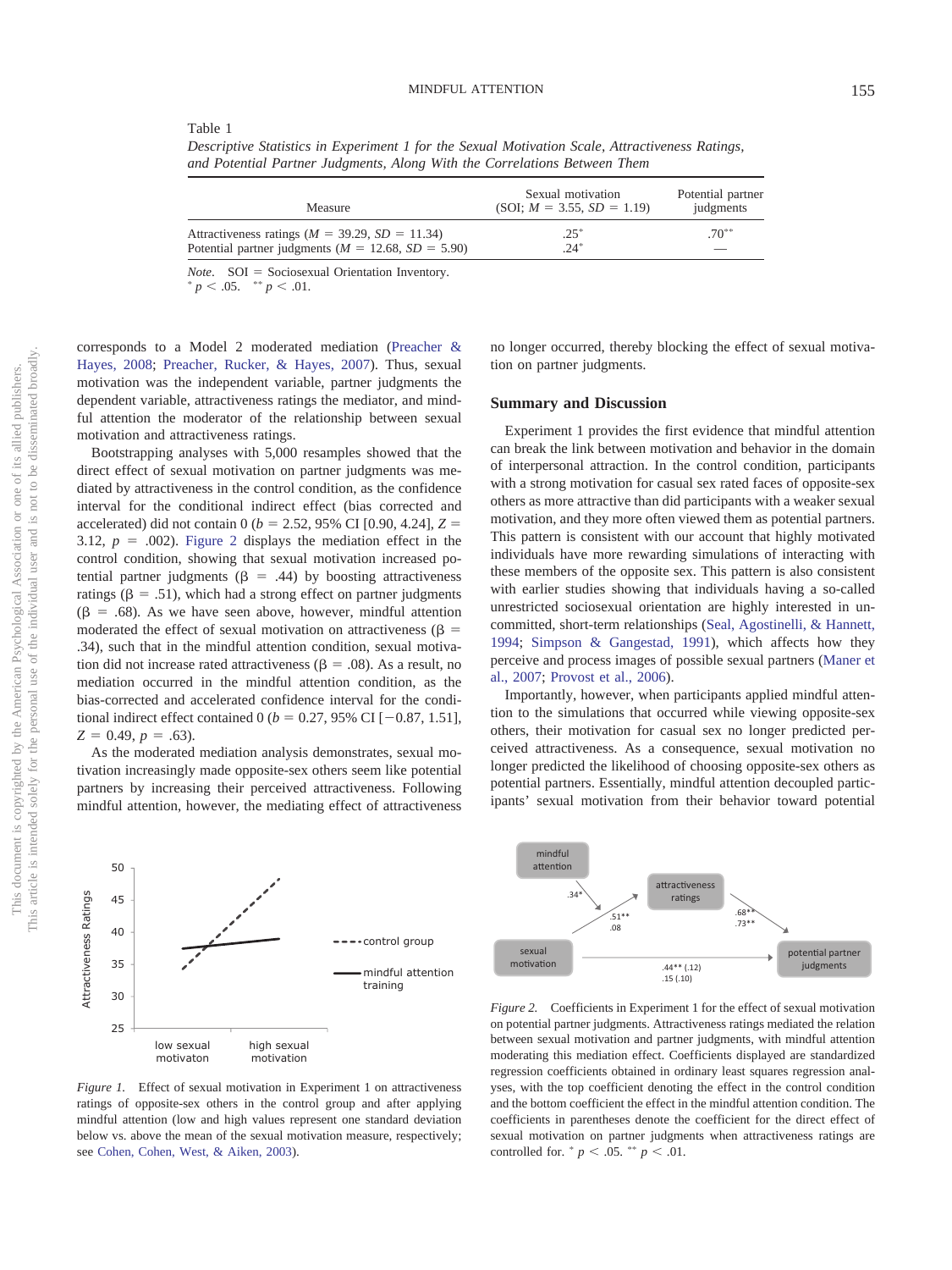partners by reducing the impact of sexual motivation on perceived attractiveness (see [Figure 2\)](#page-7-2). As one learns to perceive spontaneous pleasurable reactions to opposite-sex others as mere mental events, their effect on choice behavior via perceived attractiveness no longer occurs. Finally, mindful attention also exhibited a trend toward reducing the direct effect of sexual motivation on partner judgments (from .44 to .15 in [Figure 2,](#page-7-2)  $p = .22$ ).

To our knowledge, this is the first research on mindfulness or mindful attention in the domain of interpersonal attraction. Our findings seem highly promising for decoupling motivation from appetitive behavior, for example, to curb undesirable consequences of an unrestricted sociosexual orientation (e.g., risky sexual behavior).

## **Experiment 2: Mindful Attention and the Effects of Hunger**

Experiment 2 was designed to replicate and extend the findings of Experiment 1 in several important ways. First, we examined whether mindful attention could reduce the link between motivation and behavior in the domain of food, similar to its effect on this link for interpersonal attraction. Second, we focused on state (instead of trait) individual differences in motivation, testing whether mindful attention reduces the effect of immediate hunger on unhealthy food attractiveness and choices. Third, we also assessed whether applying mindful attention reduced participants' conscious experiences of cravings. Finally and importantly, we included a different control condition in which we no longer asked participants to fully immerse themselves into the presented stimuli. Because fully immersing oneself may not reflect participants' natural way of processing the stimuli, we now asked them simply to observe the stimuli in a relaxed way.

#### **The Effect of Hunger on Unhealthy Eating Behavior**

For most people, foods high in fat and sugar are also high in sensory appeal [\(Birch, 1999;](#page-19-21) [Drewnowski, 1995;](#page-19-22) [Papies, 2013;](#page-21-6) [Pinel, Assanand, & Lehman, 2000;](#page-21-21) [Simmons et al., 2005\)](#page-22-2). According to the grounded cognition perspective described earlier, encountering attractive foods triggers simulations of eating and enjoying these foods. Being hungry further boosts the motivation to consume them. When hungry, one is likely to retrieve especially rewarding simulations (based on earlier, highly rewarding eating experiences), in contrast to retrieving less rewarding simulations when satiated. Consistent with this account, research has repeatedly shown that food deprivation and feeling hungry increase reward responses to food, especially to high-calorie food, in both behavioral and neuroimaging studies [\(Berridge, 1996;](#page-19-23) [Cabanac,](#page-19-8) [1971;](#page-19-8) [Lavy & van den Hout, 1993;](#page-20-21) [Lozano, Crites, & Aikman,](#page-20-22) [1999;](#page-20-22) [Raynor & Epstein, 2003;](#page-21-22) [Seibt et al., 2007;](#page-22-3) [Siep et al., 2009;](#page-22-4) [van der Laan, de Ridder, Viergever, & Smeets, 2011\)](#page-22-18). In short, by triggering more rewarding simulations, hunger boosts the perceived attractiveness and choices of palatable, high-calorie foods.

Importantly, we suggest that mindful attention may diminish the effect of hunger on the unhealthy desires that often motivate food consumption. When encountering attractive foods, mindful attention may help participants see that the resultant eating simulations are mere mental events, thereby diminishing anticipated pleasure and reward. As a consequence, these foods may appear less attractive, such that they become less likely food choices.

In the current laboratory experiment, we assessed both food attractiveness and food choice as dependent variables in computerbased tasks. In the control condition, we predicted that hunger would boost both the attractiveness of unhealthy foods and the likelihood of choosing them. As in Experiment 1, we further explored whether attractiveness mediated the effect of hunger on food choices. Importantly, however, we predicted that mindful attention would reduce these effects on attractiveness and choices, as participants learned to see that reward simulations triggered by unhealthy foods are merely passing mental states. Thus, we also explored whether mindful attention reduced the effect of hunger on unhealthy choices mediated by attractiveness.

We used a spontaneous food-choice task to assess participants' appetitive behavior. On each trial, participants quickly indicated whether they wanted to eat a pictured food at the current moment, with the overall proportion of *yes* responses being the dependent measure. This task has been shown to reflect impulsive food choices and to be sensitive to individual differences [\(Custers &](#page-19-24) [Aarts, 2005;](#page-19-24) [Finlayson, King, & Blundell, 2007;](#page-19-25) [Ouwehand &](#page-21-23) [Papies, 2010\)](#page-21-23). We included both healthy and unhealthy foods so that we could assess whether participants' preferences and choices shifted toward healthier options after applying mindful attention.

#### **Food Cravings**

As an additional question, we examined the effect of mindful attention on participants' conscious experience of craving. Cravings directly reflect conscious thoughts about the anticipated reward experience that appetitive stimuli potentially provide, based on earlier experiences. Although physiological needs can trigger cravings, cognitive processes such as simulation and mental imagery strongly feed into craving and motivate behavior to satisfy one's desires (for reviews, see [Kavanagh et al., 2005;](#page-20-4) [Papies &](#page-21-2) [Barsalou, in press\)](#page-21-2). Thus, we again predicted that applying mindful attention to attractive foods may reduce food cravings, as participants see that the underlying simulations are merely passing mental states.

Cravings for food are typically assessed with a self-report instrument, such as the Food Cravings Questionnaire-State (FCQ-S; [Cepeda-Benito, Gleaves, Williams, & Erath, 2000\)](#page-19-26). Because this instrument does not differentiate between different types of food that a participant might be craving (see [Cepeda-Benito et al., 2000,](#page-19-26) p. 169), it does not assess whether hunger makes mindful attention participants crave healthier foods than control participants. Thus, we expected two independent effects: (a) Increasing hunger will be associated with stronger food cravings overall (across food types), and (b) mindful attention will reduce these cravings.

## **Relaxed Viewing Control Training**

An important methodological difference with Experiment 1 is in the specific content of the control training used in Experiment 2. In Experiment 1, we had asked participants to fully immerse themselves in the presented stimuli, which may have increased their motivational effects. In addition, a possible by-product of our mindful attention procedure is that it induces relaxation because it trains participants to accept whatever thoughts and reactions they experience. As a result, mindful attention could yield healthier, more controlled preferences and choices than the immersion control condition in Experiment 1.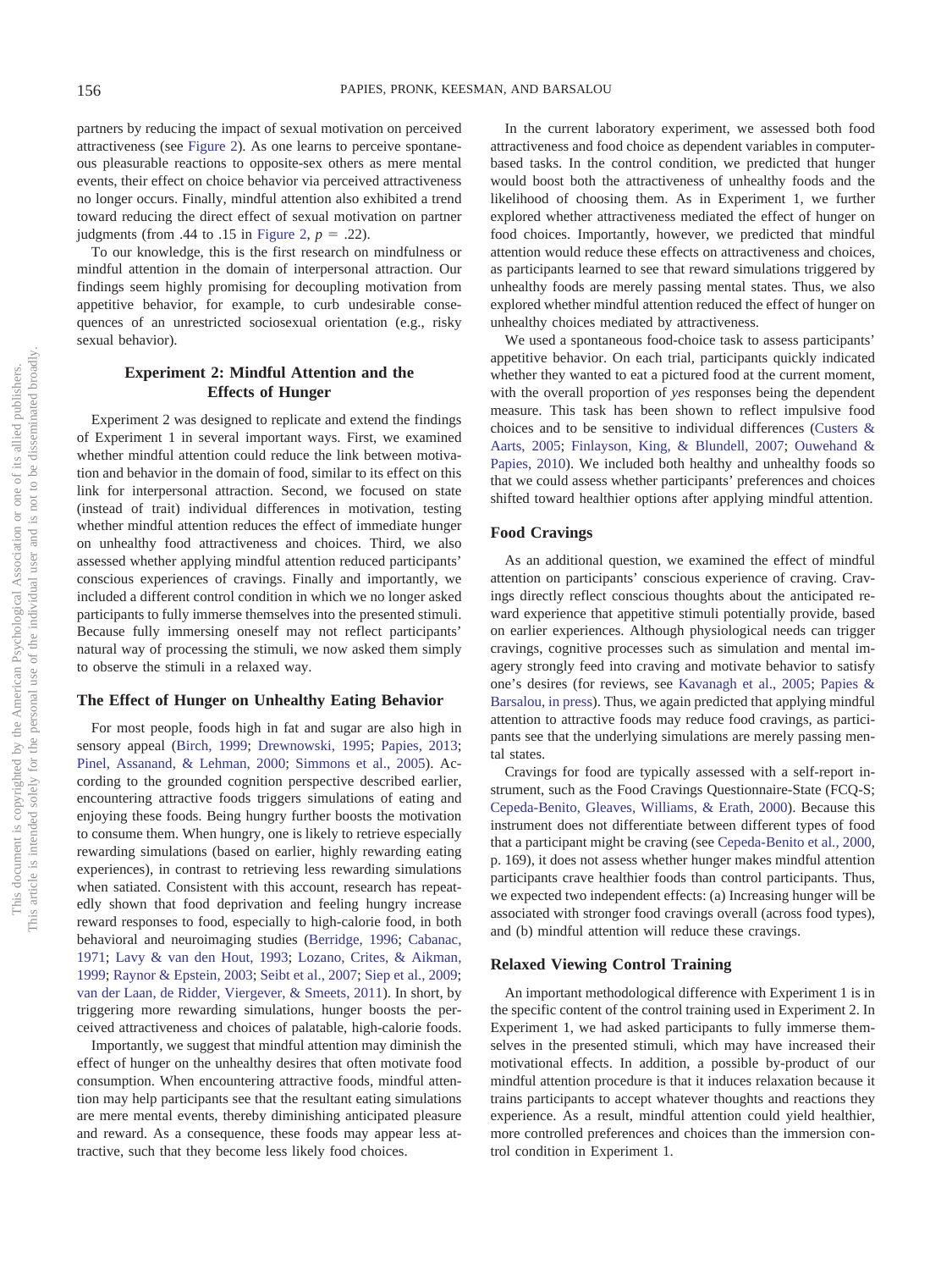To address both of these potential problems, we used a novel control procedure in Experiment 2, instructing participants to view all pictures closely and in a relaxed manner. By instructing participants to view the stimuli closely, deep processing was encouraged (as likely to be present for the mindful attention training) while not mentioning immersion. By asking participants to view the pictures in a relaxed way, we further attempted to make the control condition more like the mindful attention condition. If the effects of mindful attention found earlier did not result from immersion or relaxation, then we should again find differences between conditions.

## **Method**

**Participants and design.** Seventy-five students at Utrecht University participated in exchange for course credit or  $\epsilon 3.4$  The experiment had a 2 (training: mindful attention vs. control)  $\times$  2 (food type: unhealthy vs. healthy) mixed design. In addition, participants' current hunger was included as a continuous variable. Dependent variables included attractiveness ratings, food choice, and craving.

**Procedure.** Participants were greeted by the experimenter and guided to individual cubicles, in which all tasks and materials were provided on a computer. Participants were randomly assigned to the mindful attention training ( $N = 36$ ) or the control training ( $N =$ 39), which took about 12 min to complete. They then performed the food-choice task, completed the food cravings measure, rated the attractiveness of the food pictures (on a 9-point scale), and completed brief dieting motivation measures [\(Herman & Polivy,](#page-20-23) [1980;](#page-20-23) [Papies et al., 2008b\)](#page-21-12) and the hunger measure. Again, hunger was measured at the end to avoid sensitizing participants to the food-related focus of our study and to preclude demand effects. Participants then answered a couple of questions about how they thought about the training procedure they received. Finally, they were paid, thanked, and dismissed.

**Mindful attention training.** Participants in the mindful attention condition completed the mindful attention training as in [Pa](#page-21-7)[pies et al. \(2012\),](#page-21-7) observing their reactions to various pictures as passing mental events. In the first training block, they applied mindful attention to five attractive but unhealthy food items (e.g., M&M's, ice cream), five healthy items (e.g., pear, broccoli), five positive International Affective Picture System (IAPS) pictures (e.g., bunny, Mickey Mouse), and five negative IAPS pictures (e.g., snake, spider). In the second block, they applied mindful attention to the five critical pictures of unhealthy food (fries, apple cake, chocolate cake, cheeseburger, pizza) and to the five critical pictures of healthy food (fish soup, porridge, toast, herring, crackers). Again, each picture was presented once, appearing on the screen for 5 s, before participants could press the space bar to see the next picture.

**Control training.** Participants in the control training group were also instructed that they would view a number of pictures. However, they were simply asked to look at these pictures closely and in a very relaxed manner. These instructions were presented in similar style and length as the mindful attention instructions, and the procedure contained the same pictures as the mindful attention training.

**Food-choice task.** Participants were instructed to indicate as quickly as possible whether they would like to eat the presented food, at that moment, using two designated keys on the keyboard for their *yes* or *no* answers. Participants were asked to react quickly but also to make sure that their reaction accurately reflected their choice at that moment. Each trial started with a screen that contained only the empty frame in which the food picture would appear. This frame was presented for 100 ms, followed by the food picture, which remained until participants responded. After the response, a 600-ms break followed before the next trial began. The food-choice task contained 10 attractive, unhealthy food items and 10 neutral, healthy items, including those used during the experimental manipulation, plus similar items from the same food categories (e.g., chips, cheesecake as unhealthy items; raisin crackers, rice wafers as healthy items). All items were presented in a different random order for each participant, with latencies recorded from picture onset.

**Food cravings.** We assessed participants' food cravings by means of the FCQ-S [\(Cepeda-Benito et al., 2000\)](#page-19-26), which contains 15 items (e.g., "I would feel more alert if I could satisfy my craving"; "If I were to eat what I am craving, I am sure my mood would improve";  $\alpha = .91$ ). These questions were answered on a 5-point scale, from 1 (*do not agree at all*) to 5 (*agree completely*).

**Current hunger.** Participants indicated their current hunger by answering the questions "How hungry do you feel at the moment?" (on a 7-point scale) and "How long ago did you last eat?" (on a 5-point scale). Participants' hunger scores were computed as the mean of the standardized scores on these two questions (see [Table 2\)](#page-10-0).

## **Results**

[Table 2](#page-10-0) displays descriptive statistics and correlations between participants' hunger, food choices, and attractiveness ratings for both healthy and unhealthy food. Hunger did not differ between control and mindful attention participants ( $p > .60$ ).

**Food choices.** To test our hypothesis that mindful attention reduces the impact of hunger on unhealthy choices, we examined the effects of training condition and hunger on unhealthy food choices in regression analyses as in Experiment 1. As the left panel of [Figure 3](#page-10-1) illustrates, these analyses revealed that hunger strongly increased the choices of unhealthy foods in the control condition,  $\beta = .43, t(37) = 2.92, p = .006$ , but not in the mindful attention condition,  $\beta = -.007$ ,  $t(34) = -0.04$ ,  $p = .97$ , as further indicated by the predicted interaction of hunger and condition,  $\beta = .29$ ,  $t(71) = 1.89, p = .06, \Delta R^2 = .04$ . Bayesian statistics supported the effect of hunger on unhealthy choices in the control condition  $(Bf_{1,0} = 5.43)$  and also showed that this effect was absent in the mindful attention condition (Bf<sub>1,0</sub> = 0.13).

To further assess whether hunger led to different appetitive behavior after mindful attention than after control training, we also examined healthy food choices. In the control condition, hunger only weakly increased choices for healthy foods,  $\beta = .30, t(37) =$ 1.93,  $p = 0.06$ , but it strongly increased healthy choices in the mindful attention condition,  $\beta = .56$ ,  $t(34) = 3.95$ ,  $p < .001$  (see the right panel of [Figure 3\)](#page-10-1). Although these simple effects suggest an interaction, the omnibus interaction term was not statistically significant,  $\beta = -.19$ ,  $t(71) = -1.28$ ,  $p = .21$ ,  $\Delta R^2 = .02$ .

<sup>4</sup> One additional participant had to be excluded for not following the instructions.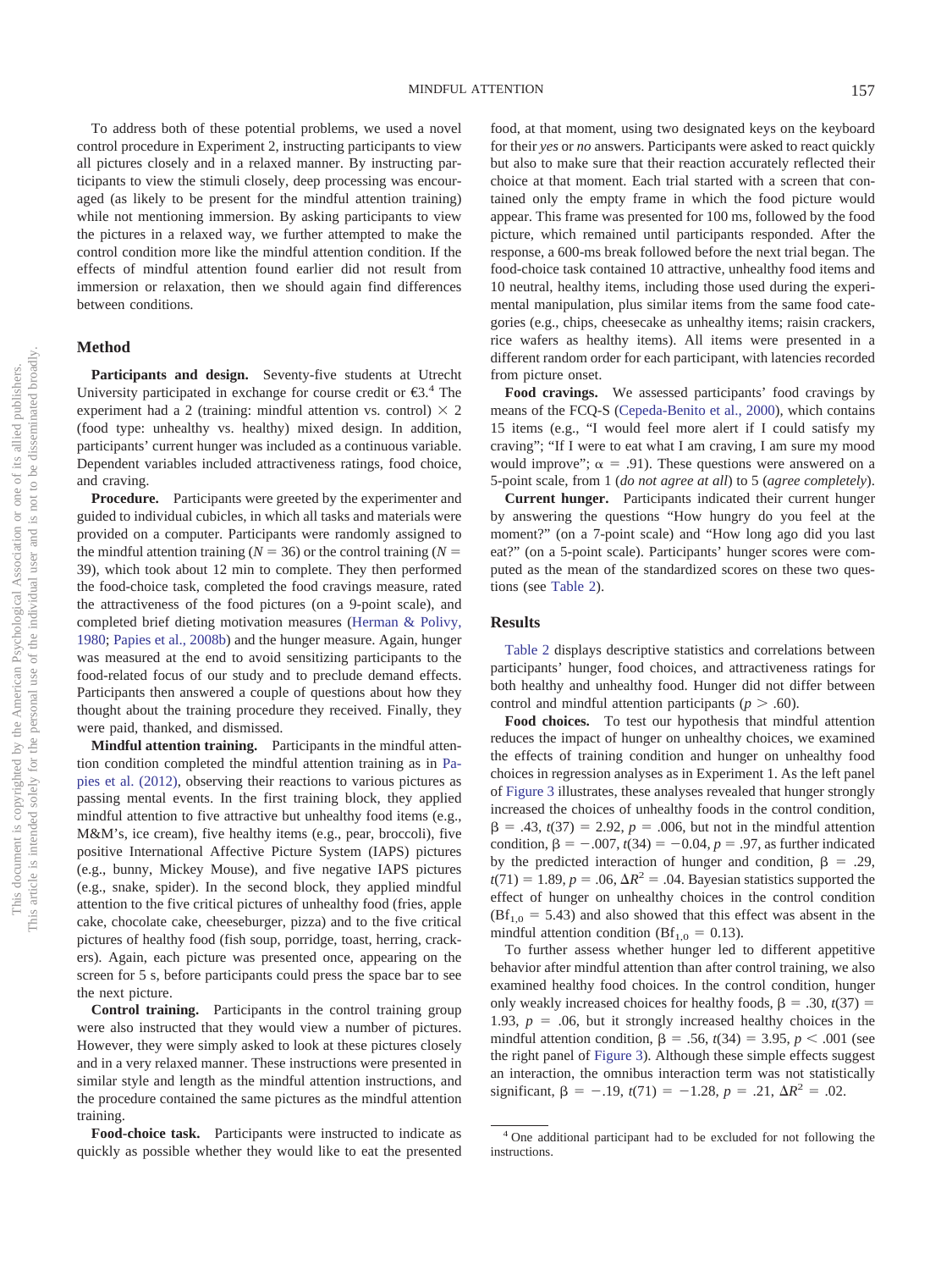| Measure                                  | M(SD)      | Composite hunger<br>scores |          |          |     | $\overline{4}$ |
|------------------------------------------|------------|----------------------------|----------|----------|-----|----------------|
| 1. Attractiveness healthy food $(1-9)$   | 3.71(1.01) | $.29*$                     |          |          |     |                |
| 2. Attractiveness unhealthy food $(1-9)$ | 5.61(1.61) | .13                        | .12      |          |     |                |
| 3. Choices healthy food $(0-1)$          | 0.31(0.20) | $.43*$                     | $.57***$ | .04      |     |                |
| 4. Choices unhealthy food $(0-1)$        | 0.58(0.29) | $.21^+$                    | .03      | $.83***$ | .19 |                |
| Experienced hunger $(1-7)$               | 4.22(1.91) | $.83***$                   |          |          |     |                |
| Food deprivation $(1-5)$                 | 2.55(1.38) | $.83***$                   |          |          |     |                |
|                                          |            |                            |          |          |     |                |

*Descriptive Statistics in Experiment 2 for Hunger Scores, Attractiveness Ratings, and Proportions of Food Choices, Along With the Correlations Between Them*

*Note*. Composite hunger scores are the mean of the standardized scores on the questions of experienced hunger and food deprivation.

 $\frac{1}{p}$   $p$   $< 0.10$ .  $\frac{1}{p}$   $< 0.05$ .  $\frac{1}{p}$  $p < .01$ .

<span id="page-10-0"></span>Table 2

To assess both unhealthy and healthy foods together, we performed an additional repeated-measures regression analysis using the general linear model, in which we entered condition, standardized hunger scores, and their interaction as predictors of the mean proportion of *yes* answers to both healthy and unhealthy food. In this analysis, the three-way interaction between hunger, training condition, and food type was significant,  $F(1, 71) = 6.07$ ,  $p = .02$ ,  $\eta_{\rm p}^2 = .08$ , suggesting that hunger affected choices of healthy and unhealthy foods differently in the mindful attention condition than in the control condition. Whereas hunger especially motivated participants toward unhealthy food items in the control condition, this effect was eliminated after applying mindful attention, with preferences shifting slightly toward healthy food items. [Figure 3](#page-10-1) displays the complete pattern of results.

None of the effects for mindful attention were moderated by participants' dieting motivation (all  $ps > .29$ ). Also, participants' self-reported dieting motivation was not affected by the mindful attention training  $(p = .97)$ .

**Response latencies in the choice task.** As in Experiment 1, we examined response latencies to rule out the possibility that participants simply became more cautious and deliberate after applying mindful attention or corrected their initial preferences for unhealthy food to choose healthy food instead. As expected, however, training condition did not affect response latencies (all *p*s for main and interaction effects  $> .15$ ). Although no response window was used, participants' mean choice responses were relatively fast  $(M = 878 \text{ ms}, SD = 277)$ , suggesting that they followed our instructions to indicate their momentary wanting spontaneously.



<span id="page-10-1"></span>*Figure 3.* The effect of hunger in Experiment 2 on the proportion of unhealthy and healthy food items chosen in the control and mindful attention conditions (low and high values represent one standard deviation below vs. above the mean of the hunger measure, respectively; see [Cohen et al., 2003\)](#page-19-20).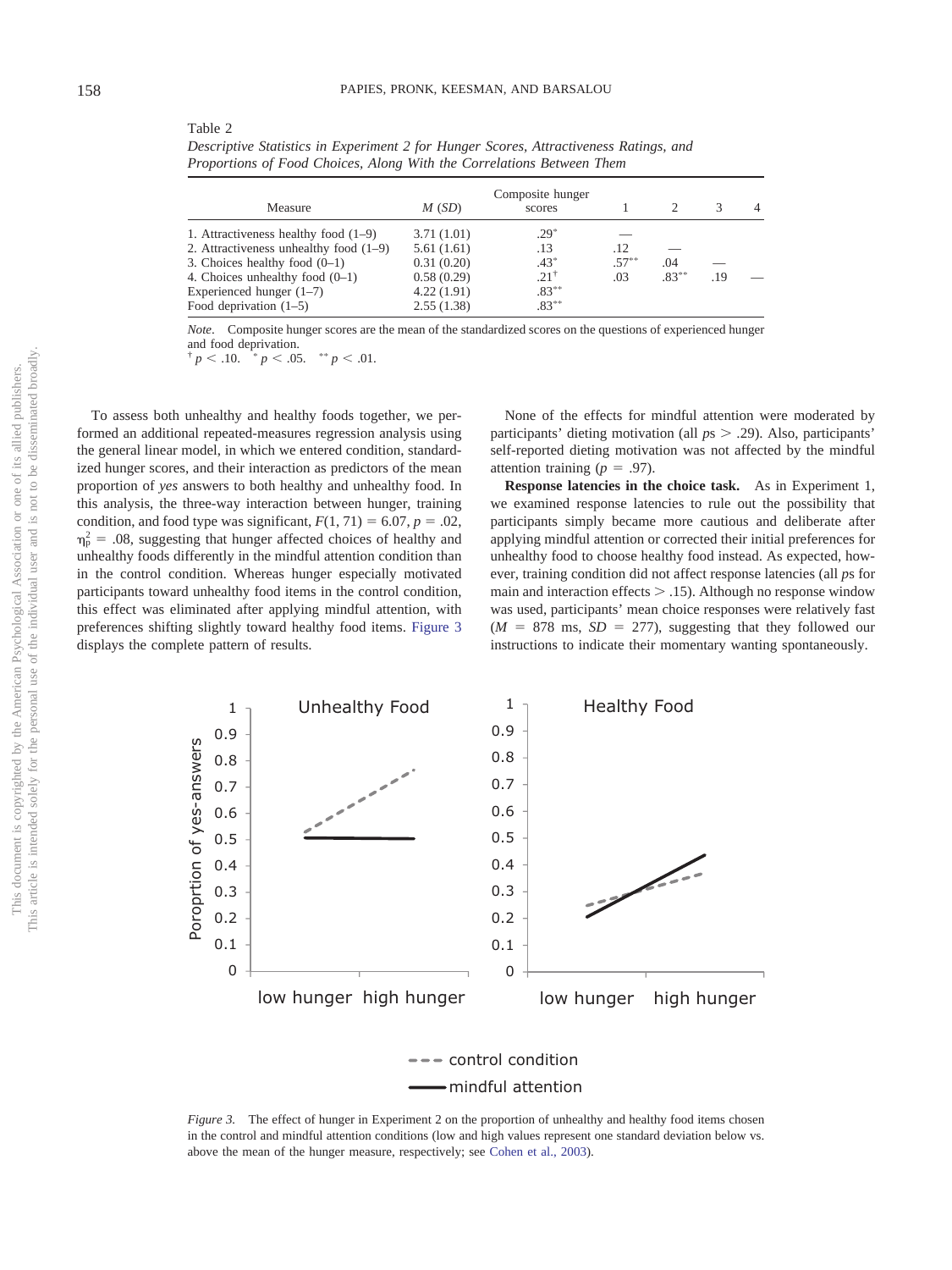**Food attractiveness.** Examining attractiveness ratings of healthy and unhealthy foods as a function of participants' hunger scores and training condition revealed that, analogous to food choices, hunger affected the preferences for unhealthy and healthy food differently across training groups. Hunger slightly increased the attractiveness of unhealthy foods among control participants,  $\beta = .29, t(37) = 1.80, p = .077$ , but not among mindful attention participants,  $\beta = -.04$ ,  $t(34) = -0.23$ ,  $p = .82$ , who rated the unhealthy foods as less attractive overall,  $\beta = .28$ ,  $t(72) = 2.47$ ,  $p = 0.02$ . The omnibus interaction of hunger and condition approached significance, at  $\beta = .22$ ,  $t(71) = 1.40$ ,  $p = .17$ ,  $\Delta R^2 =$ .024. In this case, Bayesian statistics did not support the effect of hunger on perceived attractiveness in the control condition  $(Bf_{1,0} = 0.059)$  and also showed that this effect was absent in the mindful attention condition ( $Bf_{1,0} = 0.013$ ).

Hunger clearly boosted the attractiveness of healthy food among mindful attention participants,  $\beta = .37$ ,  $t(34) = 2.35$ ,  $p = .025$ , and less so among control participants,  $\beta = .23$ ,  $t(37) = 1.46$ ,  $p =$ .15. The interaction term was not significant ( $p = .64$ ).

**Moderated mediation analysis.** Although the interaction of hunger and training condition on the mediator (attractiveness ratings) only approached significance, we explored the moderated meditation effect parallel to Experiment 1. Thus, we tested whether hunger boosted unhealthy food choices via increased attractiveness in the control condition, but not in the mindful attention condition. [Figure 4](#page-11-0) displays the moderated mediation model. Bootstrapping analyses with 5,000 resamples showed that the direct effect of hunger on food choices was mediated by attractiveness in the control condition, as the confidence interval for the conditional indirect effect (bias corrected and accelerated) did not contain 0 ( $b = 0.06, 95\%$  CI [0.01, 0.13],  $Z = 1.70, p =$ .088). As [Figure 4](#page-11-0) illustrates, hunger increased unhealthy choices  $(\beta = .43)$ , partially by increasing the attractiveness of unhealthy food ( $\beta = .29$ ). Perceived food attractiveness was strongly related to unhealthy food choices ( $\beta = .78$ ). In contrast, no mediation occurred in the mindful attention condition, as the confidence interval for the conditional indirect effect contained 0  $(b = -0.009, 95\% \text{ CI } [-0.09, 0.07], Z = -0.24, p = .81).$ 



<span id="page-11-0"></span>*Figure 4.* Coefficients in Experiment 2 for the effect of hunger on unhealthy food choices. Attractiveness judgments mediated the relation between hunger and food choices, with mindful attention moderating this mediation effect. Coefficients displayed are standardized regression coefficients obtained in ordinary least squares regression analyses, with the top coefficient denoting the effect in the control condition and the bottom coefficient the effect in the mindful attention condition. The coefficients in parentheses denote the coefficient for the direct effect of hunger on unhealthy food choices when attractiveness ratings are controlled for.  $\frac{1}{r} p$  < .10.  $^* p < .05.$   $^{**} p < .01.$ 

These findings show that while hunger typically boosts unhealthy food choices, partially by making these foods seem more attractive, mindful attention prevented this effect by reducing the effect of hunger on perceived attractiveness.

**Experienced cravings.** Finally, we tested the hypothesis that mindful attention would reduce participants' experiences of general food cravings, as reflected in their scores on the FCQ-S. Specifically, we conducted hierarchical regression analysis with condition, hunger scores, and their interaction as predictors of experienced cravings. Hunger strongly predicted cravings,  $\beta$  = .56,  $t(72) = 5.89$ ,  $p < .001$ . More importantly, however, cravings were lower among mindful attention participants  $(M = 2.67, SE =$ .11) than among control participants  $(M = 3.00, SE = .10)$  as indicated by a main effect of condition,  $\beta = -.18$ ,  $t(72) = -1.93$ ,  $p = .058$ . Hunger and condition did not interact ( $\beta = -.01$ ,  $p =$ .92).

## **Summary and Discussion**

The results of Experiment 2 demonstrate that mindful attention can change the impact of hunger on appetitive behavior toward food. In the control group, as hunger increased for an individual, the perceived attractiveness of unhealthy foods increased as well and in turn increased the number of unhealthy foods chosen. This pattern is consistent with much earlier research (e.g., [Lozano et al.,](#page-20-22) [1999;](#page-20-22) [Seibt et al., 2007\)](#page-22-3). At the same time, other factors besides hunger likely affect attractiveness ratings of food (e.g., familiarity with a food, idiosyncratic preferences, perceived healthiness), potentially explaining why the effect of hunger on attractiveness ratings was only marginally significant. Analogously, other factors besides attractiveness influence food choices when hungry, such that the effect of hunger on food choices was only partially mediated by attractiveness in the control condition.

Importantly, however, both the direct effect and the indirect effect of hunger completely disappeared in the mindful attention condition. After applying mindful attention, participants' hunger had no effect on the perceived attractiveness of unhealthy food items. Thus, to the extent that hunger boosted the attractiveness of unhealthy food in the control condition and therefore boosted unhealthy choices, this effect was eliminated by applying mindful attention. Again, parallel to Experiment 1, mindful attention also moderated the direct effect of hunger on food choices. Furthermore, when looking at the effect of mindful attention across the domains of interpersonal attraction (Experiment 1) and food (Experiment 2), the overall moderated mediation pattern is highly consistent across studies: To the extent that attractiveness affects partner judgments and food choices, this effect is completely eliminated by applying mindful attention.

Again, as in Experiment 1, the effects of mindful attention were not associated with longer response latencies on choice behavior, indicating that participants' reduced choices for unhealthy foods did not result from more deliberate responding. Consistent with our hypothesis, participants need not effortfully prevent themselves from making unhealthy choices. Instead, the unhealthy food no longer appeared particularly attractive, so that they were less likely to spontaneously choose it. Consistent with this interpretation, food cravings were similarly reduced by applying mindful attention. Participants appeared less likely to elaborate on their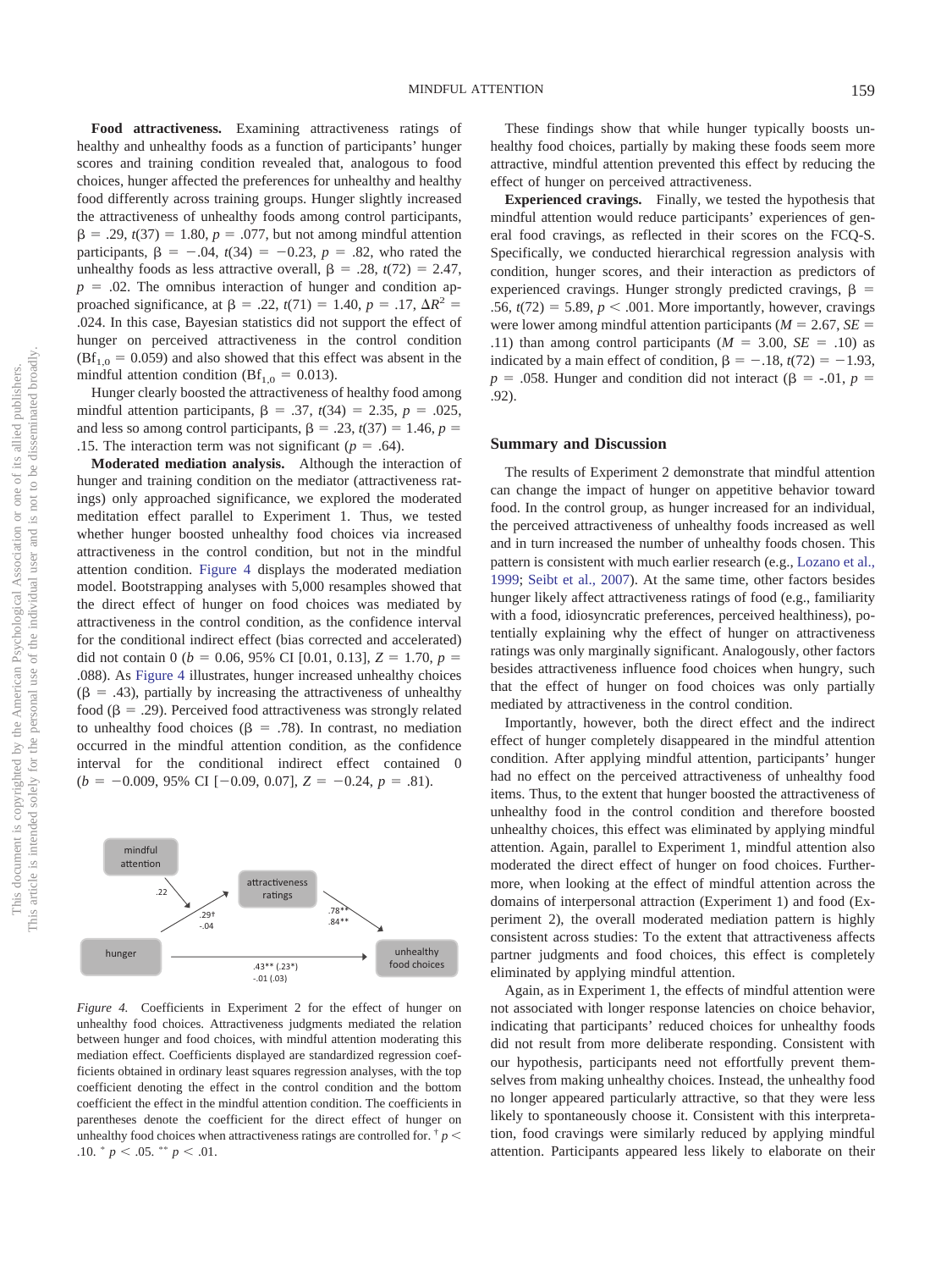reward simulations and turn them into conscious experiences of desire.

In this experiment, hunger was a slightly stronger predictor of healthy food choices among mindful attention than among control participants. This trend suggests that after applying mindful attention, participants still acted on their increased need for food but translated it into healthier behavior. Similarly, although mindful attention reduced cravings overall, cravings were still stronger when participants were hungry compared with when they were not hungry. Thus, after applying mindful attention, participants' hunger still motivated them to eat.

Future research should examine in more detail the specific processes that motivate choices for healthy food after a mindfulness intervention, when hunger is less likely to be translated into unhealthy desires. Possibly, mindful attention participants are more likely to make healthy choices for composing a nutritious meal while being less tempted by unhealthy foods that become less attractive. Experiment 2, however, only assessed momentary wanting for individual items by means of a computerized food-choice task, rather than assessing the composition of a real meal in an actual eating situation. Therefore, Experiment 3 was designed to examine the impact of mindful attention on how hunger affects real-life food choices in a field setting, where participants composed a meal from a lunch buffet.

## **Experiment 3: Mindful Attention in the Field**

In this final experiment, we assessed whether applying mindful attention to food modulates the potentially unhealthy effects of feeling hungry in a field setting. Here, participants were trained in applying mindful attention to attractive food stimuli before they entered the campus cafeteria for lunch. Importantly, participants believed that the main part of the experiment was finished after completing the training and answering some evaluative questions. Later, once participants purchased their lunch but before they consumed it, we assessed hunger and their choices of unhealthy versus healthy food (high-fat snacks vs. salad) and compared these to the choices of control participants.

An important difference with Experiment 2 lies in the context of the choices participants made. First of all, in this field setting, participants chose food items for a meal that they were actually going to consume, which may have constrained participants' choices in ways not relevant for their more hypothetical food choices in Experiment 2. In addition, the choice set of foods that participants considered in the cafeteria buffet differed from the experimental choice set in Experiment 2, mostly because fewer different unhealthy food items were available.

Similar to Experiment 2, Experiment 3 continued to explore different control conditions. Across Experiments 1 and 2, we found consistent effects of mindful attention compared to two different control procedures (immersion and relaxed viewing control, respectively). Both procedures were designed to achieve exposure and thorough processing of the same stimuli presented in the mindful attention training, thereby controlling for these aspects of the training. Nevertheless, we cannot rule out that simple exposure to foods in these control conditions produced effects that differ from natural responses to foods when simply encountering them in the world (i.e., with no previous training procedure). Therefore, Experiment 3 included a no-intervention control condition so that we could study the effects of mindful attention in comparison to the most natural control situation. This contrast allowed us to test the important hypothesis that mindful attention produces healthier food choices relative to participants' usual choice behavior (i.e., with no preceding intervention).

To rule out the possibility that simply exposing participants to food pictures leads to healthier food choices, we also included a relaxed viewing control condition, as in Experiment 2. For all three groups, we assessed participants' hunger right after they made their food choices but before they ate. Thus, we obtained an assessment of hunger as close as possible to the food choices and before participants had quieted their hunger, but without drawing attention to their hunger before making food choices and without alerting them to the true nature of our study.

To test the hypothesis that hunger is translated into healthier behavior after applying mindful attention, we first examined the overall number of calories across the food choices that participants made from the lunch buffet. Restricting one's calorie intake is of major importance for healthy eating. In addition, the calorie count likely reflects unhealthy food choices, as unhealthy foods (e.g., fried snacks) typically contain more calories than healthy foods (e.g., salads). In addition, analogous to Experiment 2, we tested whether mindful attention decreased the likelihood of choosing a high-calorie snack and increased the likelihood of choosing a healthy salad, especially when hungry, compared to the nointervention control group. Finally, to assess whether simply viewing food was responsible for these predicted effects, we also assessed choices in the relaxed viewing control condition, in which participants were exposed to the same food items but without mindful attention practice.

## **Method**

**Participants and design.** Undergraduates of University College Utrecht were approached for the study when they were about to enter the cafeteria on their campus, for which all students of this residential college have a meal plan that includes breakfast, lunch, and dinner. One hundred fourteen undergraduates agreed to participate and were semirandomly assigned to the mindful attention group or relaxed viewing control group (both completed on laptop computers) or to the no-intervention control group.<sup>5</sup> Group assignment was not fully random because we used the following procedure to prevent reactivity: When participants who agreed to participate entered the cafeteria in a group, they were all assigned randomly as a group either to one of the two computer tasks or to the no-intervention control condition. As a result, participants were less likely to notice that there were different experimental groups, thereby avoiding expectations about the experiment. Participants who entered individually were assigned randomly. After making their food choices in the cafeteria, all participants' experienced hunger was measured by means of a questionnaire. Thus, the experiment had a 3 (training group: mindful attention vs. relaxed viewing control vs. no intervention)  $\times$  2 (food type: snacks vs.

<sup>5</sup> Two additional participants had to be excluded because, contrary to instructions, they only approached the experimenter and completed the postexperimental questionnaire, including the hunger measure, after finishing lunch (not before eating). In addition, four participants did not contact the experimenter at all to complete the questionnaire.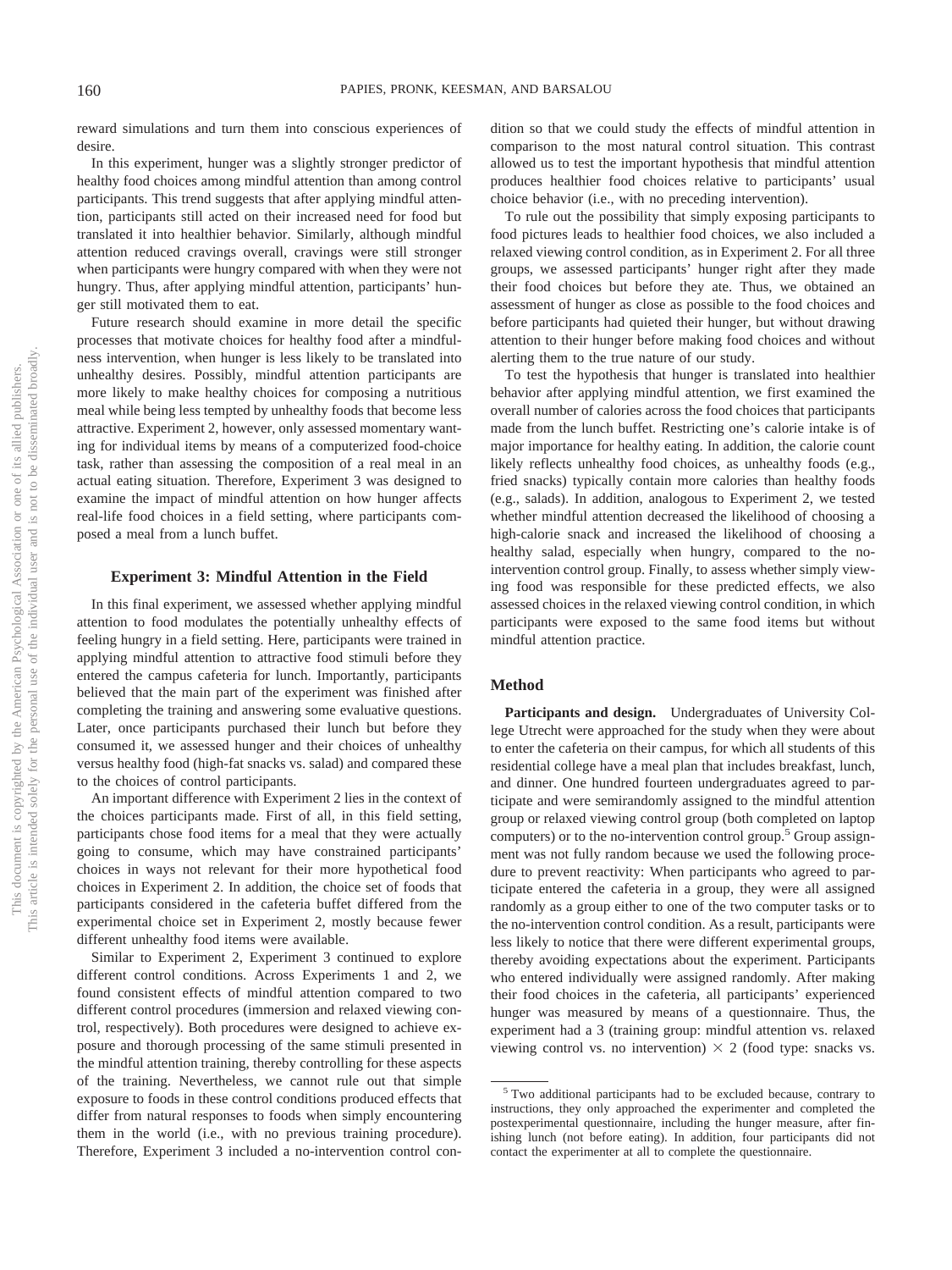salad) mixed design. In addition, participants' experienced hunger was included as a continuous variable.

**Procedure.** Participants were approached in the entrance hall of the cafeteria, before entering the actual buffet and dining area. After agreeing to participate, participants signed an informedconsent form administered by the first experimenter. Participants in the mindful attention and relaxed viewing control groups were led to a conference room adjacent to the main buffet and dining area where they first answered a few demographic questions on the computer and then completed the mindful attention or relaxed viewing control training. Training was performed on one of four individual laptop computers, separated from each other by wooden panels mounted on tables so that participants could not see each other. After completing the training, these participants received three brief questions to evaluate it (e.g., how pleasant they found it), giving the impression that the experiment had ended. These participants then left the conference room and returned to the first experimenter, who gave them a reward coupon for participating. Participants in the no-intervention control did not enter the conference room but answered the demographic questions directly to the first experimenter and then received the reward coupon.

All participants were then told that they could later exchange their coupon for the €4 reward by handing it to the second experimenter, who would be in the main dining area, behind the buffet area, and would also ask them some final questions. The coupon enabled the second experimenter to recognize the participants among the nonparticipating students exiting the buffet area. In addition, the first experimenter noted the participant number on each coupon, so that we could later match pre- and postexperiment questionnaires. The second experimenter was blind to conditions.

Once participants received the coupon, they entered the buffet area and chose their lunch as usual. When they exited the buffet area to sit in the main dining room, they were approached by the second experimenter, who asked them to fill in the postexperiment questionnaire. In the meantime, with participants' explicit consent, the second experimenter noted all lunch choices on a prepared form. Finally, participants received their financial compensation and were thanked, debriefed, asked not to talk with fellow students about the ongoing study, and dismissed.

**Mindful attention training.** Participants in the mindful attention condition received the mindful attention training with the instructions now referring to thoughts about objects. Specifically, participants were told that they would be presented with photographs and that they might experience reactions to each of them, such as thinking about what kind of object was displayed, what one could do with it, how it would feel to touch or taste, how the object would make them feel, or any other thoughts, including thoughts of liking or disliking it. Then, participants applied the mindful attention perspective to two training blocks of 16 pictures. In the first block, participants viewed four attractive food pictures, four neutral food pictures, four positive IAPS pictures, and four negative IAPS pictures. In the second block, participants applied mindful attention while viewing eight pictures of attractive snack foods typically available in the cafeteria for lunch (hot dog, fried croquette, muffin, etc.) and eight pictures of neutral nonfood objects (chair, plant, stack of books, etc.). Again, all pictures were presented in random order, each presented once for at least 5 s.

**Control training.** Control training participants viewed the same pictures in the two training blocks as mindful attention participants. As in Experiment 2, they were asked to view each picture closely and in a very relaxed manner. Both training procedures took about 10 min to complete.

**Postexperiment questionnaire.** After getting their lunch, participants were first asked a number of questions to probe their suspicion about the experiment and to determine whether expectations about the experiment could have influenced their lunch choices. Specifically, participants were asked what they thought the study was about, what they had been thinking about when making their lunch choices, whether they had thought back to the computer task (if they had performed it), and whether they believed that this had influenced their choices. None of the participants guessed the hypotheses as to how the mindful attention procedure might have been related to food choices.

The next page of the questionnaire contained the Concern for Dieting Questionnaire of the Restraint Scale [\(Herman & Polivy,](#page-20-23) [1980\)](#page-20-23), three questions about dieting success [\(Papies et al., 2008b\)](#page-21-12) and whether they were currently dieting. Participants were asked how hungry they were at the moment, if they had eaten breakfast and at what time,<sup>6</sup> if they had eaten between breakfast and lunch, and what their weight and height were. Finally, they answered a couple of questions about their eating habits and experiences in the cafeteria.

**Dependent variables.** We calculated the total number of calories in each participant's lunch by retrieving the calories of each item from the calorie checker on the website of the Netherlands Nutrition Center. In follow-up analyses, we then focused on choices of unhealthy and healthy food, analogous to Experiment 2. Specifically, we measured whether a participant chose an unhealthy snack item from the buffet (e.g., fried croquette, cheese puff pastry, donut, muffin, ranging from 116 kcal to 273 kcal) and whether a participant took a bowl of salad from the salad bar (including various greens and vegetables, approximately 15 kcal per bowl).

## **Results**

Descriptive statistics can be found in [Table 3.](#page-14-0) Scores of experienced hunger were higher in mindful attention  $(M = 5.51, SD =$ 1.46,  $N = 33$ ) and relaxed viewing participants ( $M = 5.18$ ,  $SD =$ 1.85,  $N = 39$ ) compared to no-intervention control participants  $(M = 4.38, SD = 1.62, N = 42), F(1, 111) = 4.73, p = .01, \eta_p^2 =$ .08, possibly because these participants had been exposed to attractive food items during the training procedure.

Of primary interest was whether practicing mindful attention before entering the cafeteria would lead participants to eat more healthily than they would if they had not practiced mindful attention, as they would be less likely to translate their hunger into unhealthy eating behavior. Thus, we examined whether mindful attention, compared to the no-intervention control group, decreased the unhealthy effects of hunger by reducing the number of calories of participants' lunches, specifically by reducing the like-

<sup>6</sup> These questions were designed to obtain deprivation scores similar to Experiment 2. Many participants, however, did not provide information on their time of breakfast  $(N = 20)$  or indicated not having eaten breakfast  $(N = 21)$ . Therefore, we only used the current reports of experienced hunger as a predictor in this experiment.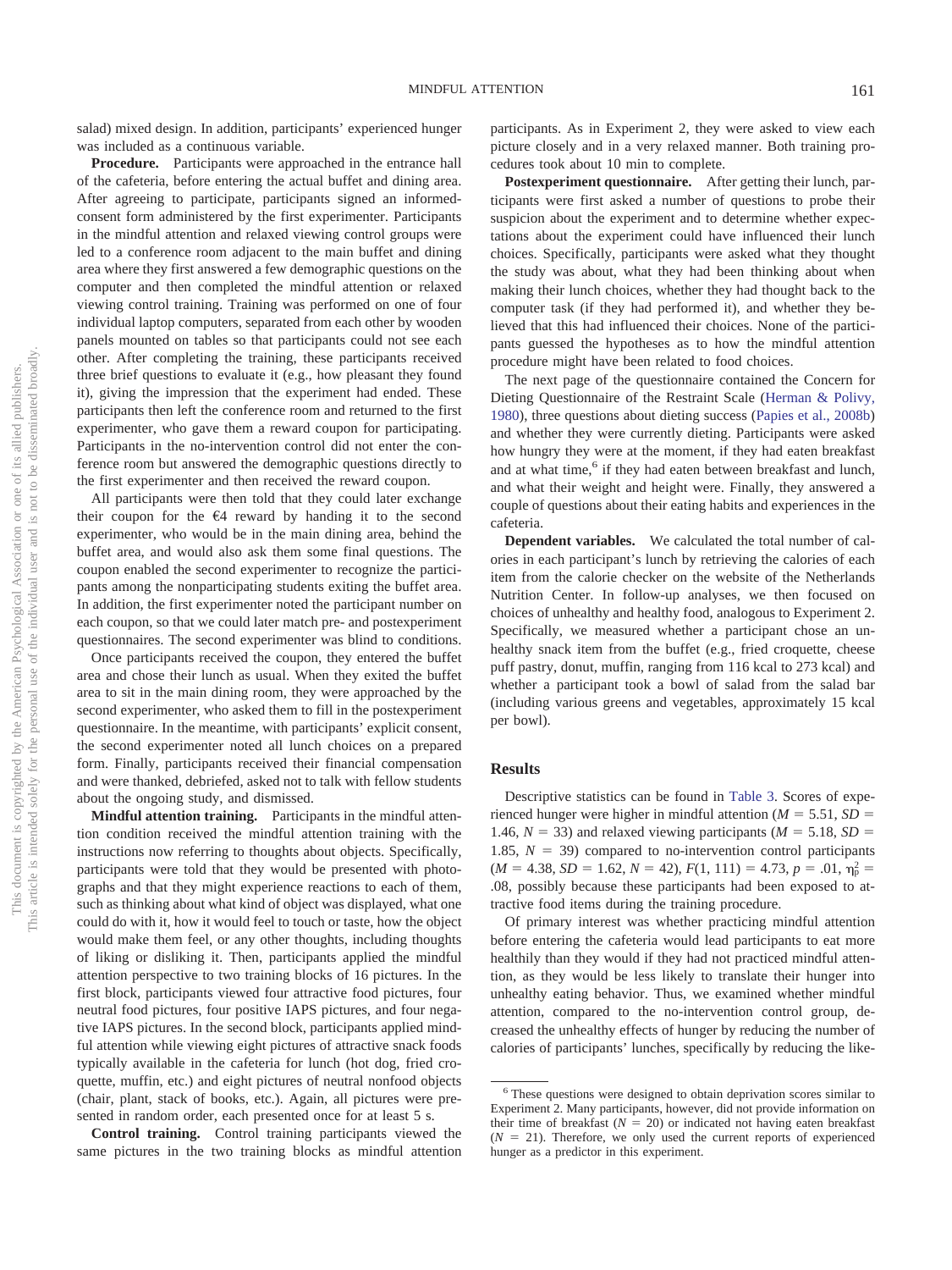lihood of choosing a high-calorie snack and increasing the likelihood of choosing a healthy salad.

Again, to assess whether simply viewing food was responsible for these predicted effects, we also examined food choices in the relaxed viewing control condition, in which participants were exposed to the same food items but without mindful attention practice.

**Overall calories.** Total calories of the foods taken from the buffet were regressed onto standardized hunger scores, training condition (mindful attention vs. no-intervention control), and their interaction. This regression revealed a main effect of hunger, with feeling hungrier being associated with taking more calories,  $\beta$  =  $.43, t(72) = 3.81, p < .001$ . Additionally, a main effect of training condition indicated that mindful attention participants took fewer calories overall than no-intervention control participants,  $\beta = -.22, t(72) = -1.96, p = .05$ . Most importantly, however, the predicted interaction effect of hunger and training condition occurred,  $\beta = -.31$ ,  $t(71) = -2.24$ ,  $p = .03$ ,  $\Delta R^2 = .06$ . [Figure](#page-14-1) [5](#page-14-1) displays this interaction, which was not moderated by chronic dieting motivation ( $p > .26$ ). Simple slope analyses showed that hunger led to taking more calories from the buffet only in the no-intervention control condition,  $\beta = .55$ ,  $t(40) = 4.21$ ,  $p < .001$ , but not in the mindful attention condition,  $\beta = .13$ ,  $t(31) = 0.74$ ,  $p = .46$ . Again, a Bayesian test supported the hypothesis that hunger was a strong predictor of caloric intake in the control condition ( $Bf_{1,0} = 159.21$ ), with this effect being absent in the mindful attention condition (Bf<sub>1,0</sub> = 0.18).

**Snack and salad choices.** In follow-up analyses, we examined the choices of snacks and salads that might be underlying these differences in calories. Two logistic regression analyses were performed on salad and snack choices, respectively, each including regressors for training condition (mindful attention and nointervention control), standardized hunger scores, and their interaction.7 [Table 4](#page-15-0) presents the results of these analyses.

As predicted, participants made different buffet choices in the mindful attention and no-intervention control conditions. The main effect of training condition showed that mindful attention participants were less likely to choose an unhealthy snack than control participants (45% vs.  $63\%, p = .04$ ). As the bottom half of [Table](#page-15-0) [4](#page-15-0) illustrates further, hunger increased the likelihood of selecting an unhealthy snack, but only for control participants ( $p = .04$ ), not for mindful attention participants ( $p = .58$ ). Analogous to Experiment 2, hunger led to unhealthy choices in the control group, but not in the mindful attention group.

A different picture emerged for healthy salad choices. Here, only a main effect of training condition emerged, with mindful

#### <span id="page-14-0"></span>Table 3

This document is copyrighted by the American Psychological Association or one of its allied publishers. This article is intended solely for the personal use of the individual user and is not to be disseminated broadly.

This document is copyrighted by the American Psychological Association

one of its allied publishers.

 $\rm \tilde{o}$ 

This article is intended solely for the personal use of the individual user and is not to be disseminated broadly,

*Descriptive Statistics in Experiment 3 for Hunger Scores, Total Calories of the Foods Chosen From the Buffet, and Snack and Salad Choices (Dichotomized as Salad/Snack Chosen or Not Chosen) Across All Three Conditions (Mindful Attention, No-Intervention Control, Relaxed Viewing)*

| Measure                    | M(SD)      |  |  |
|----------------------------|------------|--|--|
| Experienced hunger $(1-7)$ | 4.98(1.72) |  |  |
| Total calories             | 916 (334)  |  |  |
| Snack choice               | 49% (.50)  |  |  |
| Salad choice               | 60% (.49)  |  |  |



<span id="page-14-1"></span>*Figure 5.* Effect of hunger in Experiment 3 on calories of foods taken from the lunch buffet in the no-intervention control and mindful attention conditions (low and high values represent one standard deviation below vs. above the mean of the hunger measure, respectively; see [Cohen et al.,](#page-19-20) [2003\)](#page-19-20).

attention participants being more likely to choose a salad than control participants (76% vs. 49%),  $B = 1.00$ ,  $SE = .54$ ,  $\chi^2$ Wald  $(1) = 3.50, p = .06, \text{ odds ratio (OR)} = 2.72. \text{ There were no main}$ or interaction effects of hunger (all  $p_s > .41$ ).

Analyses of choices *within* each training group showed that mindful attention participants were more likely to choose a salad than a snack. Whereas 76% of mindful attention participants chose one or more salad items, only 45% chose a snack. A McNemar test comparing these proportions found this difference significant  $(p =$ .013). In contrast, control participants were about equally likely to choose a snack (63%) and a salad (49%;  $p = .24$ ).

As in Experiment 2, mindful attention participants made healthier choices than control participants overall, choosing fewer unhealthy snacks and more salads. As a result, mindful attention participants took fewer calories from the lunch buffet than control participants and were less likely to translate their hunger into excess consumption of unhealthy foods.

**Food choices in the relaxed viewing condition.** Finally, we examined food choices in the relaxed viewing condition, where a regression analysis showed that hunger had no effect on total calories chosen  $(p = .20)$ . To explore this unexpected finding, we performed further logistic regression analyses that compared food choices in the relaxed viewing and no-intervention control conditions. In these analyses, relaxed viewing participants were equally as likely to choose a salad (56%) as no-intervention control participants (49%;  $p = .52$ ) but were less likely to choose a snack  $(38\% \text{ vs. } 62\%), B = 0.99, SE = .46, \chi^2 \text{Wald} (1) = 4.75, p = .03,$  $OR = 2.70$ .

A possible explanation of this pattern is that exposure to healthy and unhealthy foods before making lunch choices in the relaxed viewing condition activated a dieting goal in some participants. To

<sup>7</sup> Only two participants chose more than one snack, and only 11 participants chose more than one bowl of salad. Thus, we dichotomized these variables and conducted logistic regression analyses on whether or not participants chose a salad and whether or not they chose a snack.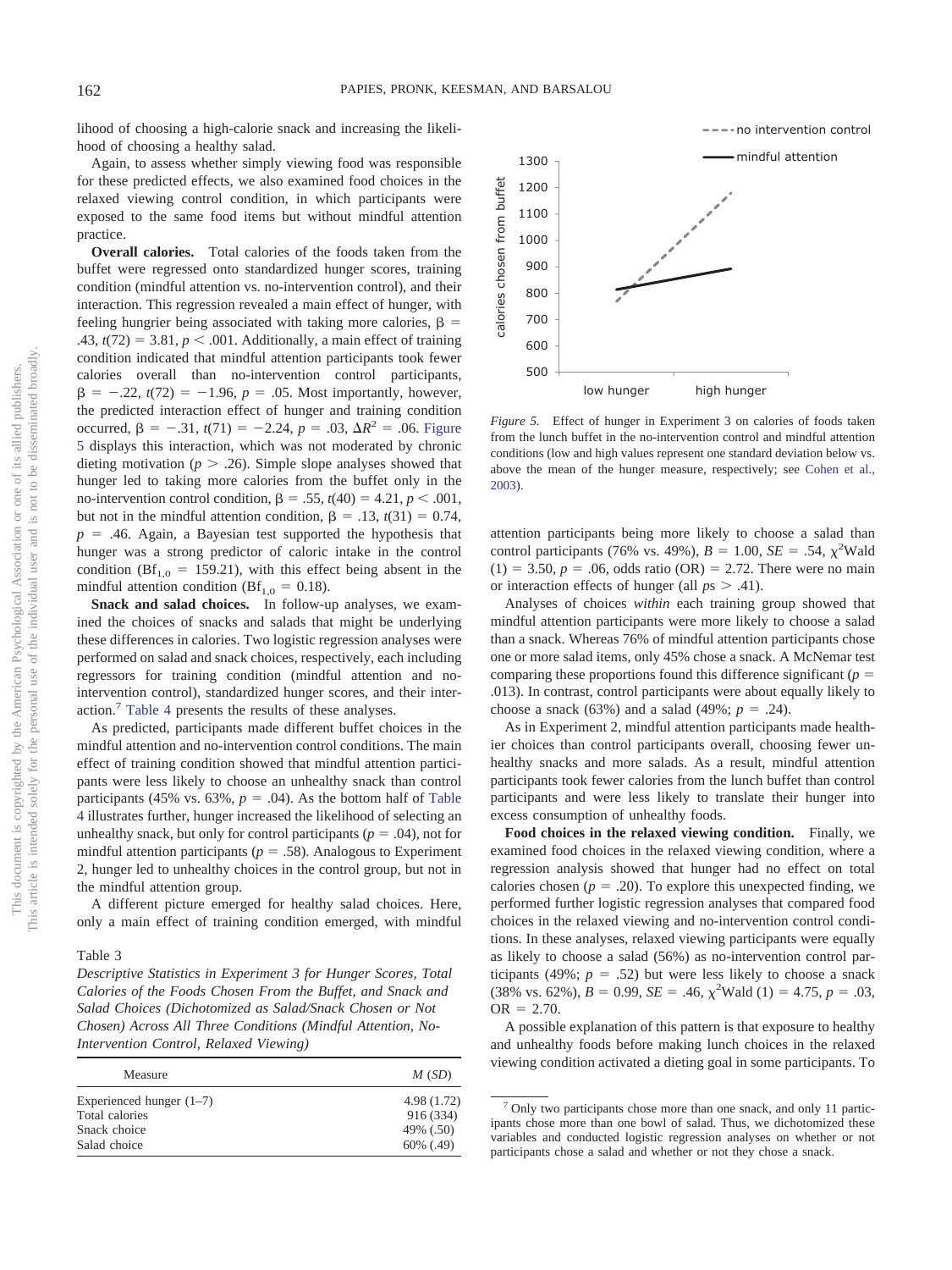<span id="page-15-0"></span>Table 4

| <b>Predictors</b>                                       | B(SE)         | $\chi^2$ Wald (1) |      | OR   | $R^2$ (Nagelkerke) |
|---------------------------------------------------------|---------------|-------------------|------|------|--------------------|
| Main effects and interaction on unhealthy snack choices |               |                   |      |      |                    |
| Training condition                                      | $-1.09$ (.54) | 4.08              | .04  | 0.34 | .11                |
| Hunger                                                  | 0.58(.29)     | 3.99              | .046 | 1.79 |                    |
| Hunger $\times$ Training Condition                      | $-0.58$ (.59) | 0.97              | .32  | 0.56 | .12                |
|                                                         |               |                   |      |      |                    |
| No-intervention control condition                       | 0.82(0.40)    | 4.33              | .04  | 2.28 | .15                |
| Mindful attention condition                             | 0.24(0.44)    | 0.30              | .58  | 1.27 | .01                |
| Simple slopes of hunger                                 |               |                   |      |      |                    |

*Results for Logistic Regressions in Experiment 3 on Choices of Unhealthy Snacks as a Function of Training Condition (Mindful Attention Vs. No-Intervention Control) and Hunger Scores*

*Note*. OR = odds ratio.

test this hypothesis, we examined the effect of participants' chronic dieting scores on snack choices within the relaxed viewing condition. In a logistic regression analysis on snack choices, a higher dieting score was associated with a lower likelihood of choosing an unhealthy snack,  $B = -1.20$ ,  $SE = .48$ ,  $\chi^2$ Wald (1) = 6.30,  $p = 0.01$ , OR = 0.30. Consistent with our explanation, simply viewing food pictures appeared to activate the dieting goal in chronic dieters. As these particular individuals viewed healthy and unhealthy food pictures during the training phase, their goal of dieting may have become active, making them less likely to choose a high-calorie snack from the buffet. Conversely, participants less oriented toward dieting appeared less likely to activate a dieting goal (see [Fishbach et al., 2003\)](#page-19-12), such that they were more likely to select a snack. This pattern contrasts with the findings in the mindful attention and no-intervention conditions, where chronic dieting had no effect on either snack or salad choices (all *p*s .32). Although self-reported dieting motivation was the same for all three training groups ( $p = .95$ ), the dieting goal only became active selectively and influenced food choices in relaxed viewing participants.

#### **Summary and Discussion**

This field experiment again demonstrated that mindful attention can modulate how motivation is translated into behavior. After performing mindful attention, participants' hunger was less likely to be translated into consuming many calories that typically come from unhealthy snacks. Instead, these participants chose more salads than snacks, and relative to control participants, they chose more salads and fewer snacks.

The finding that participants actually increased their salad choices after applying mindful attention points to a somewhat different pattern than in Experiment 2, where mindful attention mostly affected unhealthy choices. We propose that this may have to do with the real-life setting of the experiment. Participants in Experiment 3 were actually composing a meal, rather than judging each item individually in a laboratory experiment. As a consequence, they may have compensated for the reduction in one component (an unhealthy snack) with an increase in another component (a healthy salad). This is a smart choice, reducing hunger on the one hand while staying healthy on the other.

This finding further explains why mindful attention participants did not translate their hunger into choosing more calories overall, as the salads they chose inherently had fewer calories than the unhealthy snacks. Although it might at first sight seem counterin-

tuitive or even undesirable for hunger to not affect calorie intake, this can be beneficial when healthy salads are consumed instead of high-calorie snacks. People generally know that eating fresh vegetables is associated with a number of significant health benefits. Nevertheless, most people in Western societies, including the Netherlands, still consume less than the recommended daily amounts [\(Erinosho, Moser, Oh, Nebeling, & Yaroch, 2012;](#page-19-27) [Nebel](#page-21-24)[ing, Yaroch, Seymour, & Kimmons, 2007;](#page-21-24) [van Rossum, Fransen,](#page-22-19) [Verkaik-Kloosterman, Buurma-Rethans, & Ocké, 2011\)](#page-22-19). If mindful attention decreases the temptation to consume readily available unhealthy snacks in a food-choice setting, it may in turn support nutritional goals to consume healthier foods that are otherwise less likely to be chosen.

Interestingly, the relaxed viewing condition led to a different pattern of choices, most notably because participants also consumed fewer snacks than in the no-intervention control condition, similar to mindful attention participants. A further analysis, however, revealed that this was only true to the degree that participants held a chronic dieting goal. For dieters, consciously looking at pictures of healthy and unhealthy foods in the context of an experiment before lunch probably activated the dieting goal, leading to more salad choices than snacks (e.g., [Fishbach et al., 2003\)](#page-19-12). Thus, although goal priming in dieters is an important effect with healthy consequences (e.g., [Papies, 2012;](#page-21-25) [Papies & Hamstra,](#page-21-14) [2010\)](#page-21-14), it is worth noting that mindful attention led to healthier choice patterns among *all* participants, regardless of their chronic dieting goal.

### **General Discussion**

Mindful attention is a metacognitive perspective for observing one's thoughts as mere mental events. Across three experiments, we found that mindful attention changed the way that trait and state motivations were translated into preferences and choices. In Experiment 1, applying mindful attention curbed the effects of sexual motivation on the perceived attractiveness of opposite-sex others and also on partner judgments. Mindful attention further reduced the mediating effect that perceived attractiveness had on partner choices. Similarly, in Experiment 2, mindful attention curbed the effects of hunger on unhealthy food attractiveness and choices and analogously reduced the mediating effect that perceived attractiveness had on choices. Finally, Experiment 3 showed that applying mindful attention in a field setting prevented hunger from boosting unhealthy calorie intake. Applying mindful attention before making choices from a lunch buffet led to health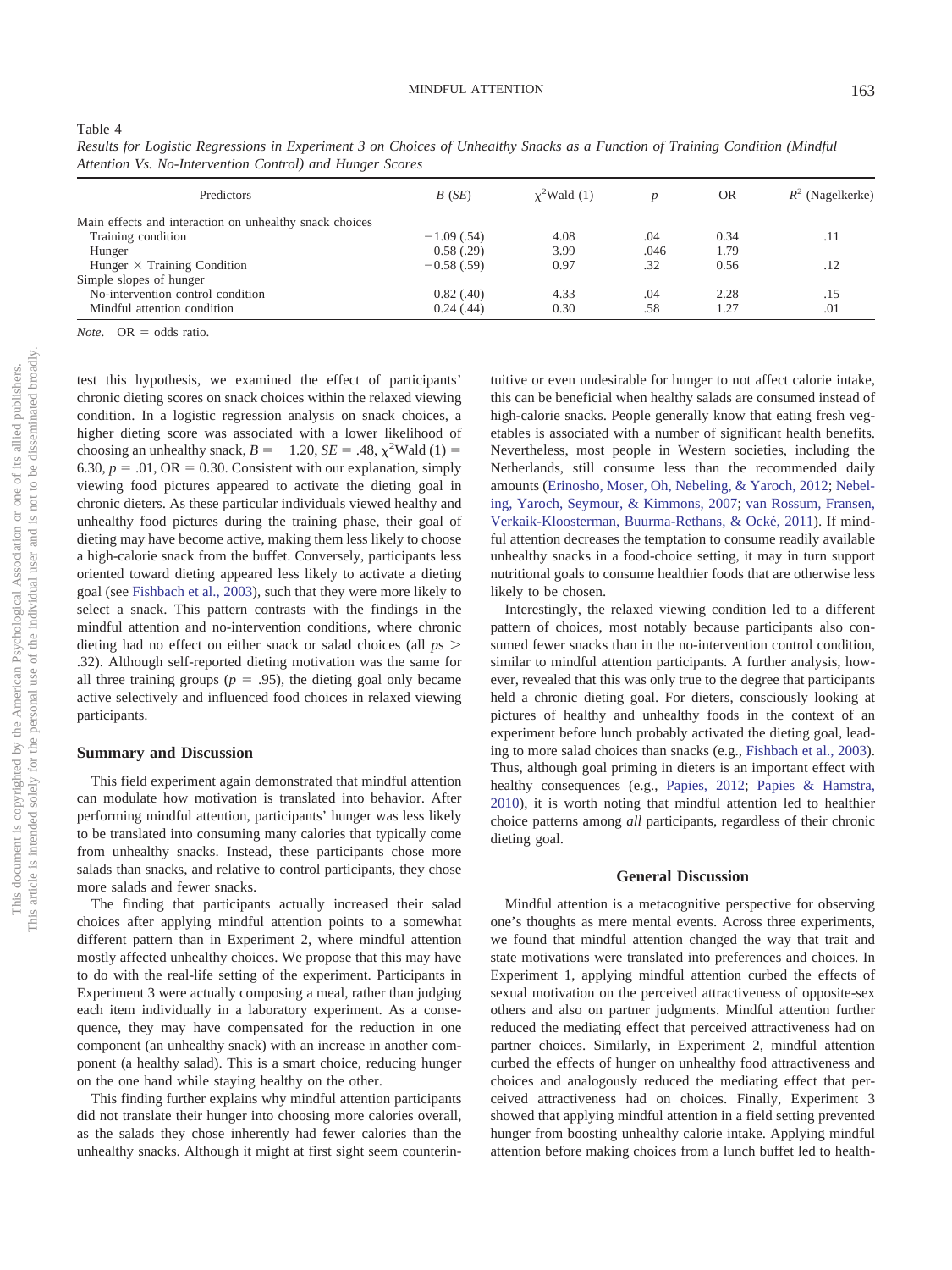ier meal compositions compared to the standard, no-intervention setting, with mindful attention participants more likely to choose a salad than a high-calorie snack. To our knowledge, this is the first study showing effects of a brief, targeted mindfulness intervention on real-life health behavior.

Across experiments, mindful attention modulated the effect of participants' motivational states and traits on the perceived attractiveness and choice of tempting stimuli. When participants were instructed and trained to see that their experiences of pleasure and reward were mere thoughts, constructed by their own minds, the stimuli themselves became less attractive, and resisting them became easier. While earlier lengthy and multicomponent mindfulness interventions have shown promising results on a variety of effects relevant to self-regulation, the current studies are novel in that they provide a theory-based approach to a specific component of mindfulness and examine its effects on appetitive behavior, in interaction with individual differences in motivation.

We also found that mindful attention reduced the experience of food cravings compared to a relaxed viewing control condition in Experiment 2. Reducing the conscious experience of cravings may have additional benefits over and above the behavioral effects on food choices, reducing the degree to which rewarding food imagery occupies one's thoughts [\(Kavanagh et al., 2005\)](#page-20-4). Reducing cravings may also free working memory capacity for other tasks (e.g., [Meule, Skirde, Freund, Vögele, & Kübler, 2012\)](#page-21-26) and reduce one's implicit attentional bias for food (see [Franken, 2003\)](#page-19-28). In addition, cravings are often experienced as negative (e.g., [Baker,](#page-18-3) [Piper, McCarthy, Majeskie, & Fiore, 2004\)](#page-18-3), consistent with the Buddhist perspective that cravings are inherent to human suffering. Our general finding that observing the transient nature of one's thoughts can reduce cravings is highly consistent with Buddhist teachings that negative mental states, such as cravings and unhealthy intentions, can be eliminated through insight into their impermanent nature (e.g., [Dunne, in press\)](#page-19-29).

We suggest that when participants apply mindful attention to the reward simulations associated with appetitive stimuli, they adopt a decentered perspective and notice that these thoughts and simulations are merely fleeting mental events, such that the appetitive stimuli no longer seem particularly attractive. Especially in domains where short-term rewards often interfere with long-term goals, our findings suggest that mindful attention offers a promising and novel strategy for self-control. Mindful attention works to reduce the attractiveness of stimuli, thereby preventing selfcontrol dilemmas before they become difficult to handle. This strategy tackles the problem of self-control at its very basis, namely, at the anticipation of reward. In other words, mindful attention keeps strong temptations from developing in the first place, making it particularly helpful for individuals predisposed to temptation because of either traits or temporary states.

The potential benefit of applying mindful attention to reduce the impact of individual differences in motivation may not be limited to individual differences in the domain of reward and may also be relevant in other domains. Consider phobias and anxiety, such as fear of spiders, flying on airplanes, or traumatic events. As anxiety grows for an individual, chronically or temporarily, it is likely that simulations of the feared object or event becoming increasingly rich and compelling (e.g., [Hackmann, Ehlers, Speckens, &](#page-20-24) [Clark, 2004\)](#page-20-24). The individual believes increasingly that something catastrophic is likely to happen. Again, mindful attention may reduce the perceived threat of such stimuli by training participants to see that their catastrophic simulations are mere mental events, rather than inherent truths, however vivid and real they may seem (e.g., [Teasdale, 1999\)](#page-22-20). The potential of mindful attention to dynamically modulate the impact of individual differences makes it a highly flexible intervention tool that could potentially reduce the impact of detrimental individual differences in various domains. Further research could be devoted to better understanding individual differences in the vividness and subjective realism of one's spontaneous simulations and in the potential for reducing them.

At the same time, the link between motivation and one's spontaneous preferences and behavior is clearly functional in many cases, and reducing this link may not always be beneficial. Much research shows that perceptual and cognitive processes support conscious and nonconscious goal pursuit in effective ways, allowing us to function efficiently in highly complex environments (e.g., [Bargh, 1997;](#page-19-30) [Dijksterhuis & Aarts, 2010\)](#page-19-31). When, however, one's short-term goals lead to vivid reward simulations that trigger failures of self-control or to catastrophic simulations that disrupt one's daily life, mindful attention may be a useful strategy for reducing the immediate impact of these simulations on behavior, allowing for more deliberate courses of action. Thus, recent studies have shown that mindfulness interventions reduce the effect of implicit processes on behavior, thereby creating the opportunity for more deliberate processes to guide action (e.g., [Ostafin, Bauer,](#page-21-27) [& Myxter, 2012;](#page-21-27) [Ostafin, Kassman, & Wessel, 2013\)](#page-21-28).

## **Potential Mechanisms of Mindful Attention**

Another interesting question that remains to be addressed in future research concerns the precise mechanisms by which mindful attention reduces the effects of motivation on cognition and behavior. It is unlikely that mindful attention simply distracted participants from the temptations of the presented stimuli (see [Van](#page-22-10) [Dillen et al., 2013\)](#page-22-10), as the training explicitly draws attention to potential sensory and reward thoughts in response to the pictures and encourages participants to observe them as mental events. This is consistent with other work showing that mindfulness interventions decrease distraction [\(Jain et al., 2007\)](#page-20-25) and increase awareness of one's ongoing thoughts and experiences [\(Kerrigan et al., 2011;](#page-20-26) see also [Hölzel et al., 2011\)](#page-20-9). Similarly, participants were not instructed to change the content of their thoughts in response to the tempting stimuli in any way, making this procedure markedly different from reappraisal and cooling approaches (see [Gross,](#page-20-15) [1998;](#page-20-15) [Metcalfe & Mischel, 1999\)](#page-21-15).

Critically, our findings show that mindful attention modulates immediate reactions to appetitive stimuli, given that participants typically responded quickly, without much time for conscious deliberation, and were not slowed down by having undergone the mindful attention procedure. Much previous research shows that subtle manipulations of motivation, such as goal primes or abstract construals, can produce similar effects on such fast or even automatic responses (e.g., [Fujita & Han, 2009;](#page-20-14) [Maner et al., 2007;](#page-21-9) [Papies, Stroebe, & Aarts, 2008a\)](#page-21-29). In contrast to these findings, however, the effects of mindful attention do not appear to depend on participants' regulatory goals, suggesting that mindful attention does not work by activating goals. Additionally, when applying mindful attention, participants were not asked to consider their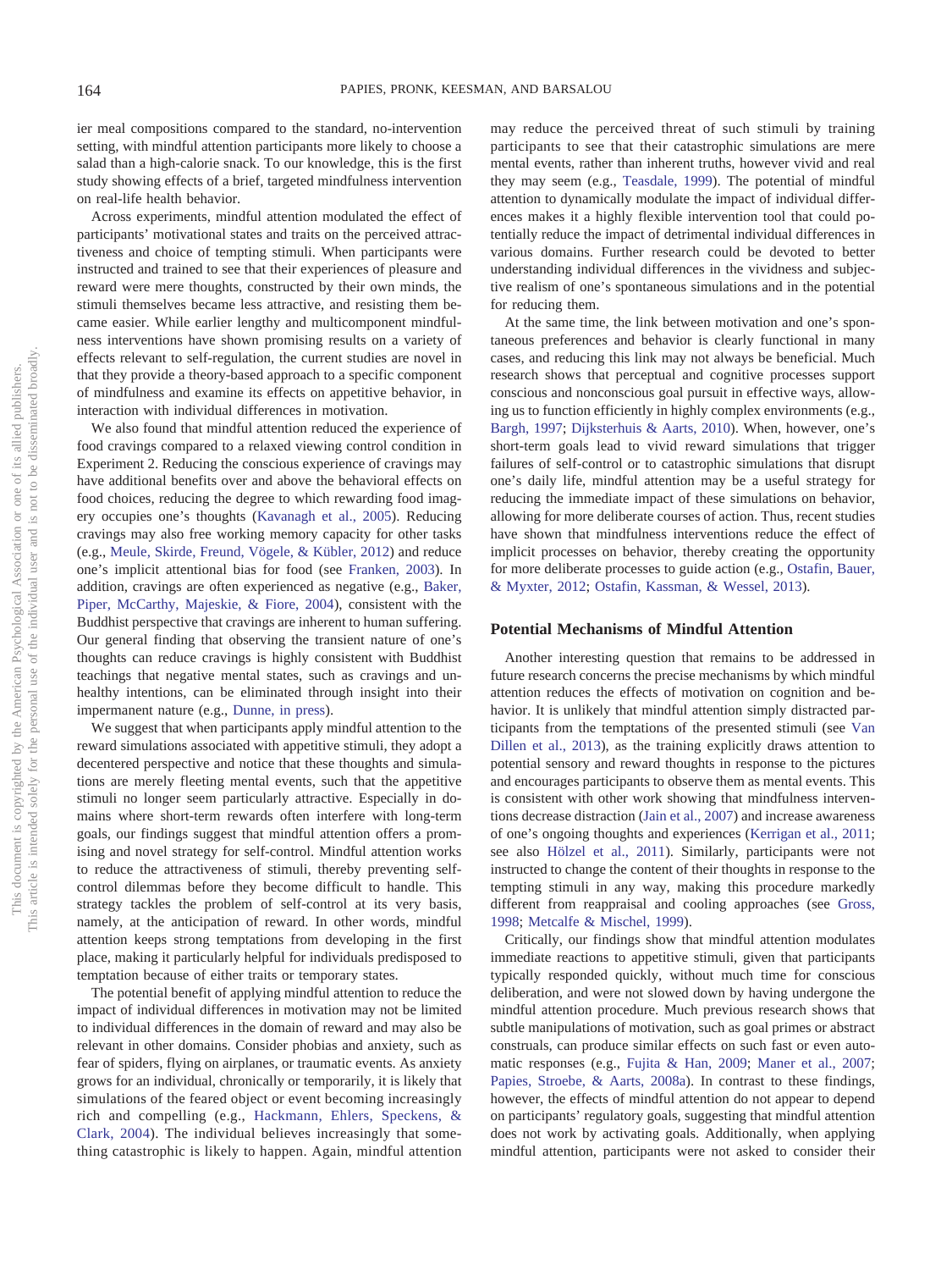goals or to control what they thought. Our studies showed further that the mindful attention training did not increase participants' self-reported dieting motivation. Thus, mindful attention does not seem to work by explicitly activating or strengthening participants' long-term goals.

An alternative possibility for understanding the mechanism of mindful attention is that it changes the representation of appetitive stimuli. When viewing tempting stimuli with mindful attention, one sees that thoughts of pleasure and reward are mere mental events. Observing one's thoughts this way may produce decentering, namely, becoming disengaged from the thought rather than being immersed in it (e.g., [Bishop et al., 2004;](#page-19-1) [Fresco et al., 2007\)](#page-19-2). Rather than time travelling and getting lost in an imagined situation, one sees it as a passing thought in the current moment. As a consequence of this process of decentering, a changed, less rewarding representation of the stimulus becomes encoded in memory. During later encounters with the stimulus and others like it, participants retrieve these decentered memories, causing the stimulus to seem less attractive, such that resisting it becomes easier.

This memory-based mechanism suggests that mindful attention bears resemblance to extinction learning in exposure therapy, where being exposed to fear-arousing stimuli without one's usual fearful response slowly causes the stimulus to become less threatening. Interestingly, a similar learning mechanism has been suggested to underlie the effects of mindfulness in the treatment of stress and anxiety disorders [\(Hölzel et al., 2011\)](#page-20-9). Thus, a common underlying mechanism could be that being exposed to either attractive or fearful stimuli without becoming immersed in how rewarding or threatening they are changes their motivational potency, in turn decreasing their effects on behavior. Further work could attempt to establish the mechanisms underlying these changes in greater detail.

## **Relations Between the Attention and Perspective Components of Mindfulness**

Given the benefits of a brief mindful attention training demonstrated here, the question arises as to whether any added value results from the first component of mindfulness briefly addressed earlier—attention regulation. Does regulating attention have any utility when applying mindfulness to one's reactions to external cues above and beyond adopting the decentered perspective that cognitive responses to attractive stimuli are merely mental states, not subjectively real experiences? Clearly, attention training in itself has many unique benefits on attention and executive control processes (e.g., [Chiesa et al., 2011;](#page-19-15) [Jha et al., 2010;](#page-20-12) [MacLean et](#page-21-30) [al., 2010\)](#page-21-30) that also benefit self-control. As described next, however, we suggest that the two components of mindfulness may support and enhance each other in crucial ways.

**Attention regulation supports mindful attention.** First of all, attention training may support the application of mindful attention in daily life. Having good control over one's attention should make it easier to understand how mindful attention works, should make remembering to apply it in crucial situations more likely, and should help maintain metacognitive awareness of one's experiences as mental events over longer periods. Although research participants can be taught the mindful attention perspective in a 12-min training, it may require a better trained mind to retrieve it independently and to apply it when confronted with attractive

stimuli in one's daily life. In addition, attractive stimuli in everyday settings often do not disappear as quickly as the stimuli presented in our training (e.g., when one is attending a dinner party with many unhealthy items on the buffet or walking through a shopping mall with various unhealthy but attractive food stalls). In such situations, good attention-regulation skills can help maintain mindful attention over an extended time period, helping one remain aware that reward simulations are merely passing mental events, so that temptation remains curbed.

**Mindful attention supports attention regulation.** Conversely, we also suggest that mindfully remaining aware that one's experiences are simply mental events may support the successful training and regulation of attention. Becoming distracted from focused attention typically happens when mind wandering occurs, namely, when people have thoughts about task-irrelevant stimuli (e.g., [Mrazek et al., 2011;](#page-21-31) [Schooler et al., 2011;](#page-21-32) [Smallwood & Schooler,](#page-22-21) [2006\)](#page-22-21). Such distractions include, for example, thoughts about an upcoming event (e.g., the dinner party on Saturday), alternatives to a present event (e.g., having chocolate cake rather than working), or cravings for some appetitive object (e.g., a sweet snack; [Sayette,](#page-21-33) [Schooler, & Reichle, 2010\)](#page-21-33). Being able to view such experiences as mental events that arise and dissipate can make disengaging from them much easier. In fact, disengagement and dissipation of such thoughts are central to what many meditation practices aim to develop (see, e.g., [Dunne, in press;](#page-19-29) [Lutz et al., 2007\)](#page-20-10). Thus, actively training one's attention during mindfulness meditation or maintaining one's attention on a task during the day will be facilitated by being able to view potential distractions as passing mental events, thereby disengaging from them easily (for a similar argument, see [Pagnoni, Cekic, & Guo, 2008\)](#page-21-34).

## **Conceptualizing Mindfulness in Future Research and Applications**

Although we have focused primarily on the role of mindful attention for the link between motivation and appetitive behavior, we suggest that our research also has implications for mindfulness research in personality and social psychology more generally. Specifically, we believe that viewing mindfulness as containing two critical components—attention regulation and observing and accepting thoughts as passing mental events (see [Bishop et al.,](#page-19-1) [2004\)](#page-19-1)—may help move research on mindfulness in these areas forward. Because definitions of mindfulness often vary widely in the scientific literature, this two-factor conceptualization of mindfulness has potential for sharpening the investigation and use of this construct. Importantly, the main processes by which mindfulness can modulate cognition and behavior rely on faculties that are present in nonmeditators and that are familiar to researchers in psychology more generally, such as the capacity to regulate one's attention and the capacity for metacognition. By integrating mindfulness processes with fundamental processes in grounded cognition, motivation, and self-regulation, we hope that our work can increase our understanding of mindfulness within the context of existing psychological theory and research.

Additionally, the approach developed here may facilitate further experimental research, given that the two central mindfulness components can be manipulated individually, thereby allowing researchers to understand their effects separately from each other and also as they interact systematically. The attention training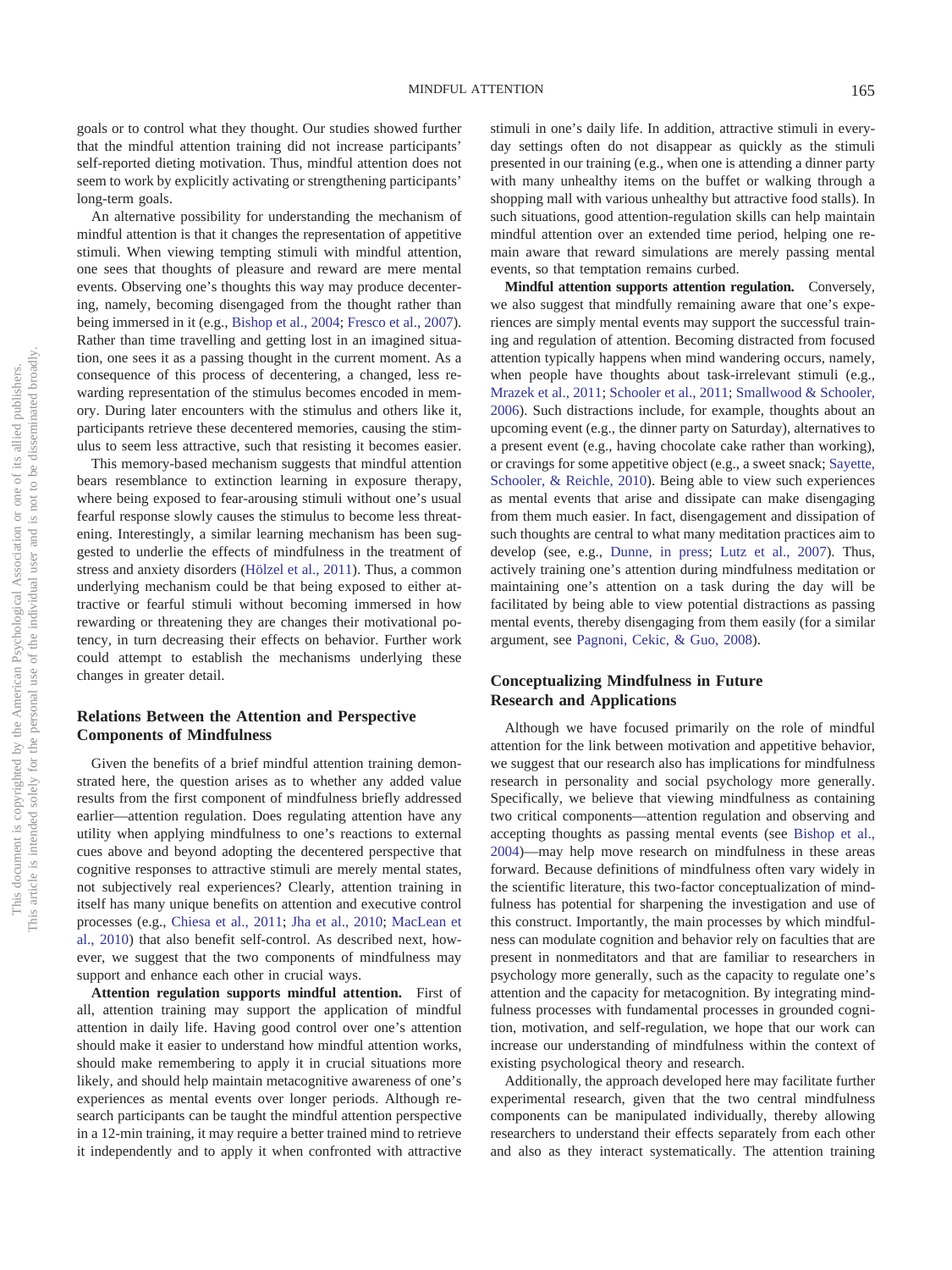component of mindfulness has already been identified and studied as a separate component that demonstrates the benefits of being present (e.g., [Brown & Ryan, 2003;](#page-19-32) [Slagter, Davidson, & Lutz,](#page-22-22) [2011;](#page-22-22) [Wadlinger & Isaacowitz, 2011\)](#page-22-9). Little research, however, has systematically investigated the perspectival component of mindfulness that focuses on the benefits of simply observing. Our mindful attention training paradigm helps bridge this gap and offers a useful experimental tool for studying the metacognitive awareness of thoughts as mental events in nonmeditators, separately from attention training.

Finally, applications of mindfulness in clinical and lay settings may also benefit from our analytic approach to the construct. Rather than always employing comprehensive mindfulness approaches that train both attention regulation and mindful attention perspective simultaneously, systematic research on the effects of each component separately may allow practitioners to use them in more focused ways when targeting specific problems. For instance, a healthy individual wanting to deal more effectively with food temptations in order to eat a balanced diet may benefit most directly from consistently applying mindful attention in relevant situations, without needing extensive attention training (see also [Lacaille et al., 2014\)](#page-20-27). In contrast, an adolescent trying to overcome distractions to studying might benefit most from rigorous attention training, with the mindful attention perspective being less relevant. Finally, consider a highly skilled tennis player using mindfulness to prevent choking under pressure. We suggest that, here, benefit may result from both components. On the one hand, attention training may help players remain focused on the task (see [Beilock & Can,](#page-19-33) [2001;](#page-19-33) [Beilock & Gray, 2007\)](#page-19-34). On the other hand, applying mindful attention may be helpful for dealing with distracting thoughts during a match, such as vivid worries about the audience's expectations and the match's importance and implications. Such thoughts can harm performance by reducing the working memory capacity available for making strategic decisions at key points [\(Beilock & Gray, 2007\)](#page-19-34). Seeing such worries as mere mental events should make it easier to disengage from them and thus help prevent choking effects (cf. [Gardner &](#page-20-28) [Moore, 2004\)](#page-20-28).

## **Mindful Attention in Social Psychology**

Finally, we address the relation of mindful attention to social psychological research, in particular, to the issue of how conscious thought and reflection affect unconscious processes and behavior. This issue is particularly interesting given that a variety of past findings have shown that conscious reflection can have detrimental effects on behavior. Specifically, conscious reflection can reduce the quality of choices and postchoice satisfaction [\(Wilson et al.,](#page-22-23) [1993;](#page-22-23) [Wilson & Schooler, 1991\)](#page-22-24); it can produce suboptimal decisions [\(Dijksterhuis & Nordgren, 2006\)](#page-19-35); it can overshadow adaptive memory processes [\(Schooler & Engstler-Schooler, 1990\)](#page-21-35). In addition, conscious reflection hardly seems to help people predict what they will truly enjoy in the future [\(Gilbert & Wilson, 2009\)](#page-20-29). At best, conscious processes seem to produce outcomes that are neither better nor worse than the outcomes produced by unconscious processes. More recently, though, proponents of conscious thought have started to point out the beneficial ways in which conscious thought affects behavior, often by modulating unconscious processes (e.g., [Baumeister, Masicampo, & Vohs, 2011\)](#page-19-36).

We suggest that mindful attention offers a further benefit of conscious thought. Rather than constituting a classic form of explicit deliberation to reach a certain goal or decision, however, mindful attention constitutes a different form of metaconsciousness or meta-awareness [\(Winkielman & Schooler, 2011\)](#page-22-25) that focuses on the nature of thought itself. Rather than trying to suppress or change the mental experience to achieve a certain state, as in emotion regulation (e.g., suppression, reappraisal; [Gross, 1998\)](#page-20-15), mindful attention simply involves becoming aware of one's thoughts and their transient nature, accepting the flow of mental events that arise and dissipate [\(Lutz, Slagter, Dunne, & Davidson,](#page-21-36) [2008\)](#page-21-36).

Training this perspective systematically can help one see that even the most troubling thoughts are mental states that dissipate sooner or later. Indeed, mindful attention to one's thoughts is a crucial part of mindfulness-based clinical interventions, which are particularly helpful for disengaging from negative thoughts and rumination, for example, as they occur in depression [\(Frewen,](#page-20-30) [Evans, Maraj, Dozois, & Partridge, 2008;](#page-20-30) [Hargus, Crane, Barn](#page-20-31)[hofer, & Williams, 2010;](#page-20-31) [Teasdale, 1999;](#page-22-20) [Teasdale et al., 2002\)](#page-22-8). Our current work shows that not just troubling thoughts but also hedonic thoughts lose their grip on our preferences and behavior once viewed from this perspective.

## **Conclusion**

Humans appear to have a unique ability for the simulation of nonpresent events. While this ability may often be highly useful when understanding the past and guiding future behavior, it may also make people miserable when they get stuck ruminating about difficult events or when they cannot stop thinking about desires that lead to unhealthy results. Interestingly, however, people also seem to have a latent ability to return from such alternative realities by seeing them as mere thoughts and disengaging from their content. The current research suggests that this skill can be activated in a simple 12-min training and thus does not appear to always require extensive meditation training. Because we all appear to have the basic ability to view thoughts as simulations of nonpresent events, we always have the potential of returning to the present, being content in the simplicity of the moment.

#### **References**

- <span id="page-18-0"></span>Aharon, I., Etcoff, N., Ariely, D., Chabris, C. F., O'Connor, E., & Breiter, H. C. (2001). Beautiful faces have variable reward value: fMRI and behavioral evidence. *Neuron, 32,* 537–551. [doi:10.1016/S0896-](http://dx.doi.org/10.1016/S0896-6273%2801%2900491-3) [6273\(01\)00491-3](http://dx.doi.org/10.1016/S0896-6273%2801%2900491-3)
- <span id="page-18-2"></span>Alberts, H. J. E. M., Thewissen, R., & Raes, L. (2012). Dealing with problematic eating behaviour: The effects of a mindfulness-based intervention on eating behaviour, food cravings, dichotomous thinking and body image concern. *Appetite, 58,* 847– 851. [doi:10.1016/j.appet.2012](http://dx.doi.org/10.1016/j.appet.2012.01.009) [.01.009](http://dx.doi.org/10.1016/j.appet.2012.01.009)
- <span id="page-18-1"></span>Baer, R. A. (2003). Mindfulness training as a clinical intervention: A conceptual and empirical review. *Clinical Psychology: Science and Practice, 10,* 125–143. [doi:10.1093/clipsy.bpg015](http://dx.doi.org/10.1093/clipsy.bpg015)
- <span id="page-18-3"></span>Baker, T. B., Piper, M. E., McCarthy, D. E., Majeskie, M. R., & Fiore, M. C. (2004). Addiction motivation reformulated: An affective processing model of negative reinforcement. *Psychological Review, 111,* 33–51. [doi:10.1037/0033-295X.111.1.33](http://dx.doi.org/10.1037/0033-295X.111.1.33)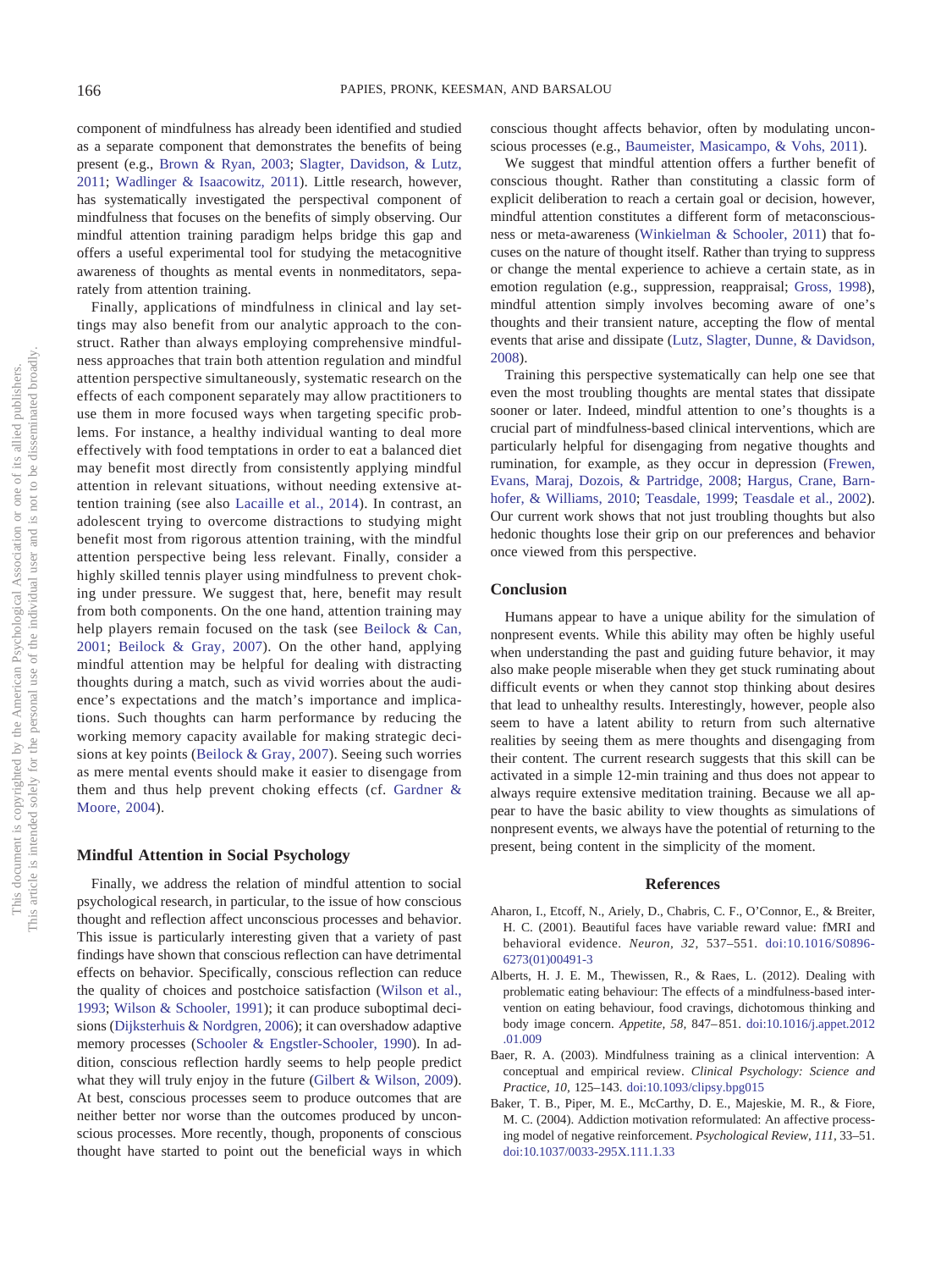- <span id="page-19-30"></span>Bargh, J. A. (1997). The automaticity of everyday life. In R. S. J. Wyer (Ed.), *Advances in social cognition* (pp. 1-61). Mahwah, NJ: Erlbaum.
- <span id="page-19-7"></span>Barrós-Loscertales, A., González, J., Pulvermüller, F., Ventura-Campos, N., Bustamante, J. C., Costumero, V.,... Ávila, C. (2012). Reading salt activates gustatory brain regions: fMRI evidence for semantic grounding in a novel sensory modality. *Cerebral Cortex, 22,* 2554 –2563. [doi:](http://dx.doi.org/10.1093/cercor/bhr324) [10.1093/cercor/bhr324](http://dx.doi.org/10.1093/cercor/bhr324)
- Barsalou, L. W. (2003). Situated simulation in the human conceptual system. *Language and Cognitive Processes, 18,* 513–562.
- <span id="page-19-3"></span>Barsalou, L. W. (2008). Grounded cognition. *Annual Review of Psychology, 59,* 617– 645. [doi:10.1146/annurev.psych.59.103006.093639](http://dx.doi.org/10.1146/annurev.psych.59.103006.093639)
- <span id="page-19-4"></span>Barsalou, L. W. (2009). Simulation, situated conceptualization, and prediction. *Philosophical Transactions of the Royal Society B: Biological Sciences, 364,* 1281–1289. [doi:10.1098/rstb.2008.0319](http://dx.doi.org/10.1098/rstb.2008.0319)
- <span id="page-19-5"></span>Barsalou, L. W., Niedenthal, P. M., Barbey, A. K., & Ruppert, J. A. (2003). Social embodiment. In B. H. Ross (Ed.), *The psychology of learning and motivation* (Vol. 43, pp. 43–92). New York, NY: Academic Press.
- <span id="page-19-19"></span>Barta, W. D., & Kiene, S. M. (2005). Motivations for infidelity in heterosexual dating couples: The roles of gender, personality differences, and sociosexual orientation. *Journal of Social and Personal Relationships, 22,* 339 –360. [doi:10.1177/0265407505052440](http://dx.doi.org/10.1177/0265407505052440)
- <span id="page-19-36"></span>Baumeister, R. F., Masicampo, E. J., & Vohs, K. D. (2011). Do conscious thoughts cause behavior? *Annual Review of Psychology, 62,* 331–361. [doi:10.1146/annurev.psych.093008.131126](http://dx.doi.org/10.1146/annurev.psych.093008.131126)
- <span id="page-19-10"></span>Beaver, J. D., Lawrence, A. D., van Ditzhuijzen, J., Davis, M. H., Woods, A., & Calder, A. J. (2006). Individual differences in reward drive predict neural responses to images of food. *Journal of Neuroscience, 26,* 5160 – 5166. [doi:10.1523/JNEUROSCI.0350-06.2006](http://dx.doi.org/10.1523/JNEUROSCI.0350-06.2006)
- <span id="page-19-33"></span>Beilock, S. L., & Can, T. H. (2001). On the fragility of skilled performance: What governs choking under pressure? *Journal of Experimental Psychology: General, 130,* 701–725. [doi:10.1037/0096-3445.130.4.701](http://dx.doi.org/10.1037/0096-3445.130.4.701)
- <span id="page-19-34"></span>Beilock, S. L., & Gray, R. (2007). Why do athletes choke under pressure? In G. Tenenbaum & R. Eklund (Eds.), *Handbook of sport psychology* (3rd ed., pp. 425– 444). Hoboken, NJ: Wiley.
- <span id="page-19-13"></span>Bergomi, C., Tschacher, W., & Kupper, Z. (2013). The assessment of mindfulness with self-report measures: Existing scales and open issues. *Mindfulness, 4,* 191–202. [doi:10.1007/s12671-012-0110-9](http://dx.doi.org/10.1007/s12671-012-0110-9)
- <span id="page-19-23"></span>Berridge, K. C. (1996). Food reward: Brain substrates of wanting and liking. *Neuroscience and Biobehavioral Reviews, 20,* 1–25. [doi:10.1016/](http://dx.doi.org/10.1016/0149-7634%2895%2900033-B) [0149-7634\(95\)00033-B](http://dx.doi.org/10.1016/0149-7634%2895%2900033-B)
- <span id="page-19-21"></span>Birch, L. L. (1999). Development of food preferences. *Annual Review of Nutrition, 19,* 41– 62. [doi:10.1146/annurev.nutr.19.1.41](http://dx.doi.org/10.1146/annurev.nutr.19.1.41)
- <span id="page-19-1"></span>Bishop, S. R., Lau, M., Shapiro, S., Carlson, L., Anderson, N. D., Carmody, J.,... Devins, G. (2004). Mindfulness: A proposed operational definition. *Clinical Psychology: Science and Practice, 11,* 230 –241. [doi:10.1093/clipsy.bph077](http://dx.doi.org/10.1093/clipsy.bph077)
- <span id="page-19-0"></span>Brewer, J. A., Mallik, S., Babuscio, T. A., Nich, C., Johnson, H. E., Deleone, C. M.,... Rounsaville, B. J. (2011). Mindfulness training for smoking cessation: Results from a randomized controlled trial. *Drug and Alcohol Dependence, 119,* 72– 80. [doi:10.1016/j.drugalcdep.2011.05](http://dx.doi.org/10.1016/j.drugalcdep.2011.05.027) [.027](http://dx.doi.org/10.1016/j.drugalcdep.2011.05.027)
- <span id="page-19-32"></span>Brown, K. W., & Ryan, R. M. (2003). The benefits of being present: Mindfulness and its role in psychological well-being. *Journal of Personality and Social Psychology, 84,* 822– 848. [doi:10.1037/0022-3514](http://dx.doi.org/10.1037/0022-3514.84.4.822) [.84.4.822](http://dx.doi.org/10.1037/0022-3514.84.4.822)
- <span id="page-19-8"></span>Cabanac, M. (1971, September 17). Physiological role of pleasure. *Science, 173,* 1103–1107. [doi:10.1126/science.173.4002.1103](http://dx.doi.org/10.1126/science.173.4002.1103)
- <span id="page-19-26"></span>Cepeda-Benito, A., Gleaves, D. H., Williams, T. L., & Erath, S. A. (2000). The development and validation of the State and Trait Food-Cravings Questionnaires. *Behavior Therapy, 31,* 151–173. [doi:10.1016/S0005-](http://dx.doi.org/10.1016/S0005-7894%2800%2980009-X) [7894\(00\)80009-X](http://dx.doi.org/10.1016/S0005-7894%2800%2980009-X)
- <span id="page-19-14"></span>Chambers, R., Gullone, E., & Allen, N. B. (2009). Mindful emotion regulation: An integrative review. *Clinical Psychology Review, 29,* 560 – 572. [doi:10.1016/j.cpr.2009.06.005](http://dx.doi.org/10.1016/j.cpr.2009.06.005)
- <span id="page-19-16"></span>Chambers, R., Lo, B., & Allen, N. (2008). The impact of intensive mindfulness training on attentional control, cognitive style, and affect. *Cognitive Therapy and Research, 32,* 303–322. [doi:10.1007/s10608-](http://dx.doi.org/10.1007/s10608-007-9119-0) [007-9119-0](http://dx.doi.org/10.1007/s10608-007-9119-0)
- <span id="page-19-15"></span>Chiesa, A., Calati, R., & Serretti, A. (2011). Does mindfulness training improve cognitive abilities? A systematic review of neuropsychological findings. *Clinical Psychology Review, 31,* 449 – 464. [doi:10.1016/j.cpr](http://dx.doi.org/10.1016/j.cpr.2010.11.003) [.2010.11.003](http://dx.doi.org/10.1016/j.cpr.2010.11.003)
- <span id="page-19-20"></span>Cohen, J., Cohen, P., West, S. G., & Aiken, L. S. (2003). *Applied multiple regression/correlation analysis for the behavioral sciences* (3rd ed.). Mahwah, NJ: Erlbaum.
- <span id="page-19-24"></span>Custers, R., & Aarts, H. (2005). Positive affect as implicit motivator: On the nonconscious operation of behavioral goals. *Journal of Personality and Social Psychology, 89,* 129 –142. [doi:10.1037/0022-3514.89.2.129](http://dx.doi.org/10.1037/0022-3514.89.2.129)
- <span id="page-19-17"></span>Davidson, R. J., Kabat-Zinn, J., Schumacher, J., Rosenkranz, M., Muller, D., Santorelli, S. F.,... Sheridan, J. F. (2003). Alterations in brain and immune function produced by mindfulness meditation. *Psychosomatic Medicine, 65,* 564 –570. [doi:10.1097/01.PSY.0000077505.67574.E3](http://dx.doi.org/10.1097/01.PSY.0000077505.67574.E3)
- <span id="page-19-6"></span>Decety, J., & Grèzes, J. (2006). The power of simulation: Imagining one's own and other's behavior. *Brain Research, 1079,* 4 –14. [doi:10.1016/j](http://dx.doi.org/10.1016/j.brainres.2005.12.115) [.brainres.2005.12.115](http://dx.doi.org/10.1016/j.brainres.2005.12.115)
- <span id="page-19-18"></span>Delgado, L. C., Guerra, P., Perakakis, P., Vera, M. N., Reyes del Paso, G., & Vila, J. (2010). Treating chronic worry: Psychological and physiological effects of a training programme based on mindfulness. *Behaviour Research and Therapy, 48,* 873– 882. [doi:10.1016/j.brat.2010.05.012](http://dx.doi.org/10.1016/j.brat.2010.05.012)
- <span id="page-19-31"></span>Dijksterhuis, A., & Aarts, H. (2010). Goals, attention, and (un)consciousness. *Annual Review of Psychology, 61,* 467– 490. [doi:10.1146/annurev](http://dx.doi.org/10.1146/annurev.psych.093008.100445) [.psych.093008.100445](http://dx.doi.org/10.1146/annurev.psych.093008.100445)
- <span id="page-19-35"></span>Dijksterhuis, A., & Nordgren, L. F. (2006). A theory of unconscious thought. *Perspectives on Psychological Science, 1,* 95–109. [doi:10.1111/](http://dx.doi.org/10.1111/j.1745-6916.2006.00007.x) [j.1745-6916.2006.00007.x](http://dx.doi.org/10.1111/j.1745-6916.2006.00007.x)
- <span id="page-19-22"></span>Drewnowski, A. (1995). Energy intake and sensory properties of food. *American Journal of Clinical Nutrition, 62,* 1081S–1085S.
- <span id="page-19-29"></span>Dunne, J. D. (in press). Buddhist styles of mindfulness: A heuristic approach. In B. Ostafin, M. Robinson, & B. Meier (Eds.), *Mindfulness and self-regulation*. New York, NY: Springer.
- <span id="page-19-27"></span>Erinosho, T. O., Moser, R. P., Oh, A. Y., Nebeling, L. C., & Yaroch, A. L. (2012). Awareness of the Fruits and Veggies—More Matters campaign, knowledge of the fruit and vegetable recommendation, and fruit and vegetable intake of adults in the 2007 Food Attitudes and Behaviors (FAB) Survey. *Appetite, 59,* 155–160. [doi:10.1016/j.appet.2012.04.010](http://dx.doi.org/10.1016/j.appet.2012.04.010)
- <span id="page-19-9"></span>Ferguson, M. J., & Bargh, J. A. (2004). Liking is for doing: The effects of goal pursuit on automatic evaluation. *Journal of Personality and Social Psychology, 87,* 557–572. [doi:10.1037/0022-3514.87.5.557](http://dx.doi.org/10.1037/0022-3514.87.5.557)
- <span id="page-19-25"></span>Finlayson, G., King, N., & Blundell, J. E. (2007). Is it possible to dissociate "liking" and "wanting" for foods in humans? A novel experimental procedure. *Physiology & Behavior, 90,* 36 – 42. [doi:10.1016/j.physbeh](http://dx.doi.org/10.1016/j.physbeh.2006.08.020) [.2006.08.020](http://dx.doi.org/10.1016/j.physbeh.2006.08.020)
- <span id="page-19-12"></span>Fishbach, A., Friedman, R. S., & Kruglanski, A. W. (2003). Leading us not unto temptation: Momentary allurements elicit overriding goal activation. *Journal of Personality and Social Psychology, 84,* 296 –309. [doi:](http://dx.doi.org/10.1037/0022-3514.84.2.296) [10.1037/0022-3514.84.2.296](http://dx.doi.org/10.1037/0022-3514.84.2.296)
- <span id="page-19-28"></span>Franken, I. H. A. (2003). Drug craving and addiction: Integrating psychological and neuropsychopharmacological approaches. *Progress in Neuro-Psychopharmacology & Biological Psychiatry, 27,* 563–579. [doi:](http://dx.doi.org/10.1016/S0278-5846%2803%2900081-2) [10.1016/S0278-5846\(03\)00081-2](http://dx.doi.org/10.1016/S0278-5846%2803%2900081-2)
- <span id="page-19-11"></span>Franken, I. H. A., & Muris, P. (2005). Individual differences in reward sensitivity are related to food craving and relative body weight in healthy women. *Appetite, 45,* 198 –201. [doi:10.1016/j.appet.2005.04.004](http://dx.doi.org/10.1016/j.appet.2005.04.004)
- <span id="page-19-2"></span>Fresco, D. M., Moore, M. T., van Dulmen, M. H. M., Segal, Z. V., Ma, S. H., Teasdale, J. D., & Williams, J. M. G. (2007). Initial psychometric properties of the Experiences Questionnaire: Validation of a self-report measure of decentering. *Behavior Therapy, 38,* 234 –246. [doi:10.1016/](http://dx.doi.org/10.1016/j.beth.2006.08.003) [j.beth.2006.08.003](http://dx.doi.org/10.1016/j.beth.2006.08.003)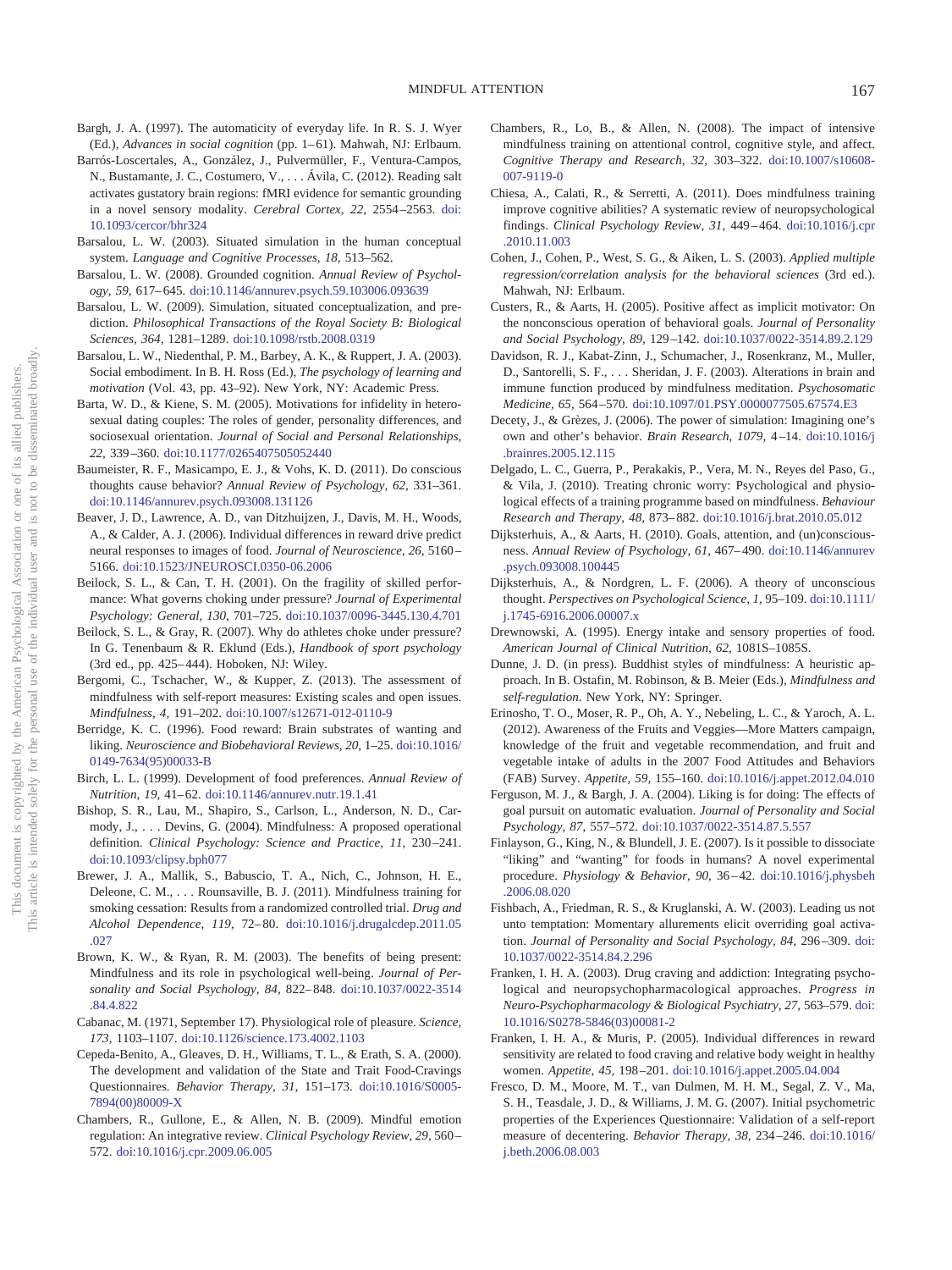- <span id="page-20-30"></span>Frewen, P. A., Evans, E. M., Maraj, N., Dozois, D. J. A., & Partridge, K. (2008). Letting go: Mindfulness and negative automatic thinking. *Cognitive Therapy and Research, 32,* 758 –774. [doi:10.1007/s10608-007-](http://dx.doi.org/10.1007/s10608-007-9142-1) [9142-1](http://dx.doi.org/10.1007/s10608-007-9142-1)
- <span id="page-20-14"></span>Fujita, K., & Han, H. A. (2009). Moving beyond deliberative control of impulses. *Psychological Science, 20,* 799 – 804. [doi:10.1111/j.1467-](http://dx.doi.org/10.1111/j.1467-9280.2009.02372.x) [9280.2009.02372.x](http://dx.doi.org/10.1111/j.1467-9280.2009.02372.x)
- <span id="page-20-18"></span>Gallistel, C. R. (2009). The importance of proving the null. *Psychological Review, 116,* 439 – 453. [doi:10.1037/a0015251](http://dx.doi.org/10.1037/a0015251)
- <span id="page-20-11"></span>Gard, T., Hölzel, B. K., & Lazar, S. W. (2014). The potential effects of meditation on age-related cognitive decline: A systematic review. *Annals of the New York Academy of Sciences, 1307,* 89 –103. [doi:10.1111/](http://dx.doi.org/10.1111/nyas.12348) [nyas.12348](http://dx.doi.org/10.1111/nyas.12348)
- <span id="page-20-28"></span>Gardner, F. L., & Moore, Z. E. (2004). A mindfulness-acceptancecommitment– based approach to athletic performance enhancement: Theoretical considerations. *Behavior Therapy, 35,* 707–723. [doi:](http://dx.doi.org/10.1016/S0005-7894%2804%2980016-9) [10.1016/S0005-7894\(04\)80016-9](http://dx.doi.org/10.1016/S0005-7894%2804%2980016-9)
- <span id="page-20-29"></span>Gilbert, D. T., & Wilson, T. D. (2009). Why the brain talks to itself: Sources of error in emotional prediction. *Philosophical Transactions of the Royal Society B: Biological Sciences, 364,* 1335–1341. [doi:10.1098/](http://dx.doi.org/10.1098/rstb.2008.0305) [rstb.2008.0305](http://dx.doi.org/10.1098/rstb.2008.0305)
- <span id="page-20-15"></span>Gross, J. J. (1998). Antecedent- and response-focused emotion regulation: Divergent consequences for experience, expression, and physiology. *Journal of Personality and Social Psychology, 74,* 224 –237. [doi:](http://dx.doi.org/10.1037/0022-3514.74.1.224) [10.1037/0022-3514.74.1.224](http://dx.doi.org/10.1037/0022-3514.74.1.224)
- <span id="page-20-0"></span>Grossman, P., Niemann, L., Schmidt, S., & Walach, H. (2004). Mindfulness-based stress reduction and health benefits: A meta-analysis. *Journal of Psychosomatic Research, 57,* 35– 43. [doi:10.1016/S0022-](http://dx.doi.org/10.1016/S0022-3999%2803%2900573-7) [3999\(03\)00573-7](http://dx.doi.org/10.1016/S0022-3999%2803%2900573-7)
- <span id="page-20-24"></span>Hackmann, A., Ehlers, A., Speckens, A., & Clark, D. M. (2004). Characteristics and content of intrusive memories in PTSD and their changes with treatment. *Journal of Traumatic Stress, 17,* 231–240. [doi:10.1023/](http://dx.doi.org/10.1023/B:JOTS.0000029266.88369.fd) [B:JOTS.0000029266.88369.fd](http://dx.doi.org/10.1023/B:JOTS.0000029266.88369.fd)
- <span id="page-20-6"></span>Hamann, S., Herman, R. A., Nolan, C. L., & Wallen, K. (2004). Men and women differ in amygdala response to visual sexual stimuli. *Nature Neuroscience, 7,* 411– 416. [doi:10.1038/nn1208](http://dx.doi.org/10.1038/nn1208)
- <span id="page-20-31"></span>Hargus, E., Crane, C., Barnhofer, T., & Williams, J. M. (2010). Effects of mindfulness on meta-awareness and specificity of describing prodromal symptoms in suicidal depression. *Emotion, 10,* 34 – 42. [doi:10.1037/](http://dx.doi.org/10.1037/a0016825) [a0016825](http://dx.doi.org/10.1037/a0016825)
- <span id="page-20-8"></span>Hayes, S. C., & Shenk, C. (2004). Operationalizing mindfulness without unnecessary attachments. *Clinical Psychology: Science and Practice, 11,* 249 –254. [doi:10.1093/clipsy.bph079](http://dx.doi.org/10.1093/clipsy.bph079)
- <span id="page-20-23"></span>Herman, C. P., & Polivy, J. (1980). Restrained eating. In A. J. Stunkard (Ed.), *Obesity* (pp. 208 –225). Philadelphia, PA: Saunders.
- <span id="page-20-7"></span>Hofmann, W., Friese, M., & Roefs, A. (2009). Three ways to resist temptation: The independent contributions of executive attention, inhibitory control, and affect regulation to the impulse control of eating behavior. *Journal of Experimental Social Psychology, 45, 431-435.* [doi:10.1016/j.jesp.2008.09.013](http://dx.doi.org/10.1016/j.jesp.2008.09.013)
- <span id="page-20-1"></span>Hölzel, B. K., Hoge, E. A., Greve, D. N., Gard, T., Creswell, J. D., Brown, K. W., . . . Lazar, S. W. (2013). Neural mechanisms of symptom improvements in generalized anxiety disorder following mindfulness training. *NeuroImage: Clinical, 2,* 448 – 458. [doi:10.1016/j.nicl.2013.03](http://dx.doi.org/10.1016/j.nicl.2013.03.011) [.011](http://dx.doi.org/10.1016/j.nicl.2013.03.011)
- <span id="page-20-9"></span>Hölzel, B. K., Lazar, S. W., Gard, T., Schuman-Olivier, Z., Vago, D. R., & Ott, U. (2011). How does mindfulness meditation work? Proposing mechanisms of action from a conceptual and neural perspective. *Perspectives on Psychological Science, 6,* 537–559. [doi:10.1177/](http://dx.doi.org/10.1177/1745691611419671) [1745691611419671](http://dx.doi.org/10.1177/1745691611419671)
- <span id="page-20-25"></span>Jain, S., Shapiro, S. L., Swanick, S., Roesch, S. C., Mills, P. J., Bell, I., & Schwartz, G. E. R. (2007). A randomized controlled trial of mindfulness meditation versus relaxation training: Effects on distress, positive states

of mind, rumination, and distraction. *Annals of Behavioral Medicine, 33,* 11–21. [doi:10.1207/s15324796abm3301\\_2](http://dx.doi.org/10.1207/s15324796abm3301_2)

- <span id="page-20-12"></span>Jha, A. P., Stanley, E. A., Kiyonaga, A., Wong, L., & Gelfand, L. (2010). Examining the protective effects of mindfulness training on working memory capacity and affective experience. *Emotion, 10, 54-64*. [doi:](http://dx.doi.org/10.1037/a0018438) [10.1037/a0018438](http://dx.doi.org/10.1037/a0018438)
- <span id="page-20-16"></span>Jones, M. (1998). Sociosexuality and motivations for romantic involvement. *Journal of Research in Personality, 32,* 173–182. [doi:10.1006/](http://dx.doi.org/10.1006/jrpe.1997.2212) [jrpe.1997.2212](http://dx.doi.org/10.1006/jrpe.1997.2212)
- <span id="page-20-2"></span>Kabat-Zinn, J. (1982). An outpatient program in behavioral medicine for chronic pain patients based on the practice of mindfulness meditation: Theoretical considerations and preliminary results. *General Hospital Psychiatry, 4,* 33– 47. [doi:10.1016/0163-8343\(82\)90026-3](http://dx.doi.org/10.1016/0163-8343%2882%2990026-3)
- <span id="page-20-13"></span>Kabat-Zinn, J., Wheeler, E., Light, T., Skillings, A., Scharf, M. J., Cropley, T. G., . . . Bernhard, J. D. (1998). Influence of a mindfulness meditationbased stress reduction intervention on rates of skin clearing in patients with moderate to severe psoriasis undergoing photo therapy (UVB) and photochemotherapy (PUVA). *Psychosomatic Medicine*, 60, 625-632. [doi:10.1097/00006842-199809000-00020](http://dx.doi.org/10.1097/00006842-199809000-00020)
- <span id="page-20-5"></span>Kampe, K. K. W., Frith, C. D., Dolan, R. J., & Frith, U. (2001, October 11). Reward value of attractiveness and gaze. *Nature, 413,* 589. [doi:10.1038/](http://dx.doi.org/10.1038/35098149) [35098149](http://dx.doi.org/10.1038/35098149)
- Karremans, J. C., Verwijmeren, T., Pronk, T. M., & Reitsma, M. (2009). Interacting with women can impair men's cognitive functioning. *Journal of Experimental Social Psychology, 45,* 1041–1044. [doi:10.1016/j.jesp](http://dx.doi.org/10.1016/j.jesp.2009.05.004) [.2009.05.004](http://dx.doi.org/10.1016/j.jesp.2009.05.004)
- <span id="page-20-20"></span>Kass, R. E., & Raftery, A. E. (1995). Bayes factors. *Journal of the American Statistical Association, 90,* 773–795. [doi:10.1080/01621459](http://dx.doi.org/10.1080/01621459.1995.10476572) [.1995.10476572](http://dx.doi.org/10.1080/01621459.1995.10476572)
- <span id="page-20-4"></span>Kavanagh, D. J., Andrade, J., & May, J. (2005). Imaginary relish and exquisite torture: The elaborated intrusion theory of desire. *Psychological Review, 112,* 446 – 467. [doi:10.1037/0033-295X.112.2.446](http://dx.doi.org/10.1037/0033-295X.112.2.446)
- <span id="page-20-26"></span>Kerrigan, D., Johnson, K., Stewart, M., Magyari, T., Hutton, N., Ellen, J. M., & Sibinga, E. M. S. (2011). Perceptions, experiences, and shifts in perspective occurring among urban youth participating in a mindfulnessbased stress reduction program. *Complementary Therapies in Clinical Practice, 17,* 96 –101. [doi:10.1016/j.ctcp.2010.08.003](http://dx.doi.org/10.1016/j.ctcp.2010.08.003)
- <span id="page-20-3"></span>Kristeller, J. L., Baer, R. A., & Quillian-Wolever, R. (2006). Mindfulnessbased approaches to eating disorders. In R. A. Baer (Ed.), *Mindfulnessbased treatment approaches: Clinician's guide to evidence base and applications* (pp. 75–91). [doi:10.1016/B978-012088519-0/50005-8](http://dx.doi.org/10.1016/B978-012088519-0/50005-8)
- <span id="page-20-27"></span>Lacaille, J., Ly, J., Zacchia, N., Bourkas, S., Glaser, E., & Knäuper, B. (2014). The effects of three mindfulness skills on chocolate cravings. *Appetite, 76,* 101–112. [doi:10.1016/j.appet.2014.01.072](http://dx.doi.org/10.1016/j.appet.2014.01.072)
- <span id="page-20-17"></span>Langner, O., Dotsch, R., Bijlstra, G., Wigboldus, D. H. J., Hawk, S. T., & van Knippenberg, A. (2010). Presentation and validation of the Radboud Faces Database. *Cognition and Emotion, 24,* 1377–1388. [doi:10.1080/](http://dx.doi.org/10.1080/02699930903485076) [02699930903485076](http://dx.doi.org/10.1080/02699930903485076)
- <span id="page-20-21"></span>Lavy, E. H., & van den Hout, M. A. (1993). Attentional bias for appetitive cues: Effects of fasting in normal subjects. *Behavioural and Cognitive Psychotherapy, 21,* 297–310. [doi:10.1017/S1352465800011632](http://dx.doi.org/10.1017/S1352465800011632)
- <span id="page-20-19"></span>Liang, F., Paulo, R., Molina, G., Clyde, M. A., & Berger, J. O. (2008). Mixtures of *g* priors for Bayesian variable selection. *Journal of the American Statistical Association, 103,* 410 – 423. [doi:10.1198/](http://dx.doi.org/10.1198/016214507000001337) [016214507000001337](http://dx.doi.org/10.1198/016214507000001337)
- <span id="page-20-22"></span>Lozano, D. I., Crites, S. L., & Aikman, S. N. (1999). Changes in food attitudes as a function of hunger. *Appetite, 32,* 207–218. [doi:10.1006/](http://dx.doi.org/10.1006/appe.1998.0205) [appe.1998.0205](http://dx.doi.org/10.1006/appe.1998.0205)
- <span id="page-20-10"></span>Lutz, A., Dunne, J. D., & Davidson, R. D. (2007). Meditation and the neuroscience of consciousness: An introduction. In P. D. Zelazo, M. Moscovitch, & E. Thompson (Eds.), *The Cambridge handbook of consciousness* (pp. 499 –551). New York, NY: Cambridge University Press.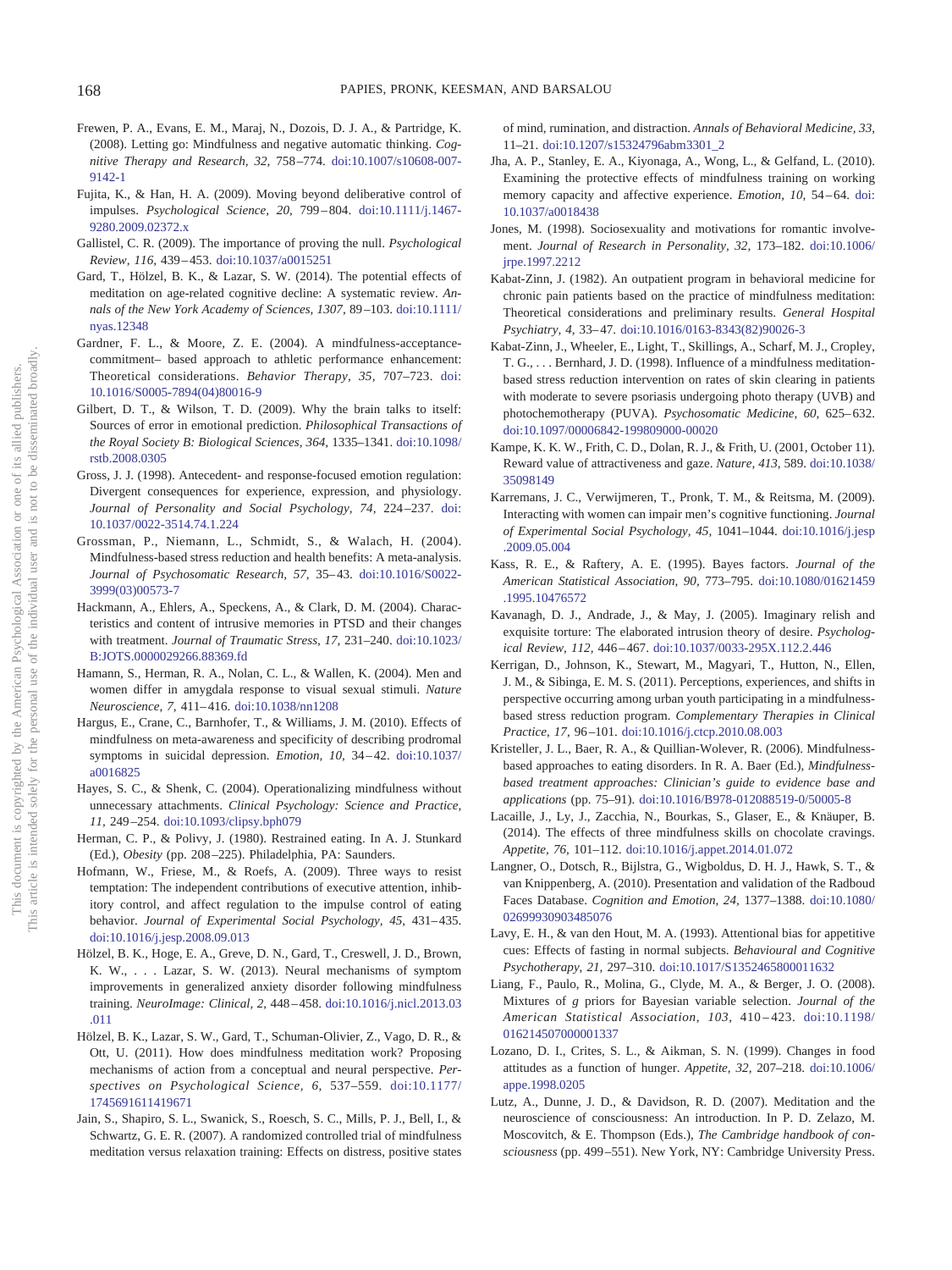- <span id="page-21-36"></span>Lutz, A., Slagter, H. A., Dunne, J. D., & Davidson, R. J. (2008). Attention regulation and monitoring in meditation. *Trends in Cognitive Sciences, 12,* 163–169. [doi:10.1016/j.tics.2008.01.005](http://dx.doi.org/10.1016/j.tics.2008.01.005)
- <span id="page-21-30"></span>MacLean, K. A., Ferrer, E., Aichele, S. R., Bridwell, D. A., Zanesco, A. P., Jacobs, T. L., . . . Saron, C. D. (2010). Intensive meditation training improves perceptual discrimination and sustained attention. *Psychological Science, 21,* 829 – 839. [doi:10.1177/0956797610371339](http://dx.doi.org/10.1177/0956797610371339)
- <span id="page-21-9"></span>Maner, J. K., Gailliot, M. T., Rouby, D. A., & Miller, S. L. (2007). Can't take my eyes off you: Attentional adhesion to mates and rivals. *Journal of Personality and Social Psychology, 93,* 389 – 401. [doi:10.1037/0022-](http://dx.doi.org/10.1037/0022-3514.93.3.389) [3514.93.3.389](http://dx.doi.org/10.1037/0022-3514.93.3.389)
- <span id="page-21-4"></span>Martin, A., Wiggs, C. L., Ungerleider, L. G., & Haxby, J. V. (1996, February 15). Neural correlates of category-specific knowledge. *Nature, 379,* 649 – 652. [doi:10.1038/379649a0](http://dx.doi.org/10.1038/379649a0)
- <span id="page-21-15"></span>Metcalfe, J., & Mischel, W. (1999). A hot/cool-system analysis of delay of gratification: Dynamics of willpower. *Psychological Review, 106,* 3–19. [doi:10.1037/0033-295X.106.1.3](http://dx.doi.org/10.1037/0033-295X.106.1.3)
- <span id="page-21-26"></span>Meule, A., Skirde, A. K., Freund, R., Vögele, C., & Kübler, A. (2012). High-calorie food-cues impair working memory performance in high and low food cravers. *Appetite, 59,* 264 –269. [doi:10.1016/j.appet.2012](http://dx.doi.org/10.1016/j.appet.2012.05.010) [.05.010](http://dx.doi.org/10.1016/j.appet.2012.05.010)
- <span id="page-21-31"></span>Mrazek, M. D., Chin, J. M., Schmader, T., Hartson, K. A., Smallwood, J., & Schooler, J. W. (2011). Threatened to distraction: Mind-wandering as a consequence of stereotype threat. *Journal of Experimental Social Psychology, 47,* 1243–1248. [doi:10.1016/j.jesp.2011.05.011](http://dx.doi.org/10.1016/j.jesp.2011.05.011)
- <span id="page-21-24"></span>Nebeling, L., Yaroch, A. L., Seymour, J. D., & Kimmons, J. (2007). Still not enough: Can we achieve our goals for Americans to eat more fruits and vegetables in the future? *American Journal of Preventive Medicine, 32,* 354 –355. [doi:10.1016/j.amepre.2006.12.018](http://dx.doi.org/10.1016/j.amepre.2006.12.018)
- <span id="page-21-1"></span>Nederkoorn, C., Smulders, F. T. Y., & Jansen, A. (2000). Cephalic phase responses, craving and food intake in normal subjects. *Appetite, 35,* 45–55. [doi:10.1006/appe.2000.0328](http://dx.doi.org/10.1006/appe.2000.0328)
- <span id="page-21-3"></span>Niedenthal, P. M., Barsalou, L. W., Winkielman, P., Krauth-Gruber, S., & Ric, F. (2005). Embodiment in attitudes, social perception, and emotion. *Personality and Social Psychology Review, 9,* 184 –211. [doi:10.1207/](http://dx.doi.org/10.1207/s15327957pspr0903_1) [s15327957pspr0903\\_1](http://dx.doi.org/10.1207/s15327957pspr0903_1)
- <span id="page-21-8"></span>Nordgren, L. F., & Chou, E. Y. (2011). The push and pull of temptation. *Psychological Science, 22,* 1386 –1390. [doi:10.1177/0956797611418349](http://dx.doi.org/10.1177/0956797611418349)
- <span id="page-21-16"></span>O'Doherty, J., Winston, J., Critchley, H., Perrett, D., Burt, D. M., & Dolan, R. J. (2003). Beauty in a smile: The role of medial orbitofrontal cortex in facial attractiveness. *Neuropsychologia, 41,* 147–155. [doi:10.1016/](http://dx.doi.org/10.1016/S0028-3932%2802%2900145-8) [S0028-3932\(02\)00145-8](http://dx.doi.org/10.1016/S0028-3932%2802%2900145-8)
- <span id="page-21-27"></span>Ostafin, B. D., Bauer, C., & Myxter, P. (2012). Mindfulness decouples the relation between automatic alcohol motivation and heavy drinking. *Journal of Social and Clinical Psychology, 31,* 729 –745. [doi:10.1521/](http://dx.doi.org/10.1521/jscp.2012.31.7.729) [jscp.2012.31.7.729](http://dx.doi.org/10.1521/jscp.2012.31.7.729)
- <span id="page-21-28"></span>Ostafin, B. D., Kassman, K. T., & Wessel, I. (2013). Breaking the cycle of desire: Mindfulness and executive control weaken the relation between an implicit measure of alcohol valence and preoccupation with alcoholrelated thoughts. *Psychology of Addictive Behaviors, 27,* 1153–1158.
- <span id="page-21-23"></span>Ouwehand, C., & Papies, E. K. (2010). Eat it or beat it: The differential effect of food temptations on overweight and normal-weight restrained eaters. *Appetite, 55,* 56 – 60. [doi:10.1016/j.appet.2010.04.009](http://dx.doi.org/10.1016/j.appet.2010.04.009)
- <span id="page-21-34"></span>Pagnoni, G., Cekic, M., & Guo, Y. (2008). "Thinking about not-thinking": Neural correlates of conceptual processing during Zen meditation. *PLoS ONE, 3*(9), Article e3083. [doi:10.1371/journal.pone.0003083](http://dx.doi.org/10.1371/journal.pone.0003083)
- <span id="page-21-25"></span>Papies, E. K. (2012). Goal priming in dieters: Recent insights and applications. *Current Obesity Reports, 1,* 99 –105. [doi:10.1007/s13679-012-](http://dx.doi.org/10.1007/s13679-012-0009-8) [0009-8](http://dx.doi.org/10.1007/s13679-012-0009-8)
- <span id="page-21-6"></span><span id="page-21-2"></span>Papies, E. K. (2013). Tempting food words activate eating simulations. *Frontiers in Psychology, 4,* Article 838. [doi:10.3389/fpsyg.2013.00838](http://dx.doi.org/10.3389/fpsyg.2013.00838) Papies, E. K., & Barsalou, L. W. (in press). Grounding desire and moti-

vated behavior: A theoretical framework and empirical evidence. In W. Hofmann & L. Nordgren (Eds.), *The psychology of desire*. New York, NY: Guilford Press.

- <span id="page-21-7"></span>Papies, E. K., Barsalou, L. W., & Custers, R. (2012). Mindful attention prevents mindless impulses. *Social Psychological and Personality Science, 3,* 291–299. [doi:10.1177/1948550611419031](http://dx.doi.org/10.1177/1948550611419031)
- <span id="page-21-14"></span>Papies, E. K., & Hamstra, P. (2010). Goal priming and eating behavior: Enhancing self-regulation by environmental cues. *Health Psychology, 29,* 384 –388. [doi:10.1037/a0019877](http://dx.doi.org/10.1037/a0019877)
- <span id="page-21-29"></span>Papies, E. K., Stroebe, W., & Aarts, H. (2008a). The allure of forbidden food: On the role of attention in self-regulation. *Journal of Experimental Social Psychology, 44,* 1283–1292.
- <span id="page-21-12"></span>Papies, E. K., Stroebe, W., & Aarts, H. (2008b). Healthy cognition: Processes of self-regulatory success in restrained eating. *Personality and Social Psychology Bulletin, 34,* 1290 –1300. [doi:10.1177/](http://dx.doi.org/10.1177/0146167208320063) [0146167208320063](http://dx.doi.org/10.1177/0146167208320063)
- <span id="page-21-21"></span>Pinel, J. P. J., Assanand, S., & Lehman, D. R. (2000). Hunger, eating, and ill health. *American Psychologist, 55,* 1105–1116. [doi:10.1037/0003-](http://dx.doi.org/10.1037/0003-066X.55.10.1105) [066X.55.10.1105](http://dx.doi.org/10.1037/0003-066X.55.10.1105)
- <span id="page-21-19"></span>Preacher, K. J., & Hayes, A. F. (2008). Asymptotic and resampling strategies for assessing and comparing indirect effects in multiple mediator models. *Behavior Research Methods, 40,* 879 – 891. [doi:10.3758/](http://dx.doi.org/10.3758/BRM.40.3.879) [BRM.40.3.879](http://dx.doi.org/10.3758/BRM.40.3.879)
- <span id="page-21-20"></span>Preacher, K. J., Rucker, D. D., & Hayes, A. F. (2007). Addressing moderated mediation hypotheses: Theory, methods, and prescriptions. *Multivariate Behavioral Research, 42,* 185–227. [doi:10.1080/](http://dx.doi.org/10.1080/00273170701341316) [00273170701341316](http://dx.doi.org/10.1080/00273170701341316)
- <span id="page-21-11"></span>Pronk, T. M., Karremans, J. C., & Wigboldus, D. H. (2011). How can you resist? Executive control helps romantically involved individuals to stay faithful. *Journal of Personality and Social Psychology, 100, 827-837.* [doi:10.1037/a0021993](http://dx.doi.org/10.1037/a0021993)
- <span id="page-21-10"></span>Provost, M. P., Kormos, C., Kosakoski, G., & Quinsey, V. L. Q. (2006). Sociosexuality in women and preference for facial masculinization and somatotype in men. *Archives of Sexual Behavior, 35,* 305–312. [doi:](http://dx.doi.org/10.1007/s10508-006-9029-3) [10.1007/s10508-006-9029-3](http://dx.doi.org/10.1007/s10508-006-9029-3)
- <span id="page-21-5"></span>Pulvermüller, F., & Fadiga, L. (2010). Active perception: Sensorimotor circuits as a cortical basis for language. *Nature Reviews Neuroscience, 11,* 351–360. [doi:10.1038/nrn2811](http://dx.doi.org/10.1038/nrn2811)
- <span id="page-21-22"></span>Raynor, H. A., & Epstein, L. H. (2003). The relative-reinforcing value of food under differing levels of food deprivation and restriction. *Appetite, 40,* 15–24. [doi:10.1016/S0195-6663\(02\)00161-7](http://dx.doi.org/10.1016/S0195-6663%2802%2900161-7)
- <span id="page-21-17"></span>Ritter, S. M., Karremans, J. C., & van Schie, H. T. (2010). The role of self-regulation in derogating attractive alternatives. *Journal of Experimental Social Psychology, 46,* 631– 637. [doi:10.1016/j.jesp.2010.02.010](http://dx.doi.org/10.1016/j.jesp.2010.02.010)
- <span id="page-21-13"></span>Roemer, L., & Orsillo, S. M. (2003). Mindfulness: A promising intervention strategy in need of further study. *Clinical Psychology: Science and Practice, 10,* 172–178. [doi:10.1093/clipsy.bpg020](http://dx.doi.org/10.1093/clipsy.bpg020)
- <span id="page-21-18"></span>Rouder, J. N., & Morey, R. D. (2012). Default Bayes factors for model selection in regression. *Multivariate Behavioral Research, 47,* 877–903. [doi:10.1080/00273171.2012.734737](http://dx.doi.org/10.1080/00273171.2012.734737)
- <span id="page-21-0"></span>Safran, J. D., & Segal, Z. V. (1990). *Interpersonal process in cognitive therapy*. New York, NY: Basic Books.
- <span id="page-21-33"></span>Sayette, M. A., Schooler, J. W., & Reichle, E. D. (2010). Out for a smoke: The impact of cigarette craving on zoning out during reading. *Psychological Science, 21,* 26 –30. [doi:10.1177/0956797609354059](http://dx.doi.org/10.1177/0956797609354059)
- <span id="page-21-35"></span>Schooler, J. W., & Engstler-Schooler, T. Y. (1990). Verbal overshadowing of visual memories: Some things are better left unsaid. *Cognitive Psychology, 22,* 36 –71. [doi:10.1016/0010-0285\(90\)90003-M](http://dx.doi.org/10.1016/0010-0285%2890%2990003-M)
- <span id="page-21-32"></span>Schooler, J. W., Smallwood, J., Christoff, K., Handy, T. C., Reichle, E. D., & Sayette, M. A. (2011). Meta-awareness, perceptual decoupling and the wandering mind. *Trends in Cognitive Sciences, 15,* 319 –326. [doi:](http://dx.doi.org/10.1016/j.tics.2011.05.006) [10.1016/j.tics.2011.05.006](http://dx.doi.org/10.1016/j.tics.2011.05.006)